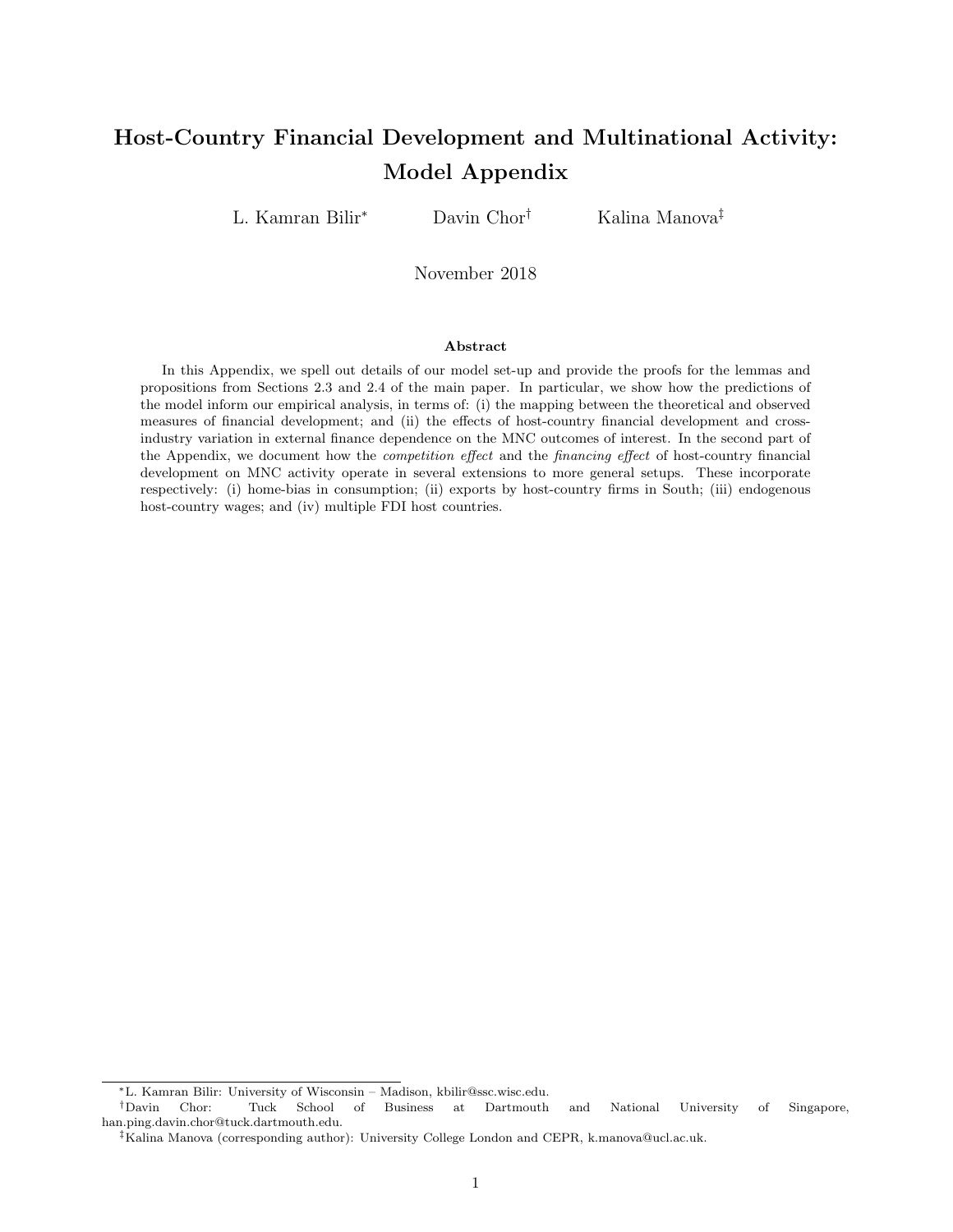# A Model Details and Proofs

**Setup.** The utility function of the representative consumer in West and East (subscript  $n = w, e$ ) is given by:

$$
U_n = (y_n)^{\mu^0} \prod_{k=1}^K \left( \sum_{j \in \{e,w\}} \int_{\Omega_{n_j}^k} x_{nj}^k(a)^{\alpha^k} dG_j^k(a) \right)^{\frac{\mu^k}{\alpha^k}}, \tag{A.1}
$$

while the utility function for Southern consumers (subscript  $s$ ) is:

$$
U_s = (y_s)^{\mu^0} \prod_{k=1}^K \left( \sum_{j \in \{e, w, s\}} \int_{\Omega_{sj}^k} x_{sj}^k(a)^{\alpha^k} dG_j^k(a) \right)^{\frac{\mu^k}{\alpha^k}}, \tag{A.2}
$$

where  $0 < \alpha^k, \mu^k < 1$  and  $\sum_{k=0}^K \mu^k = 1$ . Utility in country  $i \ (i \in \{w, e, s\})$  is thus a Cobb-Douglas function over consumption of the homogeneous good  $(y_i)$  and differentiated varieties  $(x_{ij}^k(a)$ , indexed by a), where the expenditure share on industry k is equal to  $\mu^k$ . The sub-utility derived from industry  $k = 1, ..., K$  features a constant elasticity of substitution  $\varepsilon^k = \frac{1}{1-\alpha^k} > 1$  across varieties from all countries of origin. We denote by  $x_{ij}^k(a)$  the quantity of a industry-k variety consumed in country i that originates from a country-j firm, and label the set of such varieties  $\Omega_{ij}^k$ . When  $i \neq j$ ,  $\Omega_{ij}^k$  consists of all country-j varieties exported to i, as well as varieties sold locally by country j's multinational affiliates located in i. On the other hand, when  $i = j$ ,  $\Omega_{ii}^k$  consists of all domestic varieties produced at home, and all varieties produced by country *i*'s multinational affiliates abroad that are then exported back to the home market. Note from (A.1) that Southern varieties do not enter the utility function in West and East; this simplifies our analysis but does not detract from the main effects below. (We consider the case where South can export its varieties later in this Online Appendix.)

As is well-known, the above preferences imply that demand in country i for each variety is:  $x_{ij}^k(a)$  =  $A_{ij}^k(p_{ij}^k(a))^{-\varepsilon^k}$ , where  $p_{ij}^k(a)$  is the price of that variety. In turn, the aggregate demand levels,  $A_{ij}^k$ , are given by the following expressions:

$$
A_{ww}^k = A_{ee}^k = A_{ew}^k = A_{we}^k = \frac{\mu^k E_n}{(P_{ww}^k)^{1 - \varepsilon^k} + (P_{we}^k)^{1 - \varepsilon^k}}, \text{ and } (A.3)
$$

$$
A_{sw}^k = A_{se}^k = A_{ss}^k = \frac{\mu^k E_s}{(P_{ss}^k)^{1 - \varepsilon^k} + 2(P_{sw}^k)^{1 - \varepsilon^k}},
$$
\n(A.4)

where  $(P_{ij}^k)^{1-\varepsilon^k} = \int_{\Omega_{ij}^k} p_{ij}^k(a)^{1-\varepsilon^k} dG_j^k(a)$  is the ideal price index for country-j varieties from industry k that are consumed in country *i*. Here,  $E_i$  is total expenditure in *i*, which is pinned down by aggregate labor income in that country. Since West and East are symmetric, we have  $E_w = E_e = E_n$ , as well as  $P_{ww}^k = P_{ee}^k$ ,  $P_{ew}^k = P_{we}^k$ . and  $P_{sw}^k = P_{se}^k$ ; it follows that  $A_{ww}^k = A_{ee}^k = A_{ew}^k = A_{we}^k$  and  $A_{sw}^k = A_{se}^k = A_{ss}^k$ .

The FDI decision. We consider the decision faced by a firm in a given differentiated-varieties industry; we thus drop the sector superscript  $k$  in what follows to ease the notation. We show that the two conditions,  $\tau\omega < 1$  and  $f_X < f_D < f_I$ , are sufficient to guarantee that the optimal strategy for Western multinationals will be as follows: (i) highly productive Western firms conduct FDI only in South but not in East; and (ii) Western multinationals use their Southern plant as a global production center to serve all three markets.

Consider first a Western firm that already operates a multinational affiliate in South. It is then automatically more profitable to use this affiliate as an export platform to East, rather than servicing East via direct exports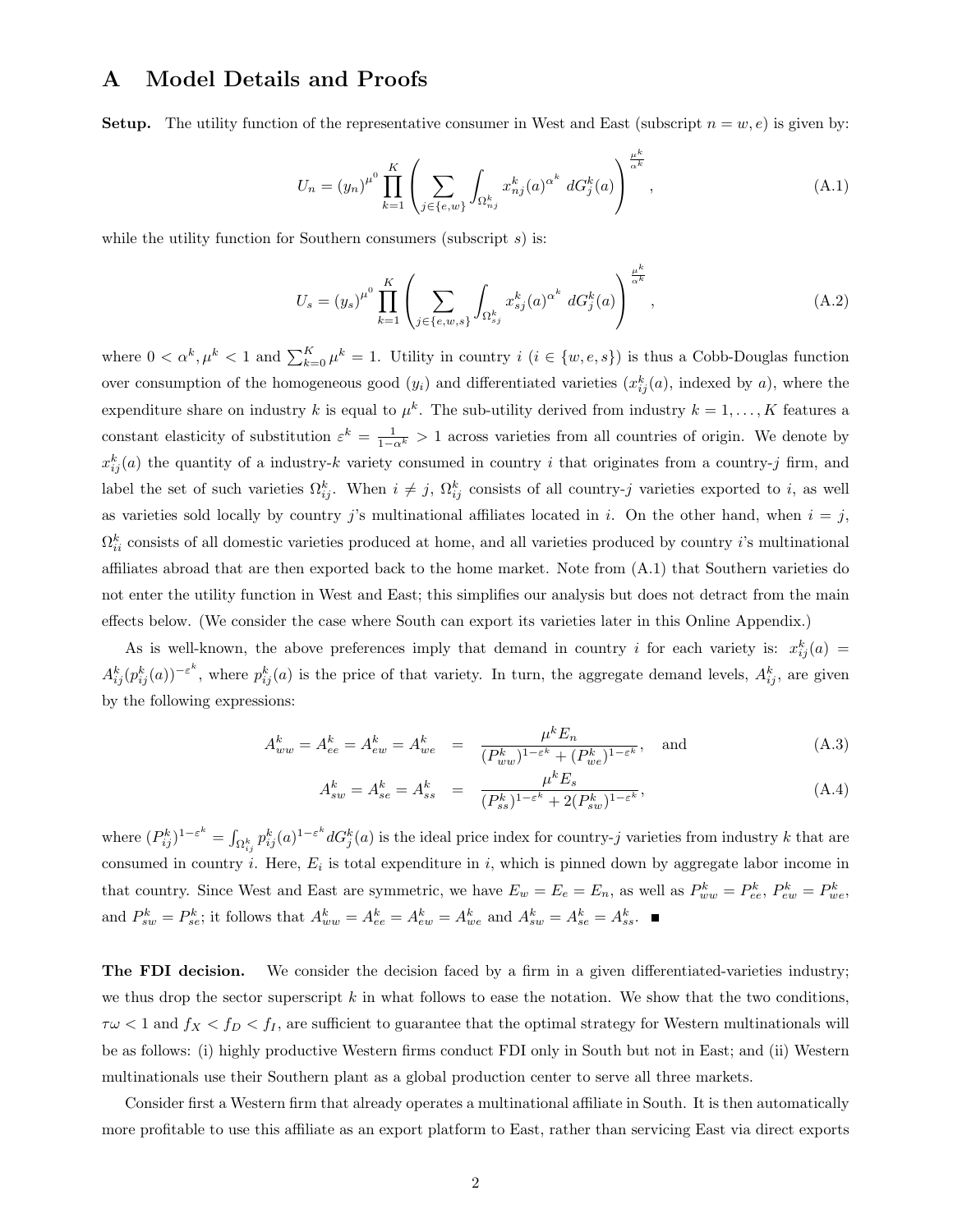from West, or via direct FDI in East. This follows from the inequality:

$$
(1-\alpha)A_{ew}\left(\frac{\tau a\omega}{\alpha}\right)^{1-\varepsilon}-f_X > \max\left\{(1-\alpha)A_{ew}\left(\frac{\tau a}{\alpha}\right)^{1-\varepsilon}-f_X, (1-\alpha)A_{ew}\left(\frac{a}{\alpha}\right)^{1-\varepsilon}-f_I\right\},\,
$$

which holds since  $\tau \omega < 1 < \tau$  and  $f_X < f_I$  (bearing in mind that  $1 - \varepsilon < 0$ ). In particular, this rules out the possibility of the MNC establishing affiliates in both South and East.

Next, conditional on setting up a Southern affiliate, we can further deduce that it is optimal to use this affiliate to supply even the firm's home market. This follows from:

$$
(1-\alpha)A_{ww}\left(\frac{\tau a\omega}{\alpha}\right)^{1-\varepsilon} - f_X > (1-\alpha)A_{ww}\left(\frac{a}{\alpha}\right)^{1-\varepsilon} - f_D,
$$

which holds since  $\tau\omega < 1$  and  $f_X < f_D$ . Thus, it is more profitable to produce in South and export to West than to incur the higher fixed cost and wages of production at home.

It remains to check that the optimal decision for a Western firm that becomes a multinational is to locate its overseas affiliate in South, rather than in East. For this, we compare the total profits from servicing all three countries out of an affiliate in South versus the total profits from setting up an affiliate in East:

$$
(1 - \alpha) A_{ww} \left(\frac{\tau a \omega}{\alpha}\right)^{1-\epsilon} - f_X + (1 - \alpha) A_{ew} \left(\frac{\tau a \omega}{\alpha}\right)^{1-\epsilon} - f_X + (1 - \alpha) A_{sw} \left(\frac{a \omega}{\alpha}\right)^{1-\epsilon} - f_I
$$
  
> 
$$
\max \left\{ (1 - \alpha) A_{ww} \left(\frac{a}{\alpha}\right)^{1-\epsilon} - f_D, (1 - \alpha) A_{ww} \left(\frac{\tau a}{\alpha}\right)^{1-\epsilon} - f_X \right\}
$$
  
+ 
$$
(1 - \alpha) A_{ew} \left(\frac{a}{\alpha}\right)^{1-\epsilon} - f_I + (1 - \alpha) A_{sw} \left(\frac{\tau a}{\alpha}\right)^{1-\epsilon} - f_X.
$$

Note that if FDI is undertaken in East, we do consider the possibility that the home market (West) can be supplied either through domestic production or exports from East, while South would be serviced by exports from either West or East. The expression on the right-hand side of the above inequality captures total profits from this alternative production mode. It is straightforward to check that the above inequality holds when  $\tau\omega < 1, \omega < 1, \omega < \tau$  and  $f_X < f_D$ . It is thus not optimal for a Western firm to conduct FDI in East.

In sum, the conditions  $\tau \omega < 1$  and  $f_X < f_D < f_I$  guarantee that the FDI decision is in effect a decision over whether to relocate the firm's global production center to South, with only headquarter activities retained in West.

Industry Equilibrium. Once again, we focus the exposition on the equilibrium in a given heterogeneous-firm industry, so we drop the sector superscript  $k$ . In equilibrium, we assume that the underlying parameters of the model are such that the following ordering of productivity cut-offs is satisfied:  $0 < a_{D}^{1-\varepsilon} < a_{XN}^{1-\varepsilon} < a_{XS}^{1-\varepsilon} < a_{I}^{1-\varepsilon}$ . The condition  $a_D^{1-\varepsilon} < a_{XN}^{1-\varepsilon}$  reduces to  $\tau^{\varepsilon-1} f_X > f_D$ , so that export costs must be sufficiently bigger than the fixed cost of domestic production. The condition  $a_{XX}^{1-\varepsilon} < a_{XS}^{1-\varepsilon}$  boils down to a requirement that market demand for Western varieties be greater in East than in South,  $A_{ew} > A_{sw}$ . The condition  $a_{XS}^{1-\varepsilon} < a_I^{1-\varepsilon}$  is satisfied when the fixed cost of FDI is sufficiently high. As explained in the main paper, this ordering of the productivity cut-offs captures the feature that exporters are on average more productive than non-exporters, and that multinational firms tend in turn to be more productive than exporting firms.

Figure A-1 below illustrates the sorting pattern of firms in the industry equilibrium we consider: Firms with  $a^{1-\varepsilon} < a_I^{1-\varepsilon}$  base their production activity in West, and export to East and possibly also to South if they are productive enough. The most efficient firms with  $a^{1-\varepsilon} > a_I^{1-\varepsilon}$  instead become multinationals; while still headquartered in West, these firms locate production in South and serve all three markets from there.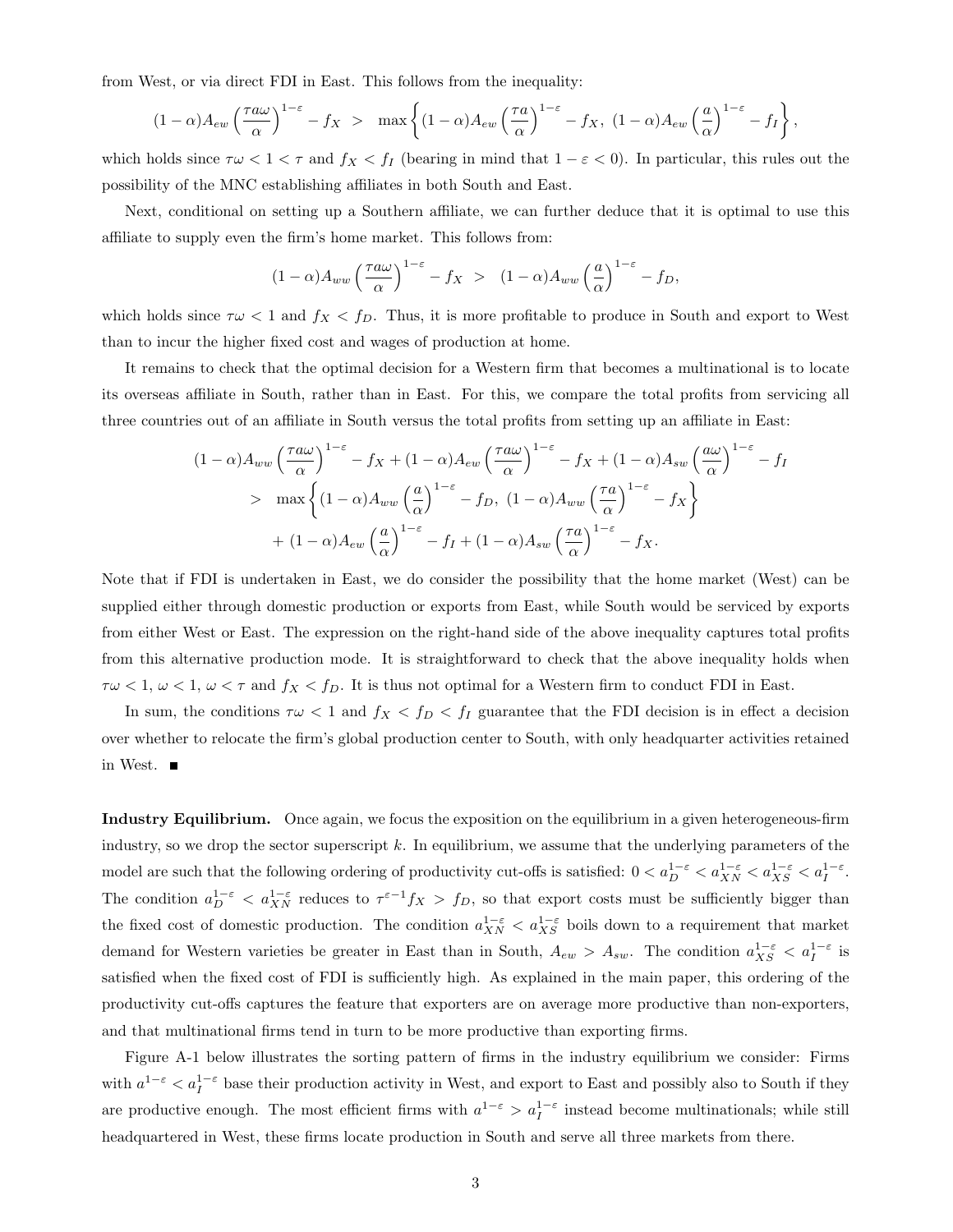**Figure A-1 Modes of Operation (illustrated for Western firms)** 



As discussed towards the end of Section 2.2 in the main paper, the industry equilibrium in each sector is closed by writing down the free-entry conditions in West and South for the sector in question. We now spell out the details of these free-entry conditions.

In country  $j$ , prospective entrants into the differentiated-varieties sector incur an upfront entry cost equal to  $f_{Ej}$  units of country j labor. This is a once-off cost that firms pay before they can obtain their productivity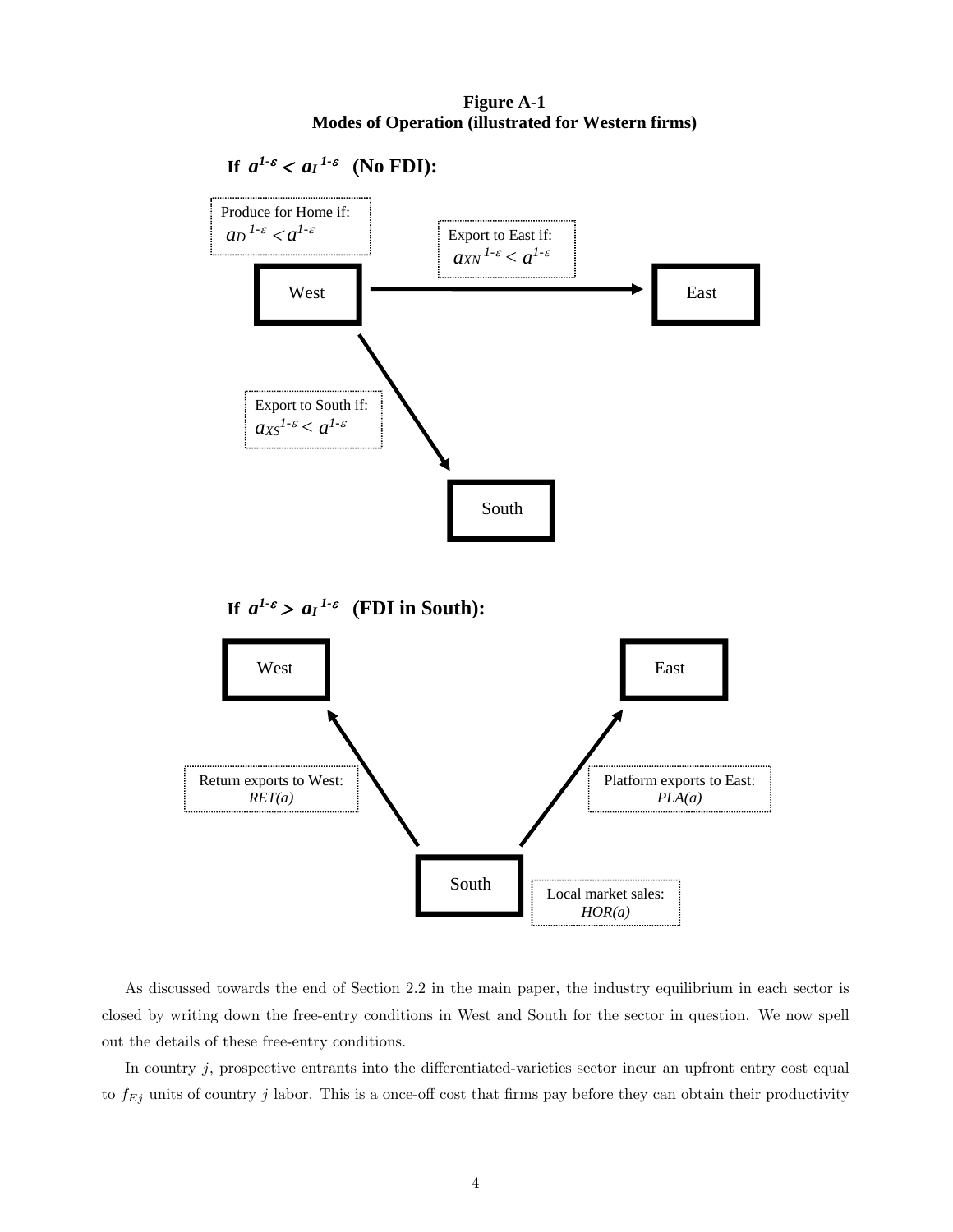draw.<sup>1</sup> On the exit side, firms face an exogenous probability,  $\delta \in (0,1)$ , of "dying" and leaving the industry in each period. For an equilibrium with a constant measure of firms in each country, the cost of entry must equal expected profits. Using the profit functions and the productivity cut-offs from Section 2.2 of the main paper, and integrating the expressions for expected profits over the distribution  $G_i(a)$ , one can write down the free-entry conditions for Western/Eastern  $(n = w, e)$  and Southern firms as:

$$
\delta f_{En} = (1 - \alpha) A_{ww} \left(\frac{1}{\alpha}\right)^{1 - \epsilon} (V_n(a_D) - V_n(a_I)) - f_D(G_n(a_D) - G_n(a_I))
$$
\n
$$
+ (1 - \alpha) A_{ew} \left(\frac{\tau}{\alpha}\right)^{1 - \epsilon} (V_n(a_{XN}) - V_n(a_I)) - f_X(G_n(a_{XN}) - G_n(a_I))
$$
\n
$$
+ (1 - \alpha) A_{sw} \left(\frac{\tau}{\alpha}\right)^{1 - \epsilon} (V_n(a_{XS}) - V_n(a_I)) - f_X(G_n(a_{XS}) - G_n(a_I))
$$
\n
$$
+ (1 - \alpha) \left(A_{ww} \left(\frac{\tau\omega}{\alpha}\right)^{1 - \epsilon} + A_{ew} \left(\frac{\tau\omega}{\alpha}\right)^{1 - \epsilon} + A_{sw} \left(\frac{\omega}{\alpha}\right)^{1 - \epsilon}\right) V_n(a_I) - (f_I + 2f_X) G_n(a_I), \text{ and}
$$
\n
$$
\delta f_{Es} \omega = (1 - \alpha) A_{ss} \left(\frac{\omega}{\alpha}\right)^{1 - \epsilon} V_s(a_S) - (R\phi + (1 - \phi)) f_S \omega G_s(a_S).
$$
\n(A.6)

Next, we denote the measure of firms in country j's differentiated-varieties sector by  $N_j$ .<sup>2</sup> The definition of the ideal price index then implies:

$$
P_{ww}^{1-\varepsilon} = N_n \left[ \left( \frac{1}{\alpha} \right)^{1-\varepsilon} \left( V_n(a_D) - V_n(a_I) \right) + \left( \frac{\tau \omega}{\alpha} \right)^{1-\varepsilon} V_n(a_I) \right], \tag{A.7}
$$

$$
P_{ew}^{1-\varepsilon} = N_n \left[ \left( \frac{\tau}{\alpha} \right)^{1-\varepsilon} \left( V_n(a_{XN}) - V_n(a_I) \right) + \left( \frac{\tau \omega}{\alpha} \right)^{1-\varepsilon} V_n(a_I) \right], \tag{A.8}
$$

$$
P_{sw}^{1-\varepsilon} = N_n \left[ \left( \frac{\tau}{\alpha} \right)^{1-\varepsilon} \left( V_n(a_{XS}) - V_n(a_I) \right) + \left( \frac{\omega}{\alpha} \right)^{1-\varepsilon} V_n(a_I) \right], \text{ and } (A.9)
$$

$$
P_{ss}^{1-\varepsilon} = N_s \left[ \left( \frac{\omega}{\alpha} \right)^{1-\varepsilon} V_s(a_S) \right]. \tag{A.10}
$$

The equilibrium of the model is thus pinned down by a system of equations comprising: (A.3)-(A.4); the four productivity cut-offs for Western firms respectively for domestic production, exporting to South, exporting to East, and for FDI (presented in Section 2.2 of the main paper); the productivity cut-off for Southern firms (2.5); the free entry conditions  $(A.5)-(A.6)$ ; and the price indices  $(A.7)-(A.10)$ . There are 13 unknowns in this system,  $A_{ww}(=A_{ew}), A_{sw}(=A_{ss}), a_D, a_{XN}, a_{XS}, a_I, a_S, N_n, N_s, P_{ww}, P_{ew}, P_{sw}$  and  $P_{ss}$ . While we cannot solve for all of these variables in closed form, we are able to derive comparative statics results that directly inform our empirical analysis. We assume that productivity  $1/a$  follows a Pareto distribution with shape parameter  $\kappa$  and support  $[1/\bar{a}_j,\infty)$  for varieties originating from country j.<sup>3</sup> The expressions for  $G_j$  and  $V_j$  associated with this Pareto distribution are thus:  $G_j(a) = \left(\frac{a}{\bar{a}_j}\right)^{\kappa}$  and  $V_j(a) = \frac{\kappa}{\kappa - \varepsilon + 1} \left(\frac{a^{\kappa - \varepsilon + 1}}{\bar{a}_i^{\kappa}}\right)$  $\bar{a}^{\kappa}_{j}$  . We adopt the standard assumption that  $\kappa > \varepsilon - 1$ , which ensures that the distribution of firm sales has a finite variance.

**Proof of Lemma 1.** The proofs below hold separately for each differentiated-varieties sector  $k$ , and so we omit the sector superscript unless it is necessary for clarity.

<sup>&</sup>lt;sup>1</sup>Our results are robust to subjecting the fixed cost of entry in South,  $f_{Es}$ , to borrowing constraints too. Intuitively, an improvement in financial development in South would still spur more entry by Southern firms, which works in the same direction as the effects in our baseline model.

<sup>&</sup>lt;sup>2</sup>Following Melitz (2003), for  $N_j$  to be constant, the expected mass of successful entrants,  $N_j^{ent}$ , needs to equal the mass of firms that dies exogenously in each period, namely:  $N_j^{ent} = \delta N_j$ , for  $j = w, e, s$ .

<sup>&</sup>lt;sup>3</sup>We require that  $\bar{a}_s$  and  $\bar{a}_n$  both be sufficiently large, so that all relevant cut-offs lie within the interior of the support of the distributions that they are drawn from. Also, our proofs do not require the same shape parameter in West and South, but we have assumed this to simplify notation.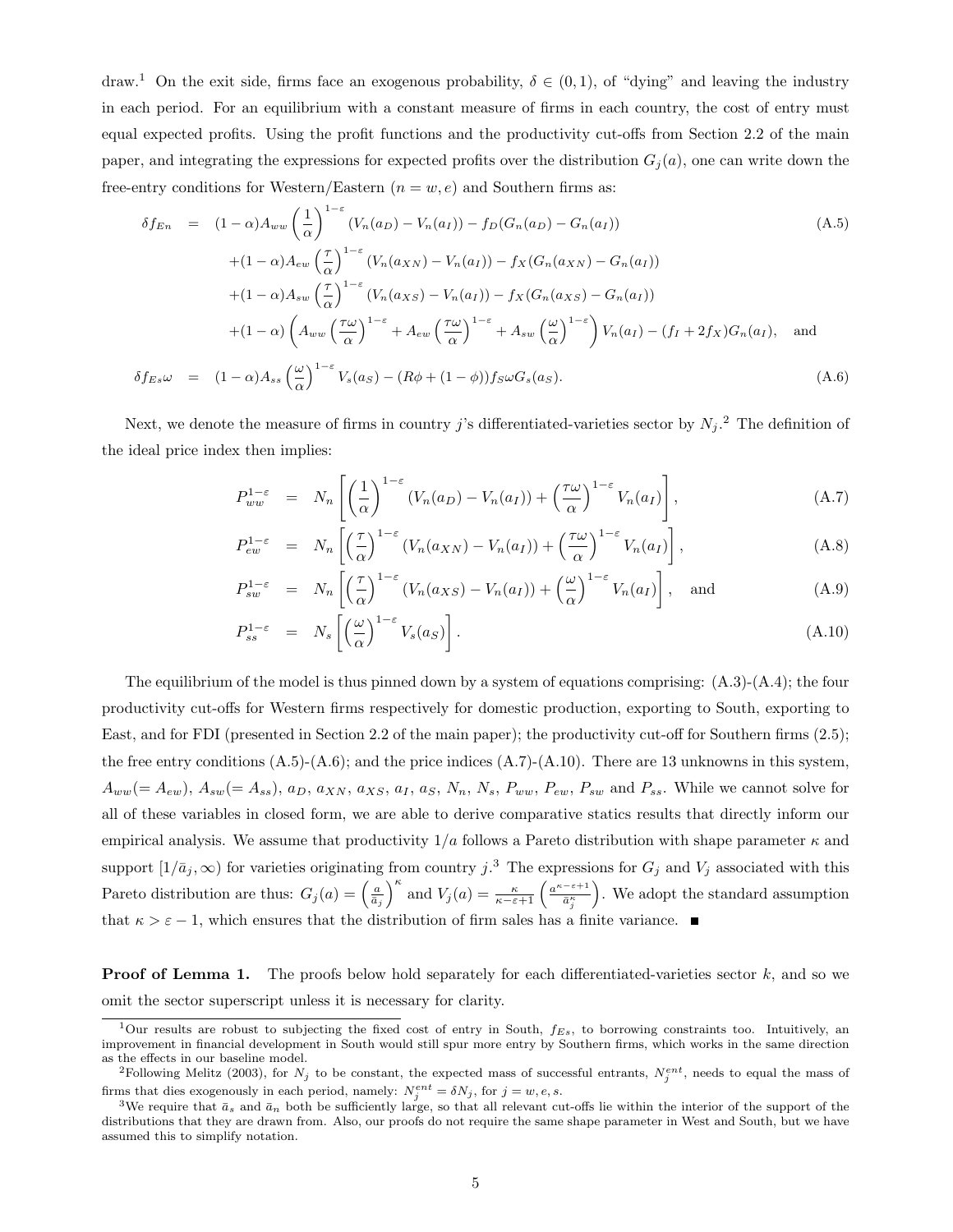Log-differentiating equations (2.5) and (A.6), one obtains:

$$
\begin{array}{rcl}\n(\varepsilon - 1) \frac{da_S}{a_S} & = & \frac{dA_{ss}}{A_{ss}} + \frac{d\eta}{\eta} - \frac{d\phi}{\phi}, \quad \text{and} \\
0 & = & a_S^{\varepsilon - 1} V_s(a_S) \frac{dA_{ss}}{A_{ss}} + \left[ a_S^{\varepsilon - 1} V_s'(a_S) - \frac{R\phi + (1 - \phi)}{R\phi} \eta G_s'(a_S) \right] da_S - \frac{R - 1}{R} \frac{\eta}{\phi} G_s(a_S) d\phi.\n\end{array}
$$

To derive the second equation above, we used the fact that:  $(1 - \alpha) A_{ss} (\omega/\alpha)^{1-\epsilon} = (R\phi/\eta) a_S^{\epsilon-1} f_S \omega$ , which holds from the expression for  $a_S^{1-\varepsilon}$  in (2.5). Applying Leibniz's rule to  $V_s(a_S) = \int_0^{a_S} a^{1-\varepsilon} dG_s(a)$ , we have:  $a_S^{\varepsilon-1}V_s'(a_S) = G_s'(a_S)$ . We substitute this into the system of equations above to get:

$$
\begin{array}{rcl}\n(\varepsilon - 1) \frac{da_S}{a_S} & = & \frac{dA_{ss}}{A_{ss}} + \frac{d\eta}{\eta} - \frac{d\phi}{\phi}, \\
0 & = & a_S^{\varepsilon - 1} V_s(a_S) \frac{dA_{ss}}{A_{ss}} + \left[1 - \frac{R\phi + (1 - \phi)}{R\phi}\eta\right] a_S G'_s(a_S) \frac{da_S}{a_S} - \frac{R - 1}{R} \eta G_s(a_S) \frac{d\phi}{\phi}\n\end{array}
$$

.

Solving these two equations simultaneously yields:

$$
\frac{da_S}{a_S} = \frac{a_S^{\varepsilon - 1} V_s(a_S) \frac{d\eta}{\eta} + \left[\frac{R-1}{R} \eta G_s(a_S) - a_S^{\varepsilon - 1} V_s(a_S)\right] \frac{d\phi}{\phi}}{a_S^{\varepsilon - 1} V_s(a_S)(\varepsilon - 1) + \left[1 - \frac{R\phi + (1-\phi)}{R\phi} \eta\right] a_S G'_s(a_S)}, \text{ and}
$$
\n
$$
\frac{dA_{ss}}{A_{ss}} = \frac{-\left[1 - \frac{R\phi + (1-\phi)}{R\phi} \eta\right] a_S G'_s(a_S) \frac{d\eta}{\eta} + \left[\frac{R-1}{R} \eta G_s(a_S)(\varepsilon - 1) + \left(1 - \frac{R\phi + (1-\phi)}{R\phi} \eta\right) a_S G'_s(a_S)\right] \frac{d\phi}{\phi}}{a_S^{\varepsilon - 1} V_s(a_S)(\varepsilon - 1) + \left[1 - \frac{R\phi + (1-\phi)}{R\phi} \eta\right] a_S G'_s(a_S)}.
$$

Recall that we assume:  $R\frac{\phi}{1-\phi} > \frac{\eta}{1-\eta}$ , which is equivalent to:  $1 - \frac{R\phi + (1-\phi)}{R\phi}\eta > 0$ . Bearing in mind that  $V_s(a_S) > 0$  and  $G'_s(a_S) > 0$  for any cdf  $G_s(\cdot)$ , the denominators in the above expressions for  $\frac{da_S}{a_S}$  and  $\frac{dA_{ss}}{A_{ss}}$ are thus both positive. Furthermore, in the expression for  $\frac{dA_{ss}}{A_{ss}}$ , we clearly have the term in  $\frac{d\eta}{\eta}$  being negative and the term in  $\frac{d\phi}{d}$  being positive, so that  $\frac{dA_{ss}}{d\eta} < 0$  and  $\frac{dA_{ss}}{d\phi} > 0$ . Turning to the expression for  $\frac{da_S}{a_S}$ , by an analogous logic, we also have:  $\frac{da_S}{d\eta} > 0$ . As for  $\frac{da_S}{d\phi}$ , observe that:

$$
\frac{R-1}{R}\eta G_s(a_S) - a_S^{\varepsilon - 1}V_s(a_S) = \frac{R-1}{R}\eta G_s(a_S) - a_S^{\varepsilon - 1}\int_0^{a_S} a^{1-\varepsilon}dG_s(a)
$$
  
\n
$$
= \frac{R-1}{R}\eta G_s(a_S) - a_S^{\varepsilon - 1}\left[a_S^{1-\varepsilon}G_s(a_S) - \int_0^{a_S} G_s(a)(1-\varepsilon)a^{-\varepsilon}da\right]
$$
  
\n
$$
= \left(\frac{R-1}{R}\eta - 1\right)G_s(a_S) - (\varepsilon - 1)a_S^{\varepsilon - 1}\int_0^{a_S} G_s(a)a^{-\varepsilon}da
$$
  
\n
$$
< 0,
$$

where the last step follows from the fact that with  $R\frac{\phi}{1-\phi} > \frac{\eta}{1-\eta}$ , we have:  $\frac{R-1}{R}\eta < \frac{(R-1)\phi}{R\phi+(1-\phi)} < 1$ . It thus follows that:  $\frac{da_S}{d\phi} < 0$ . Note in particular that we have now established the two comparative statics claimed in the lemma, namely:  $\frac{da_S}{d\eta} > 0$  and  $\frac{dA_{ss}}{d\eta} < 0$ . (The results derived for  $\frac{da_S}{d\phi}$  and  $\frac{dA_{ss}}{d\phi}$  will be used in later proofs.) While the above proof holds for any cdf  $G_s(a)$ , it is straightforward to show for the case of the Pareto

distribution,  $G_s(a) = (a/\bar{a}_s)^{\kappa}$ , that the above derivatives can be further simplified to:

$$
\frac{1}{a_S} \frac{da_S}{d\eta} = \frac{1}{\eta} \frac{1 - \rho_S}{\varepsilon - 1} > 0,
$$
\n(A.11)

$$
\frac{1}{A_{ss}}\frac{dA_{ss}}{d\eta} = -\frac{1}{\eta}\rho_S < 0,\tag{A.12}
$$

$$
\frac{1}{a_S} \frac{da_S}{d\phi} = \frac{1}{\phi} \frac{1 - \rho_S}{\varepsilon - 1} \left[ -1 + \frac{R - 1}{R} \eta \frac{k - \varepsilon + 1}{k} \right] < 0, \text{ and} \tag{A.13}
$$

$$
\frac{1}{A_{ss}} \frac{dA_{ss}}{d\phi} = \frac{1}{\phi} \left[ \rho_S + \frac{R-1}{R} \eta \frac{k-\varepsilon+1}{k} (1-\rho_S) \right] > 0. \tag{A.14}
$$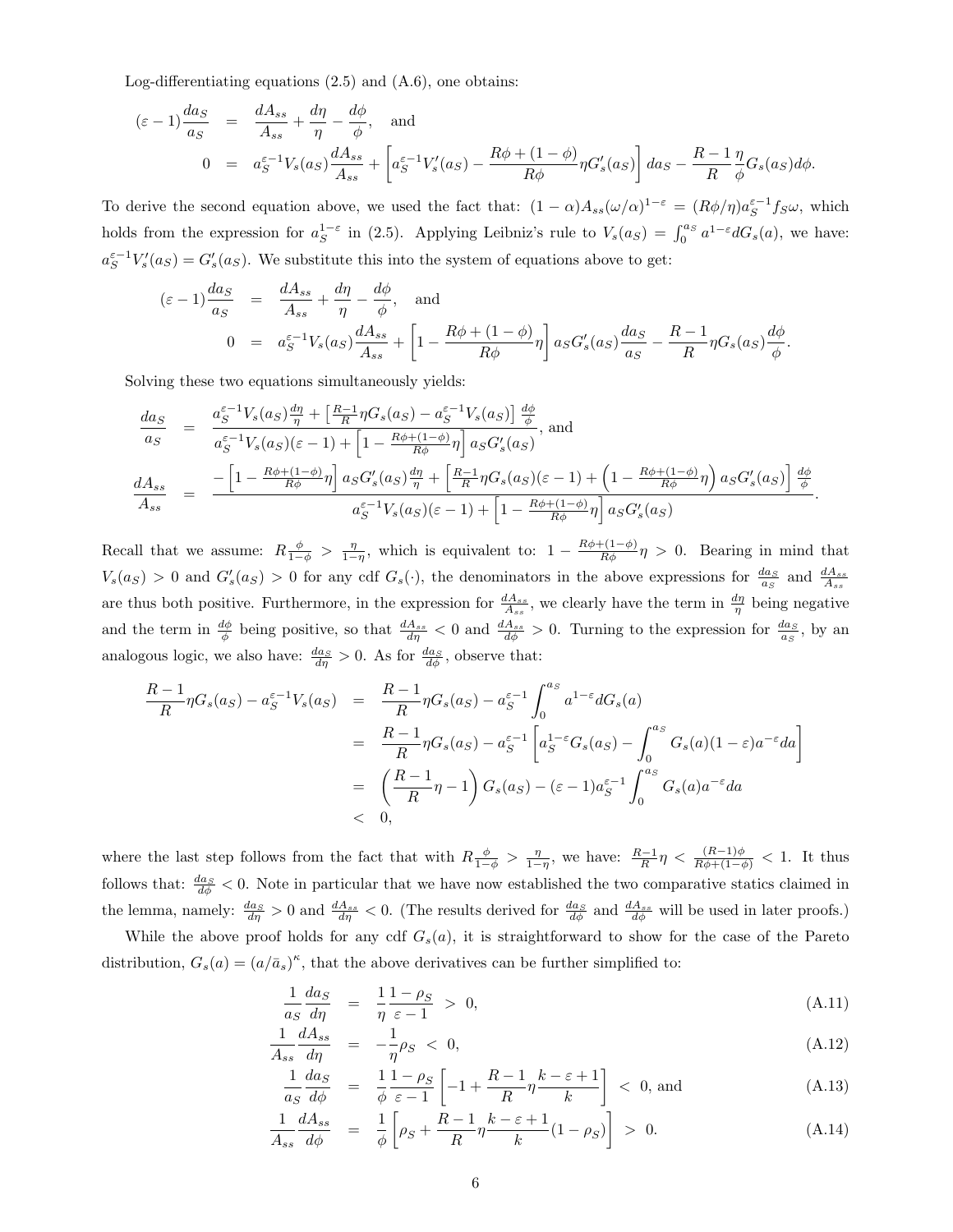Here,  $\rho_S$  is a constant that depends only on parameter values:  $\rho_S \equiv \frac{\left(1-\frac{R\phi + \left(1-\phi\right)}{R\phi}\eta\right)\frac{\kappa-\varepsilon+1}{\varepsilon-1}}{1+\left(1-\frac{R\phi + \left(1-\phi\right)}{R\phi}\eta\right)\frac{\kappa-\varepsilon+1}{\varepsilon-1}} \in (0,1)$ . These are expressions that we will use frequently to facilitate the rest of the proofs.

**Proof of Lemma 2.** We take the equations that define the industry equilibrium in West and differentiate them. First, recall that the productivity cutoffs in West are given by:

$$
a_D^{1-\varepsilon} = \frac{f_D}{(1-\alpha)A_{ww}(1/\alpha)^{1-\varepsilon}}
$$
(A.15)

$$
a_{XN}^{1-\varepsilon} = \frac{f_X}{(1-\alpha)A_{ew}(\tau/\alpha)^{1-\varepsilon}}, \text{ and}
$$
 (A.16)

$$
a_{XS}^{1-\varepsilon} = \frac{f_X}{(1-\alpha)A_{sw}(\tau/\alpha)^{1-\varepsilon}},\tag{A.17}
$$

and:

$$
a_I^{1-\varepsilon} = \frac{f_I - f_D}{(1-\alpha)[A_{ww}((\frac{\tau\omega}{\alpha})^{1-\varepsilon} - (\frac{1}{\alpha})^{1-\varepsilon}) + A_{ew}((\frac{\tau\omega}{\alpha})^{1-\varepsilon} - (\frac{\tau}{\alpha})^{1-\varepsilon}) + A_{sw}((\frac{\omega}{\alpha})^{1-\varepsilon} - (\frac{\tau}{\alpha})^{1-\varepsilon})]}.
$$
(A.18)

Log-differentiating (A.15)-(A.17) yields:

$$
(\varepsilon - 1) \frac{da_D}{a_D} = \frac{dA_{ww}}{A_{ww}}, \tag{A.19}
$$

$$
(\varepsilon - 1) \frac{d a_{XN}}{a_{XN}} = \frac{d A_{ew}}{A_{ew}}, \text{ and}
$$
 (A.20)

$$
(\varepsilon - 1) \frac{d a_{XS}}{a_{XS}} = \frac{d A_{sw}}{A_{sw}}.
$$
\n(A.21)

Since  $A_{sw} = A_{ss}$ , it immediately follows from (A.12) and (A.21) that  $\frac{dA_{sw}}{d\eta} = \frac{dA_{ss}}{d\eta} < 0$ , and hence that:

$$
\frac{1}{a_{XS}} \frac{da_{XS}}{d\eta} = -\frac{1}{\eta} \frac{\rho_S}{\varepsilon - 1} < 0. \tag{A.22}
$$

This establishes part (iii) of the lemma.

We next differentiate the free-entry condition for West,  $(A.5)$ :

$$
0 = \left[ (1 - \alpha) A_{ww} \left( \left( \frac{1}{\alpha} \right)^{1-\epsilon} V_n(a_D) + \left( \left( \frac{\tau \omega}{\alpha} \right)^{1-\epsilon} - \left( \frac{1}{\alpha} \right)^{1-\epsilon} \right) V_n(a_I) \right) \right] \frac{dA_{ww}}{A_{ww}} + \left[ (1 - \alpha) A_{ew} \left( \left( \frac{\tau}{\alpha} \right)^{1-\epsilon} V_n(a_{XN}) + \left( \left( \frac{\tau \omega}{\alpha} \right)^{1-\epsilon} - \left( \frac{\tau}{\alpha} \right)^{1-\epsilon} \right) V_n(a_I) \right) \right] \frac{dA_{ew}}{A_{ew}} + \left[ (1 - \alpha) A_{sw} \left( \left( \frac{\tau}{\alpha} \right)^{1-\epsilon} V_n(a_{XS}) + \left( \left( \frac{\omega}{\alpha} \right)^{1-\epsilon} - \left( \frac{\tau}{\alpha} \right)^{1-\epsilon} \right) V_n(a_I) \right) \right] \frac{dA_{sw}}{A_{sw}} + \left[ (1 - \alpha) A_{ww} \left( \frac{1}{\alpha} \right)^{1-\epsilon} V'_n(a_D) - f_D G'_n(a_D) \right] da_D + \left[ (1 - \alpha) A_{ew} \left( \frac{\tau}{\alpha} \right)^{1-\epsilon} V'_n(a_{XN}) - f_X G'_n(a_{XN}) \right] da_{XN} + \left[ (1 - \alpha) A_{sw} \left( \frac{\tau}{\alpha} \right)^{1-\epsilon} V'_n(a_{XS}) - f_X G'_n(a_{XS}) \right] da_{XS} + \left[ (1 - \alpha) \left( A_{ww} \left( \left( \frac{\tau \omega}{\alpha} \right)^{1-\epsilon} - \left( \frac{1}{\alpha} \right)^{1-\epsilon} \right) + A_{ew} \left( \left( \frac{\tau \omega}{\alpha} \right)^{1-\epsilon} - \left( \frac{\tau}{\alpha} \right)^{1-\epsilon} \right) \right. + A_{sw} \left( \left( \frac{\omega}{\alpha} \right)^{1-\epsilon} - \left( \frac{\tau}{\alpha} \right)^{1-\epsilon} \right) V'_n(a_I) - (f_I - f_D) G'_n(a_I) \right] da_I.
$$
 (A.23)

Focus first on the term involving  $da_D$  on the right-hand side of (A.23). We make use of the fact that: (i)  $(1-\alpha)A_{ww}(1/\alpha)^{1-\varepsilon} = a_D^{\varepsilon-1}f_D$ , which comes from equation (A.15); and (ii)  $a^{\varepsilon-1}V_n'(a) = G_n'(a)$  for all  $a \in$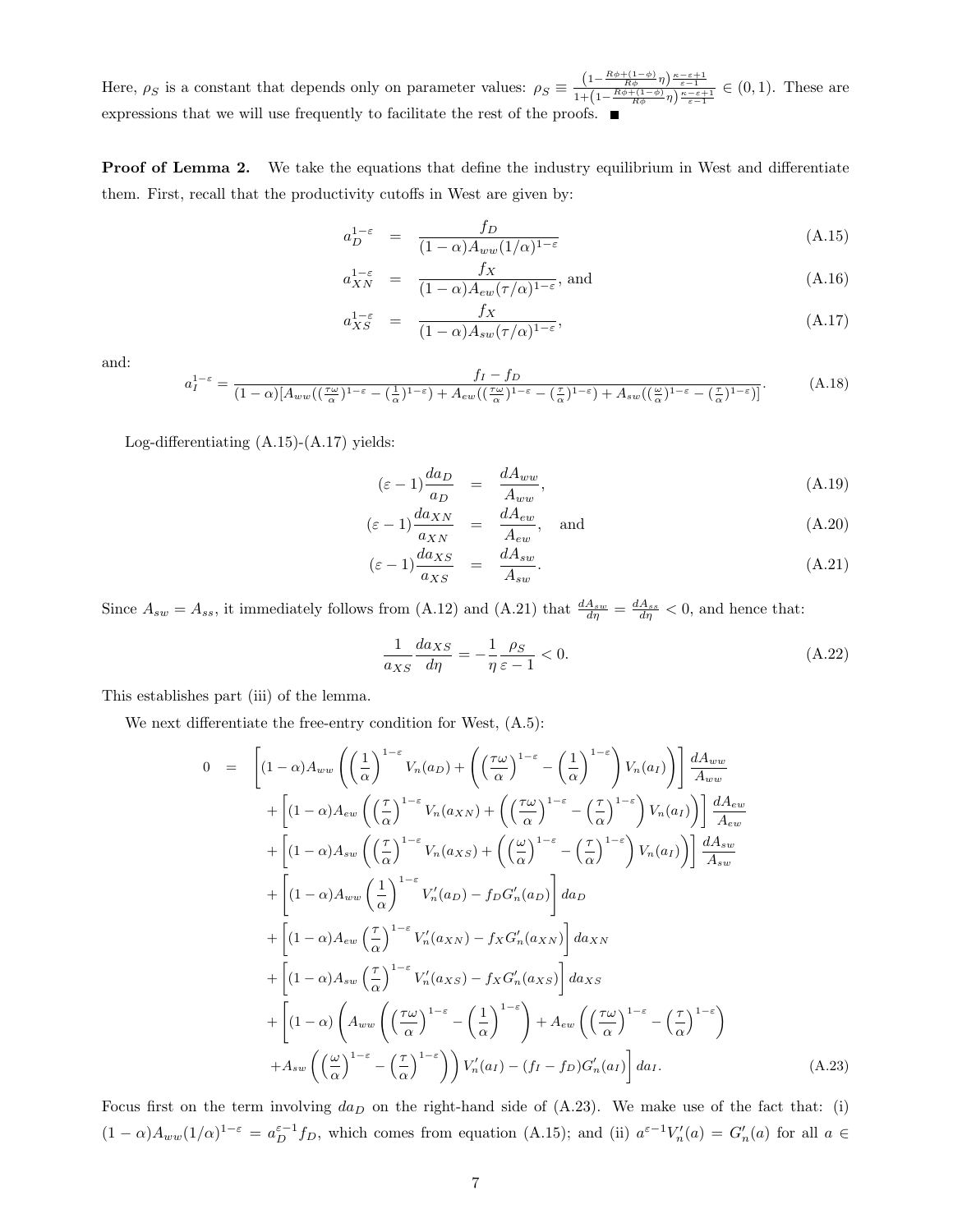$(0, \bar{a}_n)$ , which holds from Leibniz's Rule. With these, one can show that the coefficient of  $da_D$  in (A.23) reduces to 0. An analogous argument implies that the coefficients of  $da_{XN}$ ,  $da_{XS}$  and  $da_I$  are all also equal to 0. Turning to the terms involving  $\frac{dA_{ww}}{A_{ww}}$ ,  $\frac{dA_{sw}}{A_{sw}}$  and  $\frac{dA_{sw}}{A_{sw}}$ , one can use the expressions for the price indices in  $(A.7)$ - $(A.9)$  to re-write  $(A.23)$  as:

$$
\rho_1 \frac{dA_{ww}}{A_{ww}} + (1 - \rho_1) \frac{dA_{ew}}{A_{ew}} + \frac{1 - \rho_2}{2} \frac{E_s}{E_n} \frac{dA_{sw}}{A_{sw}} = 0,
$$

where we define:  $\rho_1 = \frac{P_{ww}^{1-\varepsilon}}{P_{ww}^{1-\varepsilon} + P_{ew}^{1-\varepsilon}}$  and  $\rho_2 = \frac{P_{ss}^{1-\varepsilon}}{P_{ss}^{1-\varepsilon} + 2P_{sw}^{1-\varepsilon}}$ . Note that  $\rho_1, \rho_2 \in (0, 1)$ . A quick substitution from  $(A.19)-(A.21)$  then implies:

$$
\rho_1 \frac{da_D}{a_D} + (1 - \rho_1) \frac{da_{XN}}{a_{XN}} + \frac{1 - \rho_2}{2} \frac{E_s}{E_n} \frac{da_{XS}}{a_{XS}} = 0.
$$
\n(A.24)

Intuitively, the free-entry condition requires that a rise in demand in any one market for the Western firm's goods must be balanced by a decline in demand from at least one other market. Since  $A_{ww} = A_{ew}$ , we have  $\frac{1}{A_{ww}}\frac{dA_{ww}}{d\eta} = \frac{1}{A_{ew}}\frac{dA_{ew}}{d\eta}$ , and hence from (A.19) and (A.20), we have  $\frac{1}{a_D}\frac{da_D}{d\eta} = \frac{1}{a_{NN}}\frac{da_{NN}}{d\eta}$ . Substituting this and the expression for  $\frac{1}{a_{XS}} \frac{da_{XS}}{d\eta}$  from (A.22) into (A.24), we obtain:

$$
\frac{1}{a_D} \frac{da_D}{d\eta} = \frac{1}{a_{XN}} \frac{da_{XN}}{d\eta} = \frac{1}{\eta} \frac{E_s}{E_n} \frac{1 - \rho_2}{2} \frac{\rho_S}{\varepsilon - 1} > 0.
$$
\n(A.25)

It follows from (A.19) and (A.20) that:  $\frac{1}{A_{ww}} \frac{dA_{ww}}{d\eta} = \frac{1}{A_{ew}} \frac{dA_{ew}}{d\eta} > 0$ , establishing parts (ii) and (iv) of the lemma. Finally, we turn to part (i) in the statement of Lemma 2. Log-differentiating (A.18) yields:

$$
(\varepsilon-1)\frac{da_{I}}{a_{I}} = \frac{A_{ww}\left(\left(\frac{\tau\omega}{\alpha}\right)^{1-\varepsilon}-\left(\frac{1}{\alpha}\right)^{1-\varepsilon}\right)\frac{dA_{ww}}{A_{ww}}+A_{ew}\left(\left(\frac{\tau\omega}{\alpha}\right)^{1-\varepsilon}-\left(\frac{\tau}{\alpha}\right)^{1-\varepsilon}\right)\frac{dA_{ew}}{A_{ew}}+A_{sw}\left(\left(\frac{\omega}{\alpha}\right)^{1-\varepsilon}-\left(\frac{\tau}{\alpha}\right)^{1-\varepsilon}\right)\frac{dA_{sw}}{A_{sw}}}{A_{ww}\left(\left(\frac{\tau\omega}{\alpha}\right)^{1-\varepsilon}-\left(\frac{1}{\alpha}\right)^{1-\varepsilon}\right)+A_{ew}\left(\left(\frac{\tau\omega}{\alpha}\right)^{1-\varepsilon}-\left(\frac{\tau}{\alpha}\right)^{1-\varepsilon}\right)+A_{sw}\left(\left(\frac{\omega}{\alpha}\right)^{1-\varepsilon}-\left(\frac{\tau}{\alpha}\right)^{1-\varepsilon}\right)}.
$$

We replace  $\frac{dA_{ww}}{A_{ww}}, \frac{dA_{ew}}{A_{sw}}$  and  $\frac{dA_{sw}}{A_{sw}}$  using (A.19)-(A.21). Making use also of the expressions: (i) for  $A_{ww}, A_{ew}$ and  $A_{sw}$  from (A.3)-(A.4); and (ii) for  $P_{ww}^{1-\varepsilon}$ ,  $P_{ew}^{1-\varepsilon}$  and  $P_{sw}^{1-\varepsilon}$  from (A.7)-(A.9); and simplifying extensively, one can show that:

$$
\frac{da_I}{a_I} = \frac{\rho_1 (1 - \Delta_1) \frac{da_D}{a_D} + (1 - \rho_1)(1 - \Delta_2) \frac{da_{NN}}{a_{NN}} + \frac{1 - \rho_2}{2} \frac{E_s}{E_n} (1 - \Delta_3) \frac{da_{NS}}{a_{NS}}}{\rho_1 (1 - \Delta_1) + (1 - \rho_1)(1 - \Delta_2) + \frac{1 - \rho_2}{2} \frac{E_s}{E_n} (1 - \Delta_3)},
$$
\n(A.26)

where we define:

$$
\Delta_1 = \frac{\left(\frac{1}{\alpha}\right)^{1-\epsilon} V_n(a_D)}{\left(\frac{1}{\alpha}\right)^{1-\epsilon} V_n(a_D) + \left(\left(\frac{\tau\omega}{\alpha}\right)^{1-\epsilon} - \left(\frac{1}{\alpha}\right)^{1-\epsilon}\right) V_n(a_I)},
$$
\n
$$
\Delta_2 = \frac{\left(\frac{\tau}{\alpha}\right)^{1-\epsilon} V_n(a_{XN})}{\left(\frac{\tau}{\alpha}\right)^{1-\epsilon} V_n(a_{XN}) + \left(\left(\frac{\tau\omega}{\alpha}\right)^{1-\epsilon} - \left(\frac{\tau}{\alpha}\right)^{1-\epsilon}\right) V_n(a_I)}, \text{ and}
$$
\n
$$
\Delta_3 = \frac{\left(\frac{\tau}{\alpha}\right)^{1-\epsilon} V_n(a_{XS})}{\left(\frac{\tau}{\alpha}\right)^{1-\epsilon} V_n(a_{XS}) + \left(\left(\frac{\omega}{\alpha}\right)^{1-\epsilon} - \left(\frac{\tau}{\alpha}\right)^{1-\epsilon}\right) V_n(a_I)}.
$$

Thus,  $\frac{da_I}{a_I}$  is a weighted average of  $\frac{da_D}{a_D}$ ,  $\frac{da_{XN}}{a_{XN}}$  and  $\frac{da_{XS}}{a_{XS}}$ . Note that  $\Delta_1, \Delta_2, \Delta_3 \in (0,1)$ . Moreover, using the above definitions, we have:  $sign\{\Delta_1 - \Delta_2\} = sign\{(\omega^{1-\epsilon} - 1)V_N(a_D) - ((\tau\omega)^{1-\epsilon} - 1)V_N(a_{XN})\} > 0$ . This inequality holds as:  $V_N(a_D) > V_N(a_{XN}) > 0$  (since  $a_D > a_{XN}$ ), and  $\omega^{1-\varepsilon} - 1 > (\tau \omega)^{1-\varepsilon} - 1 > 0$ . Analogously, we have:  $sign\{\Delta_2 - \Delta_3\} = sign\{(\omega^{1-\epsilon} - \tau^{1-\epsilon})V_N(a_{XN}) - ((\tau\omega)^{1-\epsilon} - \tau^{1-\epsilon})V_N(a_{XS})\} > 0$ . This is again positive as:  $V_N(a_{XN}) > V_N(a_{XS}) > 0$  (since  $a_{XN} > a_{XS}$ ), and  $\omega^{1-\epsilon} - \tau^{1-\epsilon} > (\tau \omega)^{1-\epsilon} - \tau^{1-\epsilon} > 0$ . In sum, we have:  $1 > \Delta_1 > \Delta_2 > \Delta_3 > 0$ . We further define:  $\Delta_d = \rho_1(1-\Delta_1) + (1-\rho_1)(1-\Delta_2) + \frac{1-\rho_2}{2} \frac{E_s}{E_n}(1-\Delta_3) > 0$ ,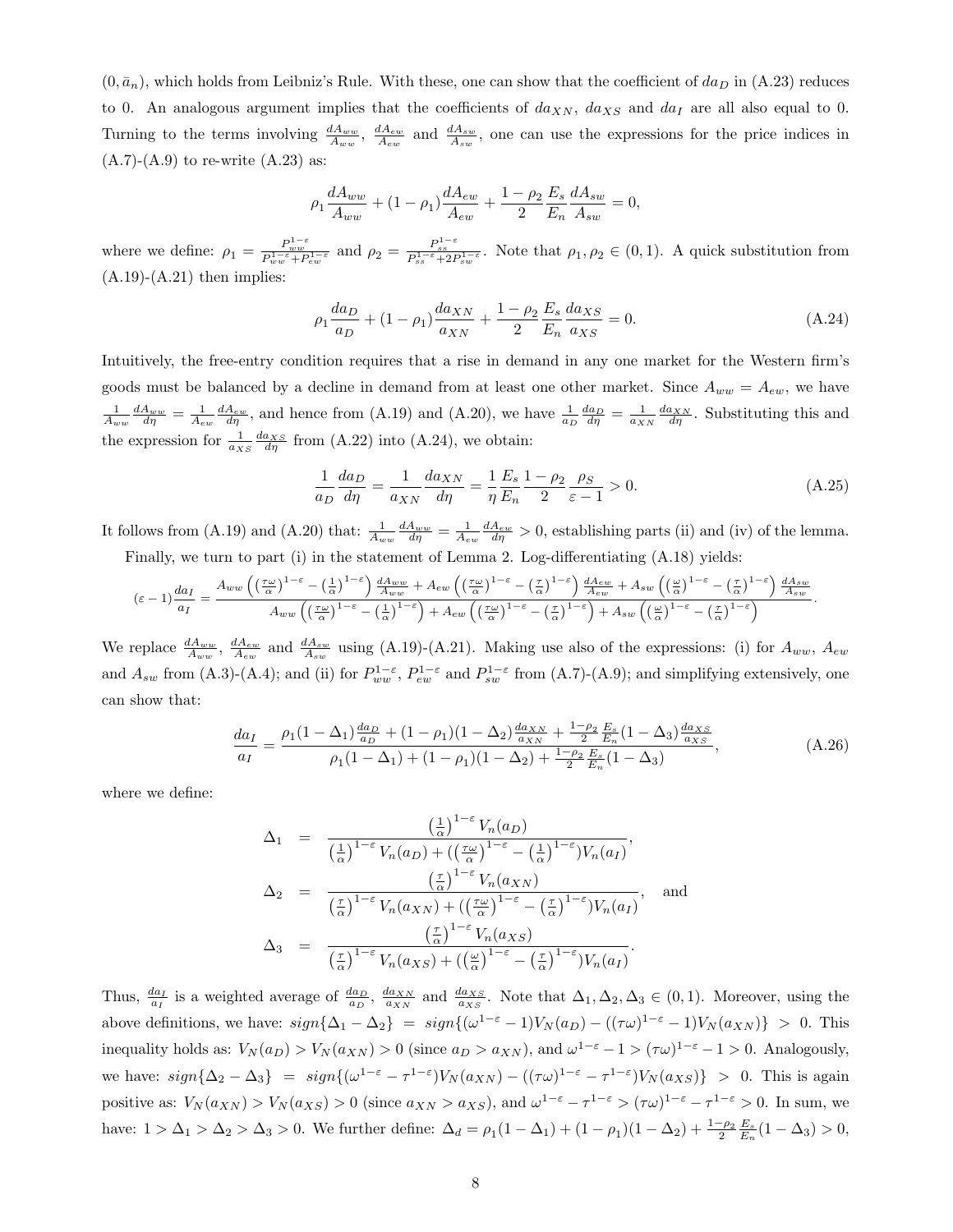which is the denominator in (A.26). We now substitute into (A.26) the expressions for  $\frac{1}{a_{XS}}\frac{da_{XS}}{d\eta}$ ,  $\frac{1}{a_D}\frac{da_D}{d\eta}$  and  $\frac{1}{a_{XN}} \frac{da_{XN}}{d\eta}$  from (A.22) and (A.25). After simplifying, one obtains:

$$
\frac{1}{a_I} \frac{da_I}{d\eta} = \frac{1}{\eta} \frac{1}{\Delta_d} \frac{E_s}{E_n} \frac{1 - \rho_2}{2} \frac{\rho_S}{\varepsilon - 1} \left[ \Delta_3 - \rho_1 \Delta_1 - (1 - \rho_1) \Delta_2 \right] < 0. \tag{A.27}
$$

That this last expression is negative follows from the fact that  $\rho_1, \rho_2, \Delta_1, \Delta_2, \Delta_3 \in (0,1)$ , and that  $\Delta_1 > \Delta_2 >$  $\Delta_3$ . Moreover,  $(A.22)$  and  $(A.27)$  imply:

$$
\frac{1}{a_I} \frac{da_I}{d\eta} - \frac{1}{a_{XS}} \frac{da_{XS}}{d\eta} = \frac{1}{\eta} \frac{1}{\Delta_d} \frac{\rho_S}{\varepsilon - 1} \left[ \frac{E_s}{E_n} \frac{1 - \rho_2}{2} (\Delta_3 - 1) + \Delta_d \right]
$$

$$
= \frac{1}{\eta} \frac{1}{\Delta_d} \frac{\rho_S}{\varepsilon - 1} \left[ \rho_1 (1 - \Delta_1) + (1 - \rho_1)(1 - \Delta_2) \right]
$$

$$
> 0.
$$

Thus,  $\frac{1}{a_{XS}} \frac{da_{XS}}{d\eta} < \frac{1}{a_I} \frac{da_I}{d\eta} < 0$ , which completes the proof of the lemma.

**Proof of Proposition 1.** For part (i), recall from Section 2.2 that:  $HOR(a) \equiv A_{sw} (\omega/\alpha)^{1-\epsilon}$ ,  $PLA(a) \equiv$  $A_{ew} (\tau a \omega/\alpha)^{1-\epsilon}$ , and  $RET(a) \equiv A_{ww} (\tau a \omega/\alpha)^{1-\epsilon}$ . We thus have:

$$
\frac{d}{d\eta} \log HOR(a) = \frac{1}{A_{sw}} \frac{dA_{sw}}{d\eta} = -\frac{\rho_S}{\eta},
$$
  

$$
\frac{d}{d\eta} \log PLA(a) = \frac{1}{A_{ew}} \frac{dA_{ew}}{d\eta} = \frac{E_s}{E_n} \frac{1 - \rho_2 \rho_S}{2 - \eta}, \text{ and}
$$
  

$$
\frac{d}{d\eta} \log RET(a) = \frac{1}{A_{ww}} \frac{dA_{ww}}{d\eta} = \frac{E_s}{E_n} \frac{1 - \rho_2 \rho_S}{2 - \eta}.
$$

In the above, we have made use of the fact that:  $\frac{1}{A_{sw}} \frac{dA_{sw}}{d\eta} = \frac{1}{A_{ss}} \frac{dA_{ss}}{d\eta} = -\frac{\rho_S}{\eta}$  from (A.12), and that:  $\frac{1}{A_{ew}} \frac{dA_{ew}}{d\eta} =$  $\frac{1}{A_{ww}}\frac{dA_{ww}}{d\eta} = \frac{E_s}{E_n}\frac{1-\rho_2}{2}\frac{\rho_S}{\eta}$ , which follows from (A.19), (A.20) and (A.25). Clearly,  $\frac{d}{d\eta}$  log  $HOR(a) < 0$ , while  $\frac{d}{d\eta} \log PLA(a) > 0$  and  $\frac{d}{d\eta} \log RET(a) > 0$ .

To sign the further cross-derivative effects with respect to  $\phi$ , note that  $sign\{\frac{d^2}{d\eta d\phi}\log HOR(a)\} = -sign\{\frac{d\rho_S}{d\phi}\}.$ Recall that:  $\rho_S \equiv \frac{\left(1 - \frac{R\phi + (1-\phi)}{R\phi}\eta\right)\frac{\kappa - \varepsilon + 1}{\varepsilon - 1}}{1 + \left(1 - \frac{R\phi + (1-\phi)}{R\phi}\eta\right)\frac{\kappa - \varepsilon + 1}{\varepsilon - 1}}$ , from which it follows that  $\frac{d\rho_S}{d\phi} = \frac{\kappa - \varepsilon + 1}{\varepsilon - 1} \frac{\eta}{R\phi^2} (1 - \rho_S)^2 > 0$ , so that:  $\frac{d^2}{d\eta d\phi}$  log  $HOR(a) < 0$ . As for  $PLA(a)$  and  $RET(a)$ , note that the sign of the cross-derivative now depends on: 2  $\frac{d}{d\phi}\frac{1-\rho_2}{2}\rho_S$ . From the definition of  $\rho_2 = \frac{P_{ss}^{1-\varepsilon}}{P_{ss}^{1-\varepsilon}+2P_{sw}^{1-\varepsilon}}$ , we differentiate and simplify to obtain:

$$
\frac{d\rho_2}{d\phi} = \rho_2 (1 - \rho_2) \left( \frac{1}{P_{ss}^{1-\varepsilon}} \frac{dP_{ss}^{1-\varepsilon}}{d\phi} - \frac{1}{P_{sw}^{1-\varepsilon}} \frac{dP_{sw}^{1-\varepsilon}}{d\phi} \right) \n= -(1 - \rho_2) \left( \frac{1}{A_{ss}} \frac{A_{ss}}{d\phi} + \frac{1}{P_{sw}^{1-\varepsilon}} \frac{dP_{sw}^{1-\varepsilon}}{d\phi} \right),
$$
\n(A.28)

where the last step follows from substituting in the expression we get for  $\frac{1}{P_{ss}^{1-\varepsilon}}$  $\frac{dP_{ss}^{1-\varepsilon}}{d\phi}$  from log-differentiating the expression for  $A_{ss}$  in (A.4), namely:

$$
\frac{dA_{ss}}{A_{ss}} = -\rho_2 \frac{dP_{ss}^{1-\varepsilon}}{P_{ss}^{1-\varepsilon}} - (1-\rho_2) \frac{dP_{sw}^{1-\varepsilon}}{P_{sw}^{1-\varepsilon}}.\tag{A.29}
$$

We already have solved for  $\frac{1}{A_{ss}} \frac{A_{ss}}{d\phi}$  in (A.14). It remains to derive an expression for  $\frac{1}{P_{sw}^{1-e}}$  $\frac{dP_{sw}^{1-\varepsilon}}{d\phi}$ . For this, we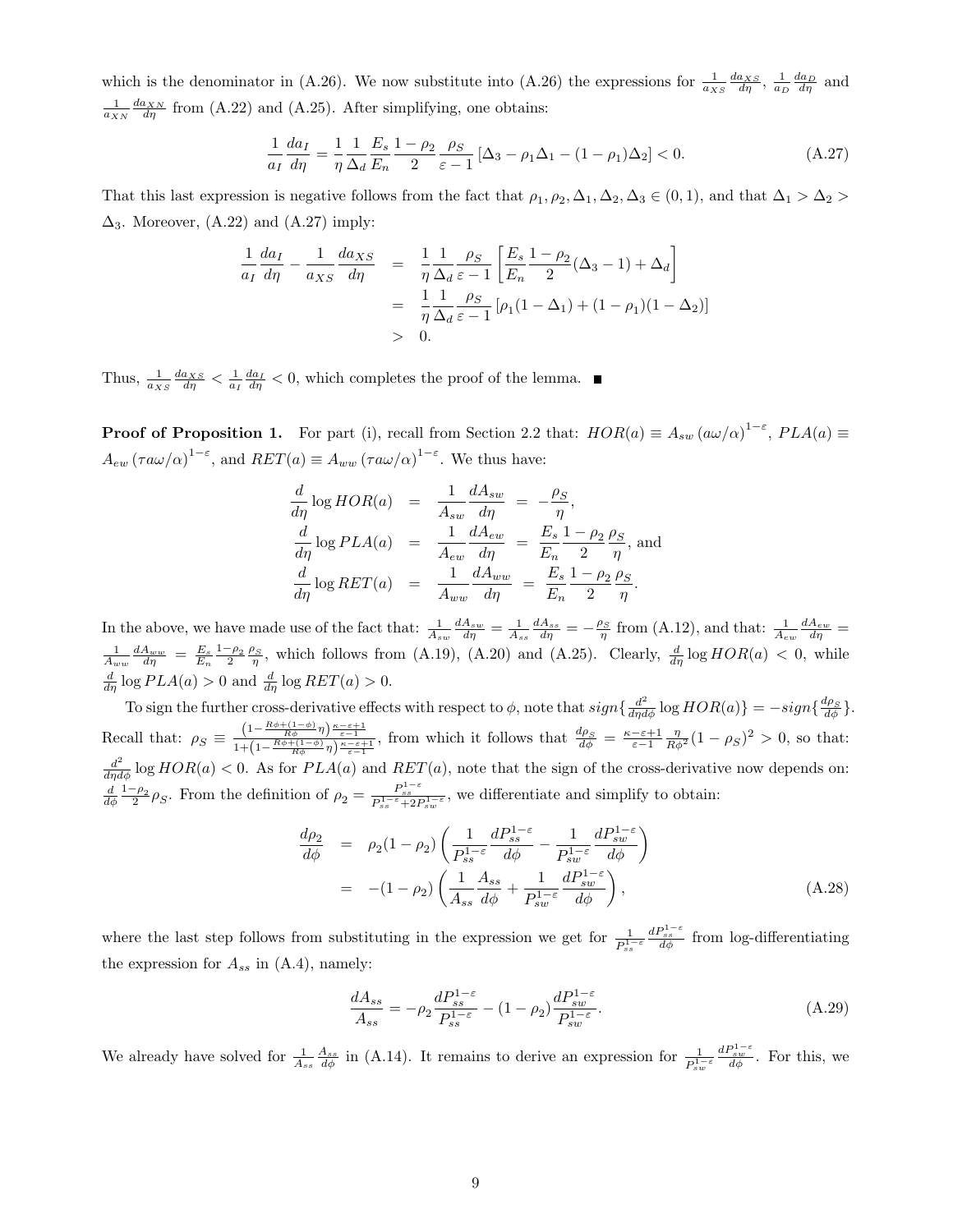differentiate  $(A.3)$  and the price indices in  $(A.7)$ ,  $(A.8)$  and  $(A.9)$ :

$$
\frac{dA_{ww}}{A_{ww}} = -\rho_1 \frac{dP_{ww}^{1-\varepsilon}}{P_{ww}^{1-\varepsilon}} - (1-\rho_1) \frac{dP_{ew}^{1-\varepsilon}}{P_{ew}^{1-\varepsilon}},
$$
\n(A.30)

$$
\frac{dP_{ww}^{1-\varepsilon}}{P_{ww}^{1-\varepsilon}} = \frac{dN_n}{N_n} + \frac{\kappa - \varepsilon + 1}{\varepsilon - 1} \left( \Delta_1 \frac{dA_{ww}}{A_{ww}} + (1 - \Delta_1)(\varepsilon - 1) \frac{da_I}{a_I} \right),\tag{A.31}
$$

$$
\frac{dP_{ew}^{1-\varepsilon}}{P_{ew}^{1-\varepsilon}} = \frac{dN_n}{N_n} + \frac{\kappa - \varepsilon + 1}{\varepsilon - 1} \left( \Delta_2 \frac{dA_{ew}}{A_{ew}} + (1 - \Delta_2)(\varepsilon - 1) \frac{da_I}{a_I} \right), \text{ and } (A.32)
$$

$$
\frac{dP_{sw}^{1-\varepsilon}}{P_{sw}^{1-\varepsilon}} = \frac{dN_n}{N_n} + \frac{\kappa - \varepsilon + 1}{\varepsilon - 1} \left( \Delta_3 \frac{dA_{sw}}{A_{sw}} + (1 - \Delta_3)(\varepsilon - 1) \frac{da_I}{a_I} \right). \tag{A.33}
$$

We moreover have an expression for  $\frac{da_I}{a_I}$  that comes from the steps in the derivation of (A.27):

$$
\frac{da_I}{a_I} = \frac{E_s}{E_n} \frac{1 - \rho_2}{2} \frac{1}{\Delta_d} (\rho_1 \Delta_1 + (1 - \rho_1) \Delta_2 - \Delta_3) \frac{dA_{ss}}{A_{ss}}.
$$
\n(A.34)

We now use equations (A.30), (A.31) and (A.32), together with the expression for  $\frac{da_I}{a_I}$  from (A.34). After some algebraic manipulations, one obtains:

$$
\frac{dN_n}{N_n} = \frac{E_s}{E_n} \frac{1 - \rho_2}{2} \frac{dA_{ss}}{A_{ss}} (1 + \Delta_n),
$$
\n(A.35)

we define:  $\Delta_n \equiv \frac{\kappa - \varepsilon + 1}{\varepsilon - 1} \frac{1}{\Delta_d} ((\rho_1 \Delta_1 + (1 - \rho_1) \Delta_2) \frac{E_s}{E_n} \frac{1 - \rho_2}{2} (1 - \Delta_3) + \Delta_3(\rho_1 (1 - \Delta_1) + (1 - \rho_1) (1 - \Delta_2))).$  Substituting this expression for  $\frac{dN_n}{N_n}$  in (A.33), and once again the expression for  $\frac{da_I}{a_I}$  from (A.34), we get:

$$
\frac{dP_{sw}^{1-\varepsilon}}{P_{sw}^{1-\varepsilon}} = \frac{dA_{ss}}{A_{ss}} \left[ \frac{E_s}{E_n} \frac{1-\rho_2}{2} + \left( 1 + \frac{E_s}{E_n} \frac{1-\rho_2}{2} \right) \Delta_n \right]. \tag{A.36}
$$

Since  $\frac{dA_{ss}}{d\phi} > 0$  from (A.14), it follows from (A.36) that  $\frac{1}{P_{sw}^{1-\varepsilon}}$  $\frac{dP_{sw}^{1-\varepsilon}}{d\phi} > 0$ , and hence from (A.28) that  $\frac{d\rho_2}{d\phi} < 0$ . Recall also that  $\frac{d\rho_S}{d\phi} > 0$ . We therefore have:  $sign\{\frac{d^2}{d\eta d\phi}\log PLA(a\}) = sign\{\frac{d^2}{d\eta d\phi}\log RET(a)\} = sign\{\frac{d}{d\phi}\frac{1-\rho_2}{2}\rho_S\} >$ 0. This establishes part (i) of the proposition.

For part (ii), we use the expressions for the sales shares by market destination in  $(2.6)-(2.8)$ . After differentiating these with respect to  $\eta$  and substituting in the expressions:  $A_{ww} = A_{ew}$ ,  $\frac{1}{A_{sw}} \frac{dA_{sw}}{d\eta} = \frac{1}{A_{ss}} \frac{dA_{ss}}{d\eta} = -\frac{\rho_S}{\eta}$ , and:  $\frac{1}{A_{ew}} \frac{dA_{ew}}{d\eta} = \frac{1}{A_{ww}} \frac{dA_{ww}}{d\eta} = \frac{E_s}{E_n} \frac{1-\rho_2}{2} \frac{\rho_S}{\eta}$ , we have:

$$
\frac{d}{d\eta} \frac{HOR}{TOT} = -\frac{2\tau^{1-\varepsilon} \frac{A_{ew}}{A_{sw}}}{\left(1 + 2\tau^{1-\varepsilon} \frac{A_{ew}}{A_{sw}}\right)^2} \left(1 + \frac{E_s}{E_n} \frac{1 - \rho_2}{2}\right) \frac{\rho_S}{\eta} < 0, \text{ and}
$$
\n
$$
\frac{d}{d\eta} \frac{PLA}{TOT} = \frac{d}{d\eta} \frac{RET}{TOT} = \frac{\tau^{\varepsilon - 1} \frac{A_{sw}}{A_{ew}}}{\left(2 + \tau^{\varepsilon - 1} \frac{A_{sw}}{A_{ew}}\right)^2} \left(1 + \frac{E_s}{E_n} \frac{1 - \rho_2}{2}\right) \frac{\rho_S}{\eta} > 0.
$$

We further differentiate the above expressions with respect to  $\phi$  to evaluate the cross-derivatives of interest. Note that:

$$
\frac{d^2}{d\eta d\phi} \frac{HOR}{TOT} = -\frac{\rho_S}{\eta} \frac{d}{d\phi} \left\{ \frac{2\tau^{1-\varepsilon} \frac{A_{ew}}{A_{sw}}}{\left(1+2\tau^{1-\varepsilon} \frac{A_{ew}}{A_{sw}}\right)^2} \left(1+\frac{E_s}{E_n} \frac{1-\rho_2}{2}\right) \right\} - \frac{2\tau^{1-\varepsilon} \frac{A_{ew}}{A_{sw}}}{\left(1+2\tau^{1-\varepsilon} \frac{A_{ew}}{A_{sw}}\right)^2} \left(1+\frac{E_s}{E_n} \frac{1-\rho_2}{2}\right) \frac{d}{d\phi} \left(\frac{\rho_S}{\eta}\right)
$$

We have already seen that  $\frac{d\rho_S}{d\phi} > 0$ . Moreover, when  $\eta$  is sufficiently large – in particular, as it approaches the upper bound of  $\frac{R\phi}{R\phi+(1-\phi)}$  implied by the condition  $R\frac{\phi}{1-\phi} > \frac{\eta}{1-\eta}$  – one can see from the definition of  $\rho_S$  that  $\rho_S$  would approach zero. At the same time, it is straightforward to verify from the expressions we have derived for  $\frac{d\rho_S}{d\phi}$  and  $\frac{d\rho_2}{d\phi}$  that these derivatives will be bounded away from zero, even as  $\rho_S$  approaches zero. The first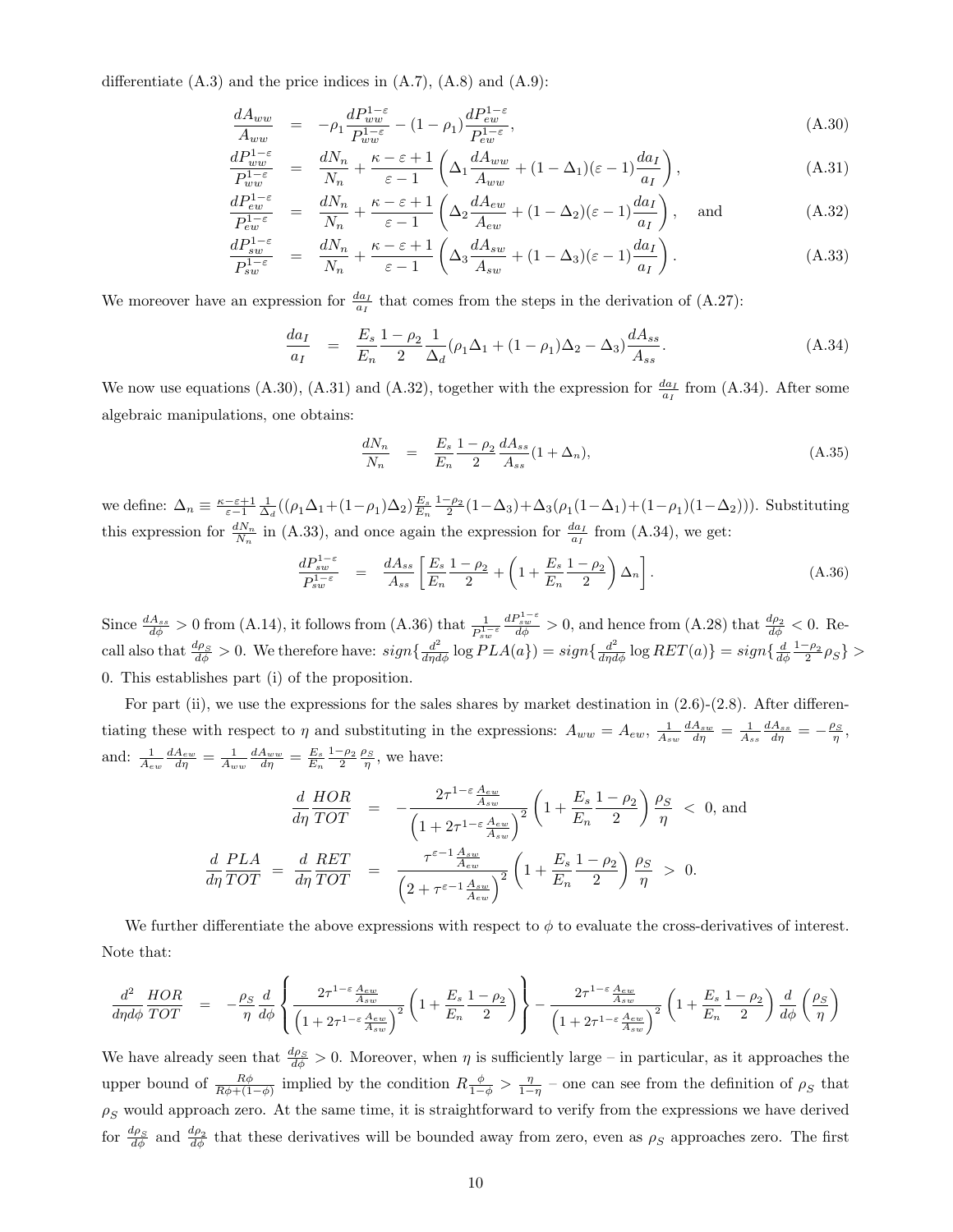term in the above expression for  $\frac{d^2}{d\eta d}$  $\frac{d^2}{d\eta d\phi} \frac{HOR}{TOT}$  would then approach zero, so that the sign of the cross-derivative of interest would be determined by that of the second term and in particular by:  $-\frac{d}{d\phi}\left(\frac{\rho_S}{\eta}\right)$ . It thus follows that  $\frac{d^2}{dxd}$  $\frac{d^2}{d\eta d\phi} \frac{HOR}{TOT} < 0$ . Applying an analogous argument to  $\frac{PLA}{TOT}$  and  $\frac{RET}{TOT}$ , it follows that for  $\eta$  sufficiently large,  $d^2$  $\frac{d^2}{d\eta d\phi} \frac{PLA}{TOT}$  and  $\frac{d^2}{d\eta d}$  $\frac{d^2}{d\eta d\phi} \frac{RET}{TOT}$  both inherit the sign of  $\frac{d}{d\phi} \left(\frac{\rho_S}{\eta}\right)$ . Hence,  $\frac{d^2}{d\eta d\phi}$  $\frac{d^2}{d\eta d\phi} \frac{PLA}{TOT} > 0$  and  $\frac{d^2}{d\eta d}$  $\frac{d^2}{d\eta d\phi} \frac{RET}{TOT} > 0$ . This establishes part (ii) of the proposition.

For part (iii), recall that the aggregate sales outcome measures are given by:  $HOR \equiv N_n A_{sw} (\omega/\alpha)^{1-\varepsilon} V_n(a_I)$ ,  $PLA \equiv N_n A_{ew} (\tau \omega/\alpha)^{1-\epsilon} V_n(a_I)$ , and  $RET \equiv N_n A_{ww} (\tau \omega/\alpha)^{1-\epsilon} V_n(a_I)$ . Log-differentiating these expressions and substituting in the expressions for  $\frac{dN}{d\eta}$  and  $\frac{da_I}{d\eta}$  implied by (A.35) and (A.34), we have after some extensive simplification:

$$
\frac{d}{d\eta} \log HOR = \frac{1}{A_{sw}} \frac{dA_{sw}}{d\eta} \left[ \frac{E_s}{E_n} \frac{1 - \rho_2}{2} (1 + \Delta_n) + 1 + \frac{E_s}{E_n} \frac{1 - \rho_2}{2} \frac{\kappa - \varepsilon + 1}{\varepsilon - 1} \frac{1}{\Delta_d} (\rho_1 \Delta_1 + (1 - \rho_1) \Delta_2 - \Delta_3) \right], \text{ and}
$$
\n
$$
\frac{d}{d\eta} \log PLA = \frac{d}{d\eta} \log PLA = \frac{1}{A_{sw}} \frac{dA_{sw}}{d\eta} \frac{E_s}{E_n} \frac{1 - \rho_2}{2} \frac{\kappa - \varepsilon + 1}{\varepsilon - 1} \frac{1}{\Delta_d} (\rho_1 \Delta_1 + (1 - \rho_1) (1 - \Delta_2)) \left( \frac{E_s}{E_n} \frac{1 - \rho_2}{2} + 1 \right) (1 - \Delta_3).
$$

Since  $\frac{1}{A_{sw}} \frac{dA_{sw}}{d\eta} < 0$ , this implies:  $\frac{d}{d\eta} \log HOR < 0$ ,  $\frac{d}{d\eta} \log PLA < 0$ , and  $\frac{d}{d\eta} \log RET < 0$ . Furthermore, from  $(A.35)$ , we have:

$$
\frac{d}{d\eta} \log N_n = \frac{E_s}{E_n} \frac{1-\rho_2}{2} \frac{1}{A_{sw}} \frac{dA_{sw}}{d\eta} (1+\Delta_n), \text{ and}
$$
\n
$$
\frac{d}{d\eta} \log N_n G_n(a_I) = \frac{d}{d\eta} \log N_n + \kappa \frac{1}{a_I} \frac{da_I}{d\eta}
$$
\n
$$
= \frac{1}{A_{sw}} \frac{dA_{sw}}{d\eta} \frac{E_s}{E_n} \frac{1-\rho_2}{2} \left[ 1 + \Delta_n + \frac{k}{\varepsilon - 1} \frac{1}{\Delta_d} (\rho_1 \Delta_1 + (1-\rho_1) \Delta_2 - \Delta_3) \right],
$$

from which it follows that:  $\frac{d}{d\eta} \log N_n < 0$  and  $\frac{d}{d\eta} \log N_n G_n(a_I) < 0$ .

Last but not least, consider the further cross-derivative with respect to  $\phi$  of the above measures of aggregate MNC activity. We illustrate using the case of  $N_n$  the proof that this cross-derivative inherits the same sign as the derivative with respect to  $\eta$  when the initial level of  $\eta$  is sufficiently large. (The proofs for  $N_nG_n(a_I)$ , HOR, PLA, and RET all follow in a similar manner.) Bearing in mind that  $\frac{1}{A_{sw}} \frac{dA_{sw}}{d\eta} = -\frac{\rho_S}{\eta}$ , we have:

$$
\frac{d^2}{d\eta d\phi} \log N_n = -\frac{\rho_S}{\eta} \frac{d}{d\phi} \left( \frac{E_s}{E_n} \frac{1-\rho_2}{2} (1+\Delta_n) \right) - \frac{E_s}{E_n} \frac{1-\rho_2}{2} (1+\Delta_n) \frac{d}{d\phi} \left( \frac{\rho_S}{\eta} \right)
$$

For  $\eta$  sufficiently large,  $\rho_S$  approaches zero, and the sign of this cross-derivative will be pinned down by the sign of  $-\frac{d}{d\phi}\left(\frac{\rho_S}{\eta}\right)$ . It follows that  $\frac{d^2}{d\eta d\phi}\log N_n < 0$ . This concludes the proof of part (iii) of the proposition.

It is useful to highlight that the condition that  $\eta$  be sufficiently large is not required to sign any of the derivatives with respect to  $\eta$  in parts (i)-(iii), nor is it required to sign the cross-derivative with respect to  $\eta$ and  $\phi$  for the affiliate sales levels in part (i). The condition is only needed to sign the cross-derivatives for the sales shares by destination in part (ii) and for the aggregate sales levels in part (iii). We have also verified that this requirement that  $\eta$  be large is a mild one through numerical examples. As an example, consider the set of parameter values:  $R = 1.07$ ,  $\varepsilon = 3.8$ ,  $L_n = L_s = 1$ ,  $f_D = 0.2$ ,  $f_X = 0.15$ ,  $f_S = 0.1$ ,  $f_{En} = f_{Es} = 1$ ,  $\tau = 1.3$ ,  $\omega = 0.7$ ,  $\bar{a}_N = \bar{a}_S = 25$ ,  $\kappa = 4$ ,  $\delta = 0.1$ ,  $\mu = 0.5$ ,  $\phi = 0.5$  and  $\eta = 0.1$ . The values of the demand elasticity  $\varepsilon$  and the Pareto shape parameter  $\kappa$  are relatively standard in the literature. The set of parameters moreover respects the ordering of productivity cut-offs in the industry equilibrium  $(0 < a_{D}^{1-\varepsilon} < a_{XN}^{1-\varepsilon} < a_{XS}^{1-\varepsilon} < a_{I}^{1-\varepsilon})$ ; specifically, we have:  $a_D = 13.53$ ,  $a_{XN} = 11.53$ ,  $a_{XS} = 9.22$  and  $a_I = 6.38$ . While this already features a low value of  $\eta$ , we nevertheless continue to have all the signs of the cross-derivatives pertaining to parts (ii) and (iii) bearing the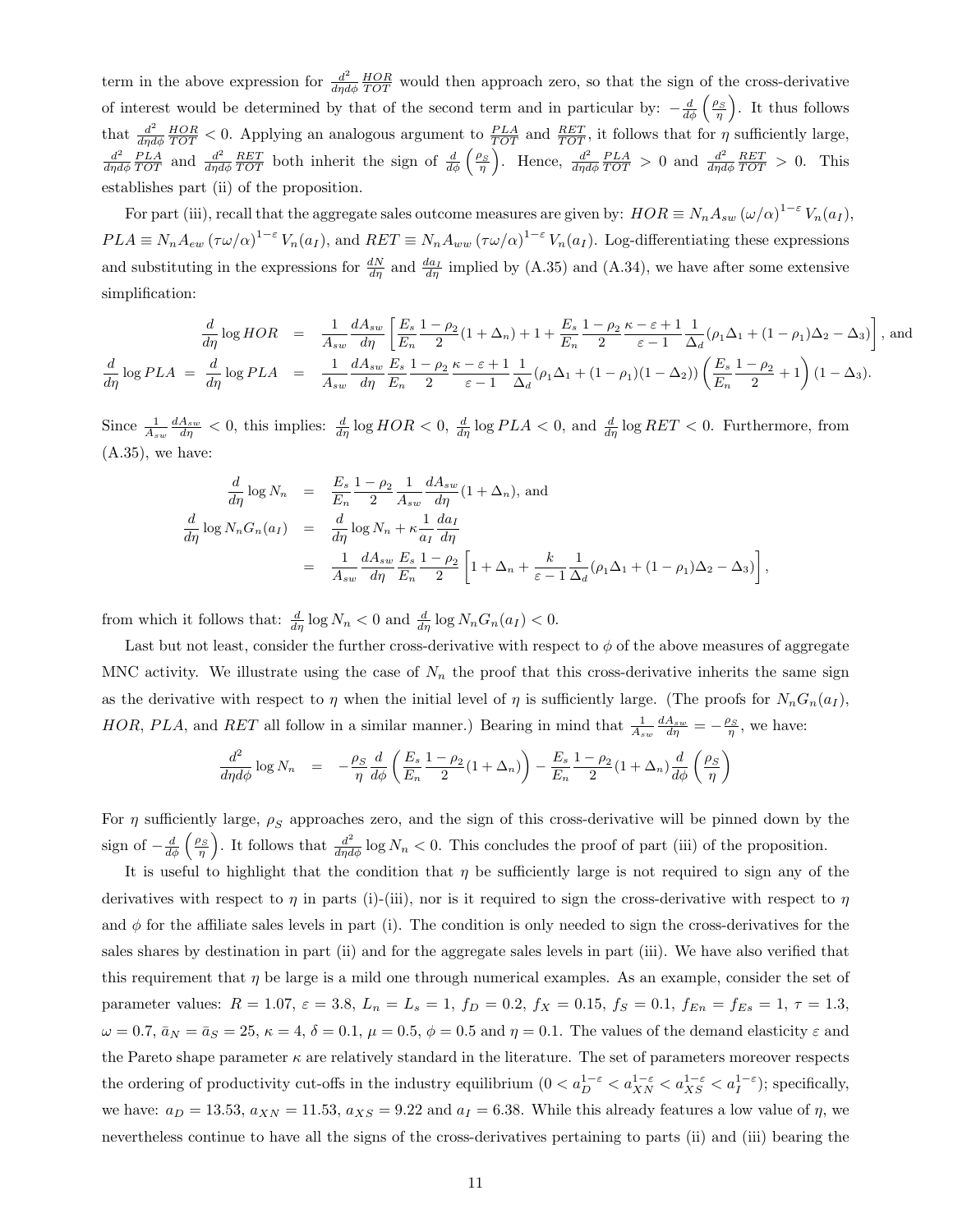predicted signs from the proposition:  $\frac{d^2}{d\eta d}$  $\frac{d^2}{d\eta d\phi} \frac{HOR}{TOT} = -0.61, \frac{d^2}{d\eta d}$  $\frac{d^2}{d\eta d\phi} \frac{PLA}{TOT} = \frac{d^2}{d\eta d}$  $\frac{d^2}{d\eta d\phi} \frac{RET}{TOT} = 0.30, \frac{d^2}{d\eta d\phi} \log N_n = -1.34,$  $\frac{d^2}{d\eta d\phi}$  log  $N_n G_n(a_I) = -2.11$ ,  $\frac{d^2}{d\eta d\phi}$  log  $HOR = -2.45$ , and  $\frac{d^2}{d\eta d\phi}$  log  $PLA = \frac{d^2}{d\eta d\phi}$  log  $RET = -0.50$ .

Mapping the model to the empirics: Observed private credit and the parameter  $\eta$ . The model counterpart of our empirical measure of private credit over GDP is:  $\sum_k N_s^k G^k(a_S^k) \phi^k f_S^k \omega/(\omega L)$ , this being the total amount borrowed by domestic firms, summed across all differentiated-varieties sectors  $k$ , divided by the total labor income in South. Since  $f_S$ ,  $\phi^k$ ,  $\omega$ , and L are fixed, it suffices to show that  $N_s^k G^k(a_S^k)$ , the "number" of successful entrants in the Southern industry in each differentiated-variety sector  $k$ , is increasing in  $\eta$ .

We establish this as follows for each such sector, dropping the superscript  $k$  for ease of notation. First, log-differentiate the ideal price index,  $P_{ss}^{1-\epsilon}$ , given by (A.10):

$$
\frac{1}{N_s} \frac{dN_s}{d\eta} = \frac{1}{P_{ss}^{1-\varepsilon}} \frac{dP_{ss}^{1-\varepsilon}}{d\eta} - (\kappa - \varepsilon + 1) \frac{1}{a_S} \frac{da_S}{d\eta}.
$$
\n(A.37)

We therefore have:  $\frac{d}{d\eta} \log N_s G_s(a_S) = \frac{1}{N_s} \frac{dN_S}{d\eta} + \frac{G'_s(a_S)a_S}{G_s(a_S)}$  $\frac{dS_s}{ds}(a_S)a_S \frac{1}{a_S} \frac{da_S}{d\eta} = \frac{1}{N_s} \frac{dN_S}{d\eta} + \kappa \frac{1}{a_S} \frac{da_S}{d\eta} = \frac{1}{P_{ss}^{1/2}}$  $\overline{P_{ss}^{1-\varepsilon}}$  $\frac{dP_{ss}^{1-\varepsilon}}{d\eta} + (\varepsilon - 1) \frac{1}{a_S} \frac{da_S}{d\eta},$ where we have made use of (A.37) to obtain the last expression. We have seen from Lemma 1 that  $\frac{da_S}{d\eta} > 0$ . As  $\varepsilon > 1$ , it will thus suffice to show that  $\frac{1}{P_{ss}^{1-\varepsilon}}$  $\frac{dP_{ss}^{1-\varepsilon}}{d\eta} > 0$ , in order to conclude that  $\frac{d}{d\eta} \log N_s G_s(a_S) > 0$ .

For this, we log-differentiate (A.4) to obtain:  $\frac{dA_{sw}}{A_{sw}} = -\rho_2 \frac{dP_{ss}^{1-\epsilon}}{P_{ss}^{1-\epsilon}} - (1-\rho_2) \frac{dP_{sw}^{1-\epsilon}}{P_{sw}^{1-\epsilon}}$ . Substituting in the expression for  $\frac{dA_{sw}}{A_{sw}}$  from (A.21) into this last equation, and rearranging, gives:

$$
\rho_2 \frac{1}{P_{ss}^{1-\varepsilon}} \frac{dP_{ss}^{1-\varepsilon}}{d\eta} = -(\varepsilon - 1) \frac{1}{a_{XS}} \frac{da_{XS}}{d\eta} - (1 - \rho_2) \frac{1}{P_{sw}^{1-\varepsilon}} \frac{dP_{sw}^{1-\varepsilon}}{d\eta}.
$$
\n(A.38)

Now, log-differentiating (A.9) yields:

$$
\frac{1}{P_{sw}^{1-\varepsilon}}\frac{dP_{sw}^{1-\varepsilon}}{d\eta} = \frac{1}{N_n}\frac{dN_n}{d\eta} + (\kappa - \varepsilon + 1)\left(\Delta_3 \frac{1}{a_{XS}}\frac{da_{XS}}{d\eta} + (1 - \Delta_3)\frac{1}{a_I}\frac{da_I}{d\eta}\right).
$$

Since  $\frac{1}{a_{XS}} \frac{da_{XS}}{d\eta} < 0$  and  $\frac{1}{a_I} \frac{da_I}{d\eta} < 0$  from Lemma 2, and  $\frac{1}{N_n} \frac{dN_n}{d\eta} < 0$  from Proposition 1, it follows that: 1  $\overline{P_{sw}^{1-\varepsilon}}$  $\frac{dP_{sw}^{1-\varepsilon}}{d\eta}$  < 0. From (A.38), we immediately have:  $\frac{1}{P_{ss}^{1-\varepsilon}}$  $\frac{dP_{ss}^{1-\varepsilon}}{\frac{ds}{d\eta}} > 0$ , so that  $\frac{d}{d\eta} \log N_s G_s(a_S) > 0$ . We can thus conclude that total private credit extended in South is increasing with  $\eta$ .

**Proof of Lemma 3.** First, observe that the equilibrium for South's differentiated-varieties sector is still determined by (2.5) and (A.6) as in the baseline model. Thus, Lemma 1 holds and the expressions for  $\frac{da_S}{d\eta}$  and  $\frac{dA_{ss}}{d\eta}$  from (A.11) and (A.12) still apply. As for the Western industry, only two equations in the equilibrium system are altered relative to the baseline model. The first of these is the FDI cut-off which is now given by:

$$
\tilde{a}_I^{1-\varepsilon} = \frac{R\phi}{\eta} a_I^{1-\varepsilon},\tag{A.39}
$$

The second is the free-entry condition as the costs of affiliate borrowing from host-country sources must now be reflected in the fixed costs of firms that undertake FDI:

$$
\delta f_{En} = (1 - \alpha) A_{ww} \left(\frac{1}{\alpha}\right)^{1-\epsilon} (V_n(a_D) - V_n(\tilde{a}_I)) - f_D(G_n(a_D) - G_n(\tilde{a}_I))
$$
\n
$$
+ (1 - \alpha) A_{ew} \left(\frac{\tau}{\alpha}\right)^{1-\epsilon} (V_n(a_{XN}) - V_n(\tilde{a}_I)) - f_X(G_n(a_{XN}) - G_n(\tilde{a}_I))
$$
\n
$$
+ (1 - \alpha) A_{sw} \left(\frac{\tau}{\alpha}\right)^{1-\epsilon} (V_n(a_{XS}) - V_n(\tilde{a}_I)) - f_X(G_n(a_{XS}) - G_n(\tilde{a}_I))
$$
\n
$$
+ (1 - \alpha) \left(A_{ww} \left(\frac{\tau\omega}{\alpha}\right)^{1-\epsilon} + A_{ew} \left(\frac{\tau\omega}{\alpha}\right)^{1-\epsilon} + A_{sw} \left(\frac{\omega}{\alpha}\right)^{1-\epsilon}\right) V_n(\tilde{a}_I)
$$
\n
$$
- (f_D + 2f_X + (R\phi + (1 - \phi))(f_I - f_D)) G_n(\tilde{a}_I).
$$
\n(A.40)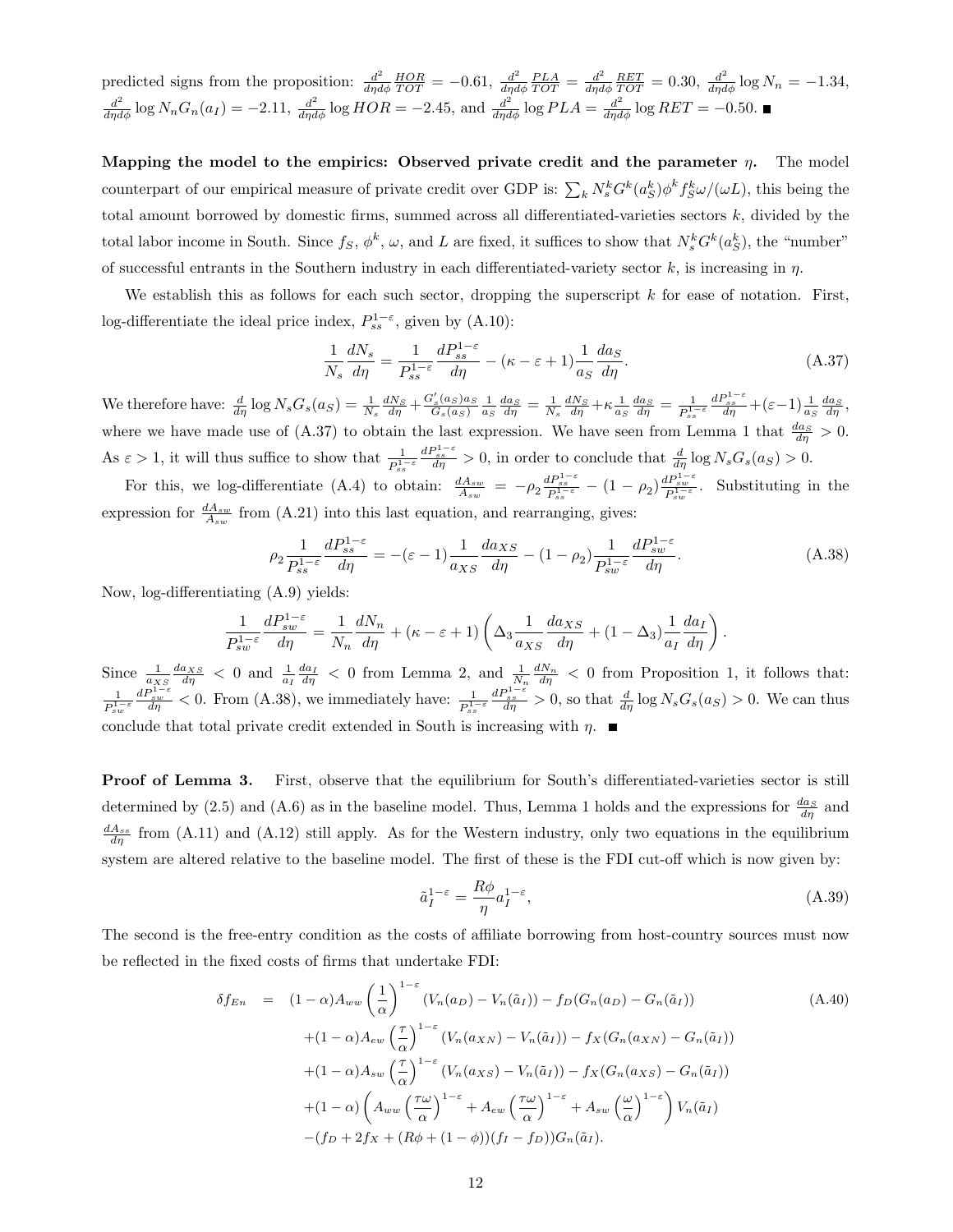Differentiating equation (A.39) yields:

$$
(\varepsilon - 1) \frac{d\tilde{a}_I}{\tilde{a}_I} = \frac{1}{\Delta_d} \left[ \rho_1 (1 - \Delta_1) \frac{dA_{ww}}{A_{ww}} + (1 - \rho_1)(1 - \Delta_2) \frac{dA_{ew}}{A_{ew}} + \frac{1 - \rho_2}{2} \frac{E_s}{E_n} (1 - \Delta_3) \frac{dA_{sw}}{A_{sw}} \right] + \frac{d\eta}{\eta} - \frac{d\phi}{\phi}.
$$
\n(A.41)

The additional terms involving  $\frac{d\eta}{\eta}$  and  $\frac{d\phi}{\phi}$  on the right-hand side capture the direct effect that Southern financing conditions have on Western firms. As for (A.40), differentiating this yields an equation analogous to (A.23), where a similar set of manipulations as from the proof of Lemma 2 leads to:

$$
0 = \left[ (1 - \alpha) A_{ww} \left( \left( \frac{1}{\alpha} \right)^{1 - \varepsilon} V_n(a_D) + \left( \left( \frac{\tau \omega}{\alpha} \right)^{1 - \varepsilon} - \left( \frac{1}{\alpha} \right)^{1 - \varepsilon} \right) V_n(\tilde{a}_I) \right) \right] \frac{dA_{ww}}{A_{ww}} + \left[ (1 - \alpha) A_{ew} \left( \left( \frac{\tau}{\alpha} \right)^{1 - \varepsilon} V_n(a_{XN}) + \left( \left( \frac{\tau \omega}{\alpha} \right)^{1 - \varepsilon} - \left( \frac{\tau}{\alpha} \right)^{1 - \varepsilon} \right) V_n(\tilde{a}_I) \right) \right] \frac{dA_{ew}}{A_{sw}} + \left[ (1 - \alpha) A_{sw} \left( \left( \frac{\tau}{\alpha} \right)^{1 - \varepsilon} V_n(a_{XS}) + \left( \left( \frac{\omega}{\alpha} \right)^{1 - \varepsilon} - \left( \frac{\tau}{\alpha} \right)^{1 - \varepsilon} \right) V_n(\tilde{a}_I) \right) \right] \frac{dA_{sw}}{A_{sw}} + \left[ (1 - \alpha) \left( A_{ww} \left( \left( \frac{\tau \omega}{\alpha} \right)^{1 - \varepsilon} - \left( \frac{1}{\alpha} \right)^{1 - \varepsilon} \right) + A_{ew} \left( \left( \frac{\tau \omega}{\alpha} \right)^{1 - \varepsilon} - \left( \frac{\tau}{\alpha} \right)^{1 - \varepsilon} \right) + A_{sw} \left( \left( \frac{\omega}{\alpha} \right)^{1 - \varepsilon} - \left( \frac{\tau}{\alpha} \right)^{1 - \varepsilon} \right) + A_{sw} \left( \left( \frac{\omega}{\alpha} \right)^{1 - \varepsilon} - \left( \frac{\tau}{\alpha} \right)^{1 - \varepsilon} \right) V_n(\tilde{a}_I) - (R\phi + (1 - \phi))(f_I - f_D)G'_n(\tilde{a}_I) \right] d\tilde{a}_I - (R - 1)(f_I - f_D)G_n(\tilde{a}_I) d\phi. \tag{A.42}
$$

To further simplify this, we now need to bear in mind that the coefficient of the term in  $d\tilde{a}_I$  is no longer equal to 0. This is because:

$$
(1 - \alpha) \left[ A_{ww} \left( \left( \frac{\tau \omega}{\alpha} \right)^{1 - \varepsilon} - \left( \frac{1}{\alpha} \right)^{1 - \varepsilon} \right) + A_{ew} \left( \left( \frac{\tau \omega}{\alpha} \right)^{1 - \varepsilon} - \left( \frac{\tau}{\alpha} \right)^{1 - \varepsilon} \right) + A_{sw} \left( \left( \frac{\omega}{\alpha} \right)^{1 - \varepsilon} - \left( \frac{\tau}{\alpha} \right)^{1 - \varepsilon} \right) \right] V_n'(\tilde{a}_I)
$$
  

$$
- (R\phi + (1 - \phi))(f_I - f_D)G_n'(\tilde{a}_I)
$$
  

$$
= (1 - \alpha) \left( 1 - \frac{R\phi + (1 - \phi)}{R\phi} \eta \right) \left[ A_{ww} \left( \left( \frac{\tau \omega}{\alpha} \right)^{1 - \varepsilon} - \left( \frac{1}{\alpha} \right)^{1 - \varepsilon} \right) + A_{ew} \left( \left( \frac{\tau \omega}{\alpha} \right)^{1 - \varepsilon} - \left( \frac{\tau}{\alpha} \right)^{1 - \varepsilon} \right) + A_{sw} \left( \left( \frac{\omega}{\alpha} \right)^{1 - \varepsilon} \right) \right] V_n'(\tilde{a}_I),
$$

where the last step follows from using the definition of  $\tilde{a}_I^{1-\varepsilon}$  from (A.39) to substitute out for  $(f_I - f_D)$ , as well as from using Leibniz's rule to replace  $G'_n(\tilde{a}_I)$  with  $\tilde{a}_I^{\varepsilon-1}V'_n(\tilde{a}_I)$ . We now follow analogous algebraic steps as in the proof of Lemma 2, in particular, substituting in the definitions of the price indices  $(A.7)-(A.9)$ , as well as the definitions of  $\rho_1$  and  $\Delta_d$ . This allows us to rewrite (A.42) as:

$$
\frac{1}{\Delta_d} \left[ \rho_1 \frac{d A_{ww}}{A_{ww}} + (1 - \rho_1) \frac{d A_{ew}}{A_{ew}} + \frac{1 - \rho_2}{2} \frac{E_s}{E_n} \frac{d A_{sw}}{A_{sw}} \right] + \frac{\rho_S}{1 - \rho_S} (\varepsilon - 1) \frac{d \tilde{a}_I}{\tilde{a}_I} - \frac{R - 1}{R} \tilde{a}_I^{1 - \varepsilon} \eta \frac{G_n(\tilde{a}_I)}{V_n(\tilde{a}_I)} \frac{d \phi}{\phi} = 0.
$$

Since  $\tilde{a}_I^{1-\varepsilon} \frac{G_n(\tilde{a}_I)}{V_n(\tilde{a}_I)} = \frac{k-\varepsilon+1}{k}$  under the Pareto distribution, the above simplifies further to:

$$
\frac{1}{\Delta_d} \left[ \rho_1 \frac{d A_{ww}}{A_{ww}} + (1 - \rho_1) \frac{d A_{ew}}{A_{ew}} + \frac{1 - \rho_2}{2} \frac{E_s}{E_n} \frac{d A_{sw}}{A_{sw}} \right] + \frac{\rho_S}{1 - \rho_S} (\varepsilon - 1) \frac{d \tilde{a}_I}{\tilde{a}_I} - \frac{R - 1}{R} \eta \frac{k - \varepsilon + 1}{k} \frac{d \phi}{\phi} = 0. \tag{A.43}
$$

Solving (A.41) and (A.43) simultaneously and after some tedious algebra, we obtain:

$$
\frac{dA_{ww}}{A_{ww}} = \frac{1}{1-\tilde{\rho}_S} \left[ -\frac{E_s}{E_n} \frac{1-\rho_2}{2} (1-\rho_S \Delta_3) \frac{dA_{sw}}{A_{sw}} - \Delta_d \rho_S \frac{d\eta}{\eta} + \Delta_d \left( \rho_S + \frac{R-1}{R} \eta \frac{k-\varepsilon+1}{k} (1-\rho_S) \right) \frac{d\phi}{\phi} \right], \text{and}
$$
\n(A.44)

$$
(\varepsilon - 1) \frac{d\tilde{a}_I}{\tilde{a}_I} = \frac{1 - \rho_S}{1 - \tilde{\rho}_S} \left[ \frac{1}{\Delta_d} (\rho_1 \Delta_1 + (1 - \rho_1) \Delta_2 - \Delta_3) \frac{E_s}{E_n} \frac{1 - \rho_2}{2} \frac{dA_{sw}}{A_{sw}} + \frac{d\eta}{\eta} + \left( -1 + \frac{R - 1}{R} \eta \frac{k - \varepsilon + 1}{k} \right) \frac{d\phi}{\phi} \right],
$$
\n(A.45)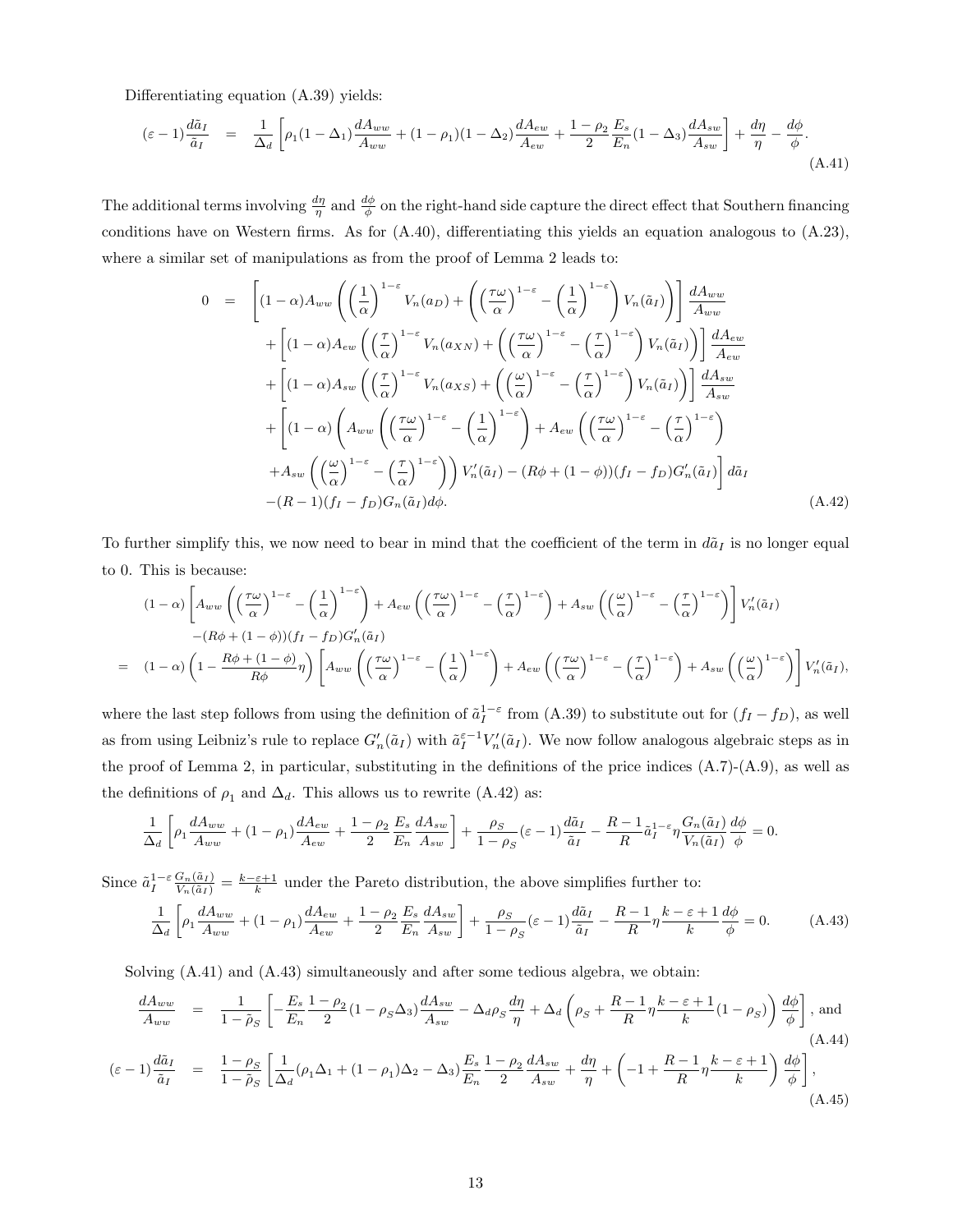where we define:  $\tilde{\rho}_S \equiv \rho_S(\rho_1 \Delta_1 + (1 - \rho_1) \Delta_2)$ . Note that  $\tilde{\rho}_S \in (0, 1)$ , since  $\rho_S \in (0, 1)$  and  $0 < \rho_1 \Delta_1 + (1 - \rho_2) \Delta_2$ .  $(\rho_1)\Delta_2 < \rho_1 + (1 - \rho_1) < 1.$ 

Bear in mind that we continue to have  $(\varepsilon - 1) \frac{d a_{XS}}{a_{XS}} = \frac{d A_{sw}}{A_{sw}} = \frac{d A_{ss}}{A_{ss}}$ . Since  $\frac{1}{A_{ss}} \frac{d A_{ss}}{d \eta} = -\frac{\rho_S}{\eta}$  from the industry equilibrium in South, (A.45) implies that:

$$
(\varepsilon - 1) \frac{1}{\tilde{a}_I} \frac{d\tilde{a}_I}{d\eta} = \frac{1 - \rho_S}{1 - \tilde{\rho}_S} \frac{1}{\eta} \left[ -\rho_S \frac{1}{\Delta_d} (\rho_1 \Delta_1 + (1 - \rho_1) \Delta_2 - \Delta_3) \frac{E_s}{E_n} \frac{1 - \rho_2}{2} + 1 \right].
$$

Note that: (i)  $\rho_1 \Delta_1 + (1 - \rho_1) \Delta_2 - \Delta_3 > 0$ , since  $\Delta_1, \Delta_2 > \Delta_3$ ; and (ii)  $\frac{E_s}{E_n} \frac{1 - \rho_2}{2} (\rho_1 \Delta_1 + (1 - \rho_1) \Delta_2 - \Delta_3) <$  $\frac{E_s}{E_n} \frac{1-\rho_2}{2} (1-\Delta_3) < \Delta_d$ , since  $\Delta_1, \Delta_2 < 1$ . These two facts imply that:  $\frac{E_s}{E_n} \frac{1-\rho_2}{2} \frac{\rho_1 \Delta_1 + (1-\rho_1)\Delta_2 - \Delta_3}{\Delta_d}$  $\frac{-\rho_1/\Delta_2 - \Delta_3}{\Delta_d} \in (0, 1)$ . Since we also have  $\rho_S \in (0,1)$ , it follows from the above expression that  $\frac{1}{\tilde{a}_I} \frac{d\tilde{a}_I}{d\eta} > 0$ , as claimed in part (i) of Lemma 3. We have also already seen that:  $\frac{1}{a_{XS}} \frac{da_{XS}}{d\eta} = -\frac{1}{\eta} \frac{\rho_S}{\varepsilon - 1} < 0$ , which is part (ii) of the lemma.

As for part (iii), we make use of (A.44) and the fact that  $(\varepsilon - 1) \frac{da_D}{a_D} = (\varepsilon - 1) \frac{da_{XN}}{a_{XN}} = \frac{dA_{ww}}{A_{ww}} = \frac{dA_{ew}}{A_{ew}}$ . Moreover, since  $\frac{1}{A_{sw}} \frac{dA_{sw}}{d\eta} = -\frac{\rho_S}{\eta}$ , we obtain:

$$
(\varepsilon - 1) \frac{1}{a_D} \frac{da_D}{d\eta} = \frac{\rho_S}{1 - \tilde{\rho}_S} \frac{1}{\eta} \left[ \frac{E_s}{E_n} \frac{1 - \rho_2}{2} (1 - \rho_S) \Delta_3 - \rho_1 (1 - \Delta_1) - (1 - \rho_1) (1 - \Delta_2) \right].
$$
 (A.46)

It follows that:

$$
\frac{1}{a_D} \frac{da_D}{d\eta} - \frac{1}{a_{XS}} \frac{da_{XS}}{d\eta} = \frac{1 - \rho_S}{1 - \tilde{\rho}_S} \frac{\rho_S}{\varepsilon - 1} \frac{1}{\eta} \left[ \frac{E_s}{E_n} \frac{1 - \rho_2}{2} \Delta_3 + \rho_1 \Delta_1 + (1 - \rho_1) \Delta_2 \right] > 0.
$$

This establishes part (iii) of Lemma 3. As for parts (iv) and (v) of the lemma, these follow immediately from applying  $(A.19)-(A.21)$ .

**Proof of Proposition 2.** We start first with the outcome measures of affiliate sales levels by market destination. As in the proof of Proposition 1, we have:

$$
\frac{d}{d\eta} \log HOR(a) = \frac{1}{A_{sw}} \frac{dA_{sw}}{d\eta} = -\frac{\rho_S}{\eta} < 0.
$$

As in that preceding proof, we also saw that  $\frac{d\rho_S}{d\phi} > 0$ , which implies that  $\frac{d^2}{d\eta d\phi} \log HOR(a) < 0$ . In the case with host-country borrowing, we now have:

$$
\frac{d}{d\eta} \log PLA(a) = \frac{1}{A_{ew}} \frac{dA_{ew}}{d\eta} \n= \frac{\rho_S}{1 - \tilde{\rho}_S} \frac{1}{\eta} \left[ \frac{E_s}{E_n} \frac{1 - \rho_2}{2} (1 - \rho_S) \Delta_3 - \rho_1 (1 - \Delta_1) - (1 - \rho_1) (1 - \Delta_2) \right],
$$

where the last step follows from (A.46). From the above, we can see that  $\frac{d}{d\eta} \log PLA(a)$  (and hence  $\frac{d}{d\eta} \log RET(a)$ ) cannot be conclusively signed. Note further that the sign of  $\frac{d^2}{d\eta d\phi}$  log  $PLA(a)$  depends on the sign of:

$$
\frac{1}{1-\tilde{\rho}_S} \frac{1}{\eta} \left[ \frac{E_s}{E_n} \frac{1-\rho_2}{2} (1-\rho_S) \Delta_3 - \rho_1 (1-\Delta_1) - (1-\rho_1)(1-\Delta_2) \right] \frac{d\rho_S}{d\phi} \dots \n+ \rho_S \frac{d}{d\phi} \frac{1}{1-\tilde{\rho}_S} \frac{1}{\eta} \left[ \frac{E_s}{E_n} \frac{1-\rho_2}{2} (1-\rho_S) \Delta_3 - \rho_1 (1-\Delta_1) - (1-\rho_1)(1-\Delta_2) \right]
$$

For  $\eta$  sufficiently large such that  $\rho_S$  is close to zero, and given that  $\frac{d\rho_S}{d\phi} > 0$ , we have that  $\frac{d^2}{d\eta d\phi}$  log  $PLA(a)$  (and hence  $\frac{d^2}{d\eta d\phi}$  log  $RET(a)$  too) inherits the sign of  $\frac{d}{d\eta}$  log  $PLA(a)$ . This establishes part (i) of the proposition.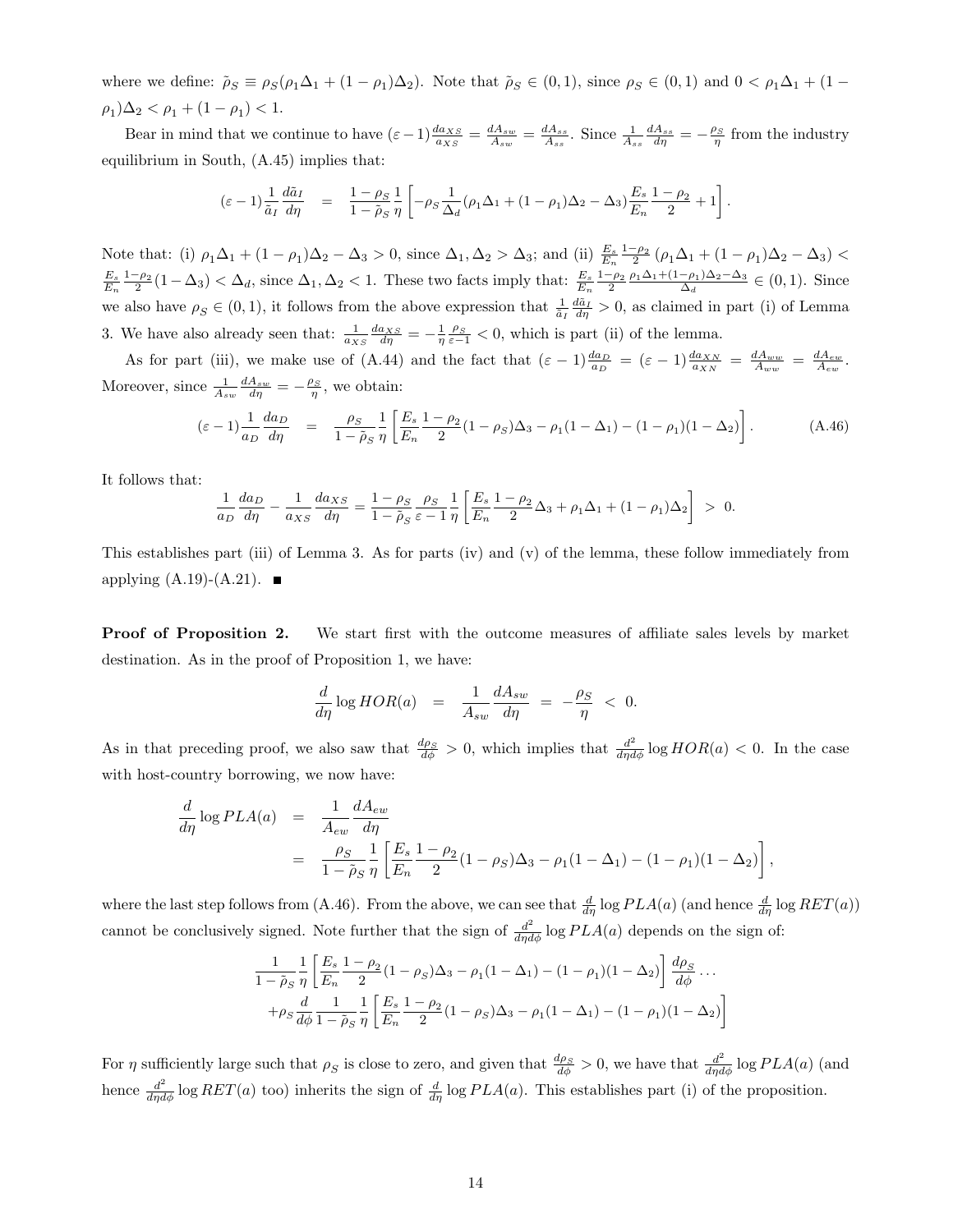For the sales shares by destination, one can show that:

$$
\frac{d}{d\eta} \frac{HOR}{TOT} = -\frac{2\tau^{1-\epsilon} \frac{A_{ew}}{A_{sw}}}{\left(1+2\tau^{1-\epsilon} \frac{A_{ew}}{A_{sw}}\right)^2} \frac{\rho_S}{\eta} \frac{1-\rho_S}{1-\tilde{\rho}_S} \left(\rho_1 \Delta_1 + (1-\rho_1) \Delta_2 + \frac{E_s}{E_n} \frac{1-\rho_2}{2} \Delta_3\right), \text{ and}
$$
\n
$$
\frac{d}{d\eta} \frac{PLA}{TOT} = \frac{d}{d\eta} \frac{RET}{TOT} = \frac{\tau^{\epsilon-1} \frac{A_{sw}}{A_{ew}}}{\left(2+\tau^{\epsilon-1} \frac{A_{sw}}{A_{ew}}\right)^2} \frac{\rho_S}{\eta} \frac{1-\rho_S}{1-\tilde{\rho}_S} \left(\rho_1 \Delta_1 + (1-\rho_1) \Delta_2 + \frac{E_s}{E_n} \frac{1-\rho_2}{2} \Delta_3\right).
$$

From these expressions, we immediately have:  $\frac{d}{d\eta} \frac{HOR}{TOT} < 0$ ,  $\frac{d}{d\eta} \frac{PLA}{TOT} > 0$  and  $\frac{d}{d\eta} \frac{RET}{TOT} > 0$ . We show how to further sign the cross-derivative of interest for the case of  $\frac{HOR}{TOT}$ . Differentiating the above expression with respect to  $\phi$  yields:

$$
\frac{d^2}{d\eta d\phi} \frac{HOR}{TOT} = -\frac{\rho_S}{\eta} \frac{d}{d\phi} \left\{ \frac{2\tau^{1-\varepsilon} \frac{A_{ew}}{A_{sw}}}{\left(1+2\tau^{1-\varepsilon} \frac{A_{ew}}{A_{sw}}\right)^2} \frac{1-\rho_S}{1-\tilde{\rho}_S} \left(\rho_1 \Delta_1 + (1-\rho_1)\Delta_2 + \frac{E_s}{E_n} \frac{1-\rho_2}{2} \Delta_3\right) \right\}
$$

$$
-\frac{2\tau^{1-\varepsilon} \frac{A_{ew}}{A_{sw}}}{\left(1+2\tau^{1-\varepsilon} \frac{A_{ew}}{A_{sw}}\right)^2} \frac{1-\rho_S}{1-\tilde{\rho}_S} \left(\rho_1 \Delta_1 + (1-\rho_1)\Delta_2 + \frac{E_s}{E_n} \frac{1-\rho_2}{2} \Delta_3\right) \frac{d}{d\phi} \left(\frac{\rho_S}{\eta}\right).
$$

For  $\eta$  sufficiently large,  $\rho_S$  approaches zero and the sign of this cross-derivative will be pinned down by the sign of the term in the second row above. As  $\frac{d\rho_S}{d\phi} > 0$ , we have:  $\frac{d^2}{d\eta d}$  $\frac{d^2}{d\eta d\phi} \frac{HOR}{TOT} < 0$ . By differentiating the expression for  $\frac{d}{d\eta} \frac{PLA}{TOT}$  above with respect to  $\phi$  and applying a similar argument, one can show too that  $\frac{d^2}{d\eta d\eta}$  $\frac{d^2}{d\eta d\phi} \frac{PLA}{TOT} > 0$  and  $d^2$  $\frac{d^2}{d\eta d\phi} \frac{RET}{TOT} > 0$ . This establishes part (ii) of the proposition.

For part (iii), we first work out expressions for the derivatives of the aggregate variables of interest. Observe that the expressions for the log-derivatives of  $A_{ww}$ ,  $P_{ww}^{1-\varepsilon}$  and  $P_{ew}^{1-\varepsilon}$  in equations (A.30)-(A.32) remain valid in the model with host-country financing. Eliminating  $\frac{dP_{ww}^{1-\varepsilon}}{P_{ww}^{1-\varepsilon}}$  and  $\frac{dP_{ew}^{2-\varepsilon}}{P_{tw}^{1-\varepsilon}}$  from these equations and using (A.19), we have:

$$
\frac{1}{N_n} \frac{dN_n}{d\eta} = \frac{1}{1 - \tilde{\rho}_S} \frac{1}{\eta} \times \left[ -\rho_S \frac{E_s}{E_n} \frac{1 - \rho_2}{2} (1 - \rho_S \Delta_3) \left( 1 + \frac{k - \varepsilon + 1}{\varepsilon - 1} (\rho_1 \Delta_1 + (1 - \rho_1) \Delta_2) \right) \right. \\
\left. + \rho_S \frac{k - \varepsilon + 1}{\varepsilon - 1} (\rho_1 (1 - \Delta_1) + (1 - \rho_1) (1 - \Delta_2)) \frac{1}{\Delta_d} (1 - \rho_S) (\rho_1 \Delta_1 + (1 - \rho_1) \Delta_2 - \Delta_3) \frac{E_s}{E_n} \frac{1 - \rho_2}{2} \right. \\
\left. + \rho_S \left( 1 + \frac{k - \varepsilon + 1}{\varepsilon - 1} (\rho_1 \Delta_1 + (1 - \rho_1) \Delta_2) \right) \Delta_d \right. \\
\left. - (1 - \rho_S) \frac{k - \varepsilon + 1}{\varepsilon - 1} (\rho_1 (1 - \Delta_1) + (1 - \rho_1) (1 - \Delta_2)) \right].\n\tag{A.47}
$$

In turn, how the number of multinationals,  $N_n G_n(\tilde{a}_I)$ , responds to  $\eta$  is given by:  $\frac{d}{d\eta} \log N_n G_n(\tilde{a}_I) = \frac{1}{N_n} \frac{dN_n}{d\eta} +$  $\frac{G'_n(\tilde{a}_I)\tilde{a}_I}{G_n(\tilde{a}_I)} \frac{1}{\tilde{a}_I} \frac{d\tilde{a}_I}{d\eta} = \frac{1}{N_n} \frac{dN_n}{d\eta} + \kappa \frac{1}{\tilde{a}_I} \frac{d\tilde{a}_I}{d\eta}$ , where  $\frac{G'_n(a)a}{G_n(a)} = \kappa$  for the Pareto distribution. Using (A.47), this yields:

$$
\frac{1}{N_n} \frac{dN_n}{d\eta} + \kappa \frac{1}{\tilde{a}_I} \frac{d\tilde{a}_I}{d\eta} = \frac{1}{1 - \tilde{\rho}_S} \frac{1}{\eta} \times \left[ -\rho_S \frac{E_s}{E_n} \frac{1 - \rho_2}{2} (1 - \rho_S \Delta_3) \left( 1 + \frac{k - \varepsilon + 1}{\varepsilon - 1} (\rho_1 \Delta_1 + (1 - \rho_1) \Delta_2) \right) \right. \\
\left. + \rho_S \frac{k - \varepsilon + 1}{\varepsilon - 1} (\rho_1 (1 - \Delta_1) + (1 - \rho_1) (1 - \Delta_2)) \frac{1}{\Delta_d} (1 - \rho_S) (\rho_1 \Delta_1 + (1 - \rho_1) \Delta_2 - \Delta_3) \frac{E_s}{E_n} \frac{1 - \rho_2}{2} \right. \\
\left. - \rho_S \frac{k}{\varepsilon - 1} \frac{1}{\Delta_d} (1 - \rho_S) (\rho_1 \Delta_1 + (1 - \rho_1) \Delta_2 - \Delta_3) \frac{E_s}{E_n} \frac{1 - \rho_2}{2} \right. \\
\left. + \rho_S \left( 1 + \frac{k - \varepsilon + 1}{\varepsilon - 1} (\rho_1 \Delta_1 + (1 - \rho_1) \Delta_2) \right) \Delta_d \right. \\
\left. - \frac{k - \varepsilon + 1}{\varepsilon - 1} (1 - \rho_S) (\rho_1 (1 - \Delta_1) + (1 - \rho_1) (1 - \Delta_2)) + \frac{k}{\varepsilon - 1} (1 - \rho_S) \right].\n\tag{A.48}
$$

When  $\rho_S$  approaches zero, the sign of (A.48) is pinned down by:

$$
(1 - \rho_S) \left[ -\frac{k - \varepsilon + 1}{\varepsilon - 1} (\rho_1 (1 - \Delta_1) + (1 - \rho_1)(1 - \Delta_2)) + \frac{k}{\varepsilon - 1} \right] > 0.
$$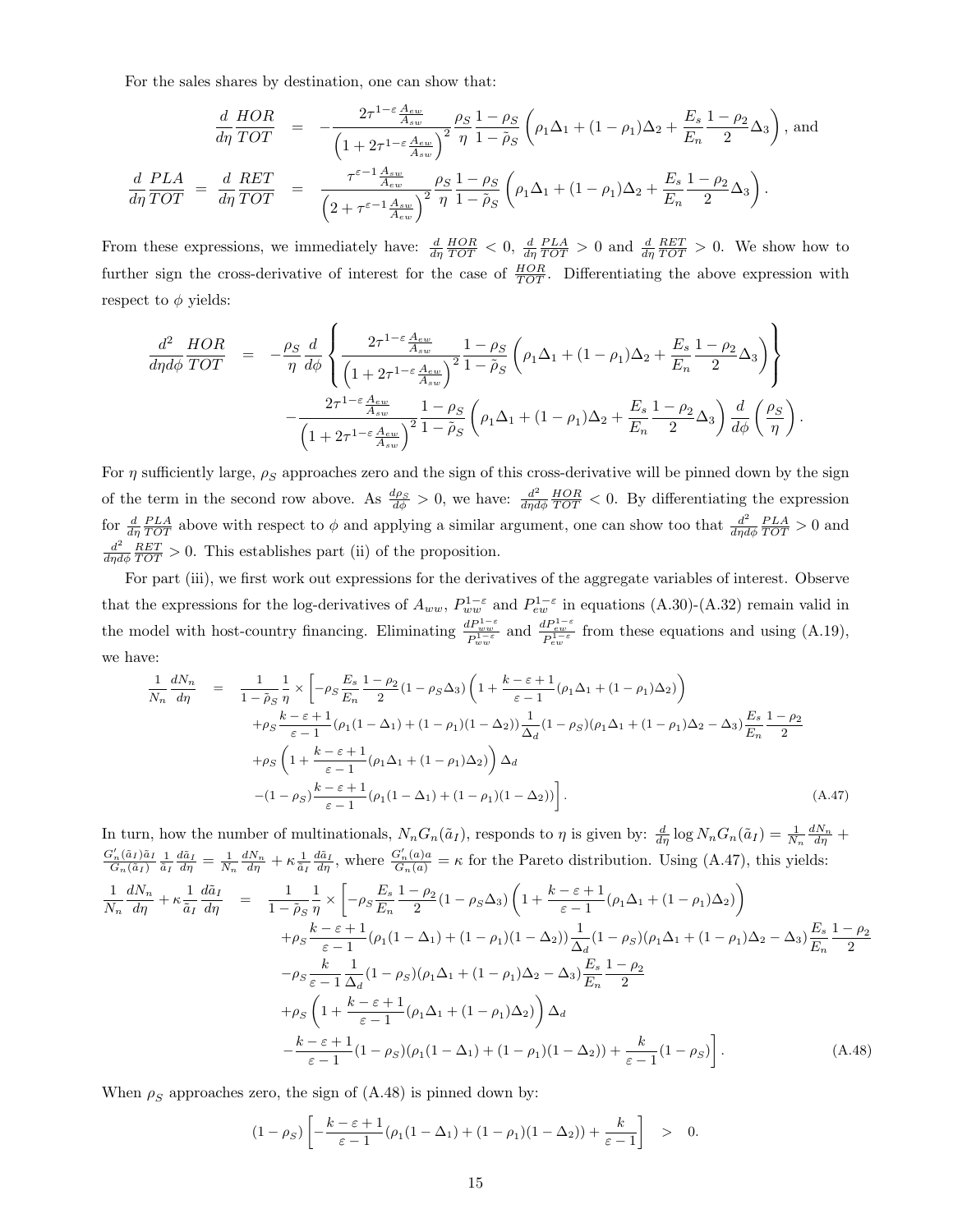As for the effect on aggregate horizontal sales, after some extensive substitution and simplification, we have:

$$
\frac{d}{d\eta} \ln HOR = \frac{1}{N_n} \frac{dN_n}{d\eta} + \frac{1}{A_{sw}} \frac{dA_{sw}}{d\eta} + (\kappa - \varepsilon + 1) \frac{1}{\tilde{a}_I} \frac{d\tilde{a}_I}{d\eta}
$$
\n
$$
= \frac{1}{1 - \tilde{\rho}_S} \frac{1}{\eta} \times \left[ -\rho_S \frac{E_s}{E_n} \frac{1 - \rho_2}{2} (1 - \rho_S \Delta_3) \left( 1 + \frac{k - \varepsilon + 1}{\varepsilon - 1} (\rho_1 \Delta_1 + (1 - \rho_1) \Delta_2) \right) + \rho_S \frac{k - \varepsilon + 1}{\varepsilon - 1} (\rho_1 (1 - \Delta_1) + (1 - \rho_1) (1 - \Delta_2)) \frac{1}{\Delta_d} (1 - \rho_S) (\rho_1 \Delta_1 + (1 - \rho_1) \Delta_2 - \Delta_3) \frac{E_s}{E_n} \frac{1 - \rho_2}{2}
$$
\n
$$
- \rho_S (1 - \rho_S (\rho_1 \Delta_1 + (1 - \rho_1) \Delta_2))
$$
\n
$$
- \rho_S \frac{k - \varepsilon + 1}{\varepsilon - 1} \frac{1}{\Delta_d} (1 - \rho_S) (\rho_1 \Delta_1 + (1 - \rho_1) \Delta_2 - \Delta_3) \frac{E_s}{E_n} \frac{1 - \rho_2}{2}
$$
\n
$$
+ \rho_S \left( 1 + \frac{k - \varepsilon + 1}{\varepsilon - 1} (\rho_1 \Delta_1 + (1 - \rho_1) \Delta_2) \right) \Delta_d
$$
\n
$$
+ \frac{k - \varepsilon + 1}{\varepsilon - 1} (1 - \rho_S) (1 - \rho_1 (1 - \Delta_1) + (1 - \rho_1) (1 - \Delta_2)) \right]. \tag{A.49}
$$

The sign of  $\frac{d}{d\eta} \ln HOR$  as  $\rho_S$  approaches zero is thus pinned down by:

$$
\frac{k-\varepsilon+1}{\varepsilon-1}(1-\rho_S)(1-\rho_1(1-\Delta_1)+(1-\rho_1)(1-\Delta_2)) > 0.
$$

Likewise, for aggregate platform and return sales, we have:

$$
\frac{d}{d\eta} \ln PLA = \frac{d}{d\eta} \ln RET = \frac{1}{N_n} \frac{dN_n}{d\eta} + (\varepsilon - 1) \frac{1}{a_D} \frac{da_D}{d\eta} + (\kappa - \varepsilon + 1) \frac{1}{\tilde{a}_I} \frac{d\tilde{a}_I}{d\eta}
$$
\n
$$
= \frac{1}{1 - \tilde{\rho}_S} \frac{1}{\eta} \times \left[ -\rho_S \frac{E_s}{E_n} \frac{1 - \rho_2}{2} (1 - \rho_S \Delta_3) \frac{k - \varepsilon + 1}{\varepsilon - 1} (\rho_1 \Delta_1 + (1 - \rho_1) \Delta_2) + \rho_S \frac{k - \varepsilon + 1}{\varepsilon - 1} (\rho_1 (1 - \Delta_1) + (1 - \rho_1) (1 - \Delta_2)) \frac{1}{\Delta_d} (1 - \rho_S) (\rho_1 \Delta_1 + (1 - \rho_1) \Delta_2 - \Delta_3) \frac{E_s}{E_n} \frac{1 - \rho_2}{2} - \rho_S \frac{k - \varepsilon + 1}{\varepsilon - 1} \frac{1}{\Delta_d} (1 - \rho_S) (\rho_1 \Delta_1 + (1 - \rho_1) \Delta_2 - \Delta_3) \frac{E_s}{E_n} \frac{1 - \rho_2}{2} + \rho_S \frac{k - \varepsilon + 1}{\varepsilon - 1} (\rho_1 \Delta_1 + (1 - \rho_1) \Delta_2) \Delta_d + \frac{k - \varepsilon + 1}{\varepsilon - 1} (1 - \rho_S) (1 - \rho_1 (1 - \Delta_1) + (1 - \rho_1) (1 - \Delta_2)) \right]. \tag{A.50}
$$

The sign of  $\frac{d}{d\eta} \ln PLA$  and  $\frac{d}{d\eta} \ln RET$  as  $\rho_S$  approaches zero is thus pinned down by:

$$
\frac{k-\varepsilon+1}{\varepsilon-1}(1-\rho_S)(1-\rho_1(1-\Delta_1)+(1-\rho_1)(1-\Delta_2)) > 0.
$$

This concludes the proof for part (iii) of the proposition.

We provide below an illustration that the condition that  $\eta$  be sufficiently large is relatively mild in practice. Consider the following set of parameters:  $R = 1.07$ ,  $\varepsilon = 3.8$ ,  $L_n = L_s = 1$ ,  $f_D = 0.2$ ,  $f_X = 0.15$ ,  $f_S = 0.1$ ,  $f_{En} = f_{Es} = 1, \tau = 1.3, \omega = 0.5, \bar{a}_N = \bar{a}_S = 25, \kappa = 4, \delta = 0.1, \mu = 0.5, \phi = 0.5$  and  $\eta = 0.1$ . This is the same set as was considered in the numerical example at the end of the proof of Proposition 1, except for  $\omega = 0.5$ ; it turns out to be convenient for our illustration to consider a lower value of the Southern wage here.<sup>4</sup> Despite the low value of  $\eta = 0.1$ , we nevertheless have:  $\frac{d}{d\eta} \frac{HOR}{TOT} = -0.15$ ,  $\frac{d^2}{d\eta d\eta}$  $\frac{d^2}{d\eta d\phi} \frac{HOR}{TOT} = -0.14, \frac{d}{d\eta} \frac{PLA}{TOT} = \frac{d}{d\eta} \frac{RET}{TOT} = 0.08,$  $d^2$  $\frac{d^2}{d\eta d\phi} \frac{PLA}{TOT} = \frac{d^2}{d\eta d}$  $\frac{d^2}{d\eta d\phi} \frac{RET}{TOT} = 0.07$ ,  $\frac{d}{d\eta} \log N_n G_n(\tilde{a}_I) = 11.73$ ,  $\frac{d}{d\eta} \log HOR = 0.91$ , and  $\frac{d}{d\eta} \log PLA = \frac{d}{d\eta}RET = 1.95$ , in accord with Proposition 2. Note too that with these parameters, we further have:  $\frac{d^2}{d\eta d\phi} \log N_n G_n(\tilde{a}_I) = 0.62$ ,  $\frac{d^2}{d\eta d\phi}$  log  $HOR = 0.01$ , and  $\frac{d^2}{d\eta d\phi}$  log  $PLA = \frac{d^2}{d\eta d\phi}$  RET = 0.83. Although we could not derive an analytical result related to the signs of the cross-derivatives for these aggregate outcome measures of MNC activity, the above

<sup>&</sup>lt;sup>4</sup>We continue to have the productivity cut-offs in West satisfying:  $0 < a_{D}^{1-\varepsilon} < a_{XN}^{1-\varepsilon} < a_{XS}^{1-\varepsilon} < a_{I}^{1-\varepsilon}$ . Specifically, we have:  $a_D = 11.89, a_{XN} = 10.14, a_{XS} = 5.84 \text{ and } a_I = 4.48.$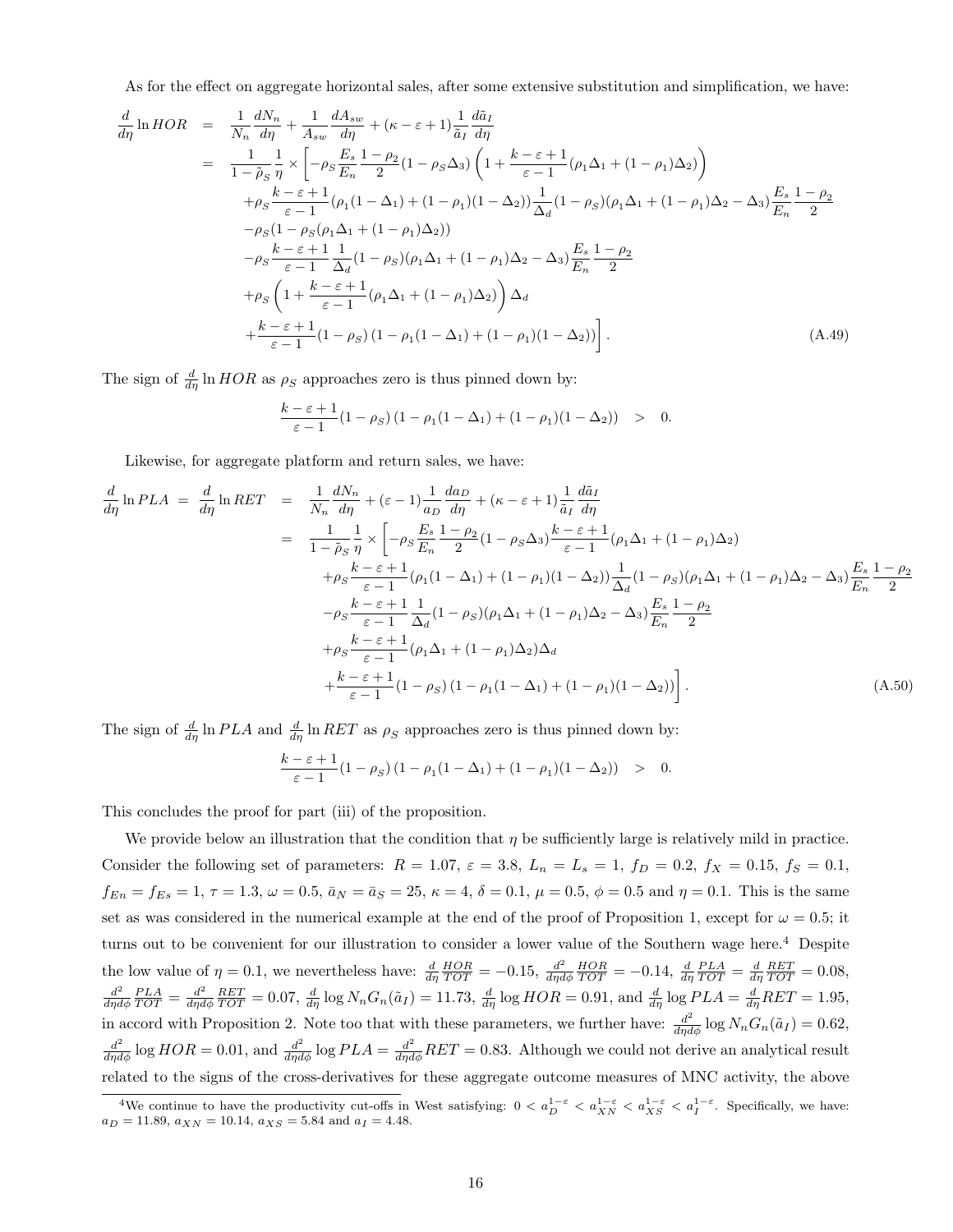example nevertheless confirms that there exist parameter values such that the cross-derivatives of interest also inherit the sign of the derivative of the respective outcome variable with respect to  $\eta$ .

If we were moreover to lower the initial value of  $\eta$  to 0.05 (holding the other parameter values constant), this would in fact yield a parametrization in which the cross-derivatives of both the affiliate-level and aggregate measures of MNC activity would be consistent with what we report in our main empirical results in Table 4 of the paper.<sup>5</sup> In particular, we have for affiliate-level sales:  $\frac{d^2}{d\eta d\phi} \log HOR(a) = -0.83$ , and  $\frac{d^2}{d\eta d\phi} \log PLA(a) =$  $\frac{d^2}{d\eta d\phi}$  log  $RET(a) = 0.70$ ; for the sales shares by destination market:  $\frac{d^2}{d\eta d\phi}$  $\frac{d^2}{d\eta d\phi} \frac{HOR}{TOT} = -0.31$ , and  $\frac{d^2}{d\eta d}$  $\frac{d^2}{d\eta d\phi} \frac{PLA}{TOT} =$  $d^2$  $\frac{d^2}{d\eta d\phi} \frac{RET}{TOT} = 0.15$ ; and for the aggregate levels of MNC activity:  $\frac{d^2}{d\eta d\phi} \log N_n G_n(\tilde{a}_I) = 1.15$ ,  $\frac{d^2}{d\eta d\phi} \log HOR =$ 0.08, and  $\frac{d^2}{d\eta d\phi} \log PLA = \frac{d^2}{d\eta d\phi} \log RET = 1.61$ .

# B Four Model Extensions

We briefly explore four extensions of the model. These allow us to assess the robustness of the competition and financing effects, when plausible modifications are made to certain key features of the setup. The extensions respectively relate to incorporating: (i) home-bias in consumption; (ii) exports by host-country firms in South; (iii) endogenous host-country wages; and (iv) multiple FDI host countries. We briefly describe each of these extensions below, and provide a more detailed treatment in Section C of this Online Appendix. Note that we develop these extensions focusing on the level effect of host-country financial development,  $\eta$ , in order to simplify the exposition; where applicable, we illustrate the results related to the further cross-derivatives with respect to sector external finance dependence  $\phi$  through computational examples.

#### B.1 Home-bias in consumption

In the model presented in the main paper, platform and return sales respond identically to host-country financial development, even though this does not hold strictly in the data. While there are various ways to relax this from a modeling perspective, one approach that is analytically tractable (and which preserves much of the underlying symmetry in our framework) is to introduce home-bias in consumer preferences. Specifically, assume the utility functions in each country  $(n = w, e)$  are now:

$$
U_n = (y_n)^{\mu^0} \prod_{k=1}^K \left( \sum_{j \in \{e, w\}} \left( \int_{\Omega_{n_j}^k} x_{nj}^k(a)^{\alpha^k} dG_j^k(a) \right)^{\frac{\beta^k}{\alpha^k}} \right)^{\frac{\mu^k}{\beta^k}}, \text{ and}
$$
  

$$
U_s = (y_s)^{\mu^0} \prod_{k=1}^K \left( \sum_{j \in \{e, w, s\}} \left( \int_{\Omega_{s_j}^k} x_{sj}^k(a)^{\alpha^k} dG_j^k(a) \right)^{\frac{\beta^k}{\alpha^k}} \right)^{\frac{\mu^k}{\beta^k}}.
$$

In contrast to (A.1) and (A.2), the sub-utility derived from differentiated-varieties is now a two-tiered CES function. We assume that the elasticity of substitution for varieties from the same country exceeds the elasticity of substitution for varieties from different countries, i.e.,  $\varepsilon^k = \frac{1}{1-\alpha^k} > \theta^k = \frac{1}{1-\beta^k} > 1$ . This translates into home bias, as varieties are closer substitutes if they bear the same country-of-origin. (This identity of the variety

<sup>&</sup>lt;sup>5</sup>The initial industry equilibrium in West now features:  $a_D = 12.35$ ,  $a_{XN} = 10.53$ ,  $a_{XS} = 6.24$  and  $a_I = 3.65$ .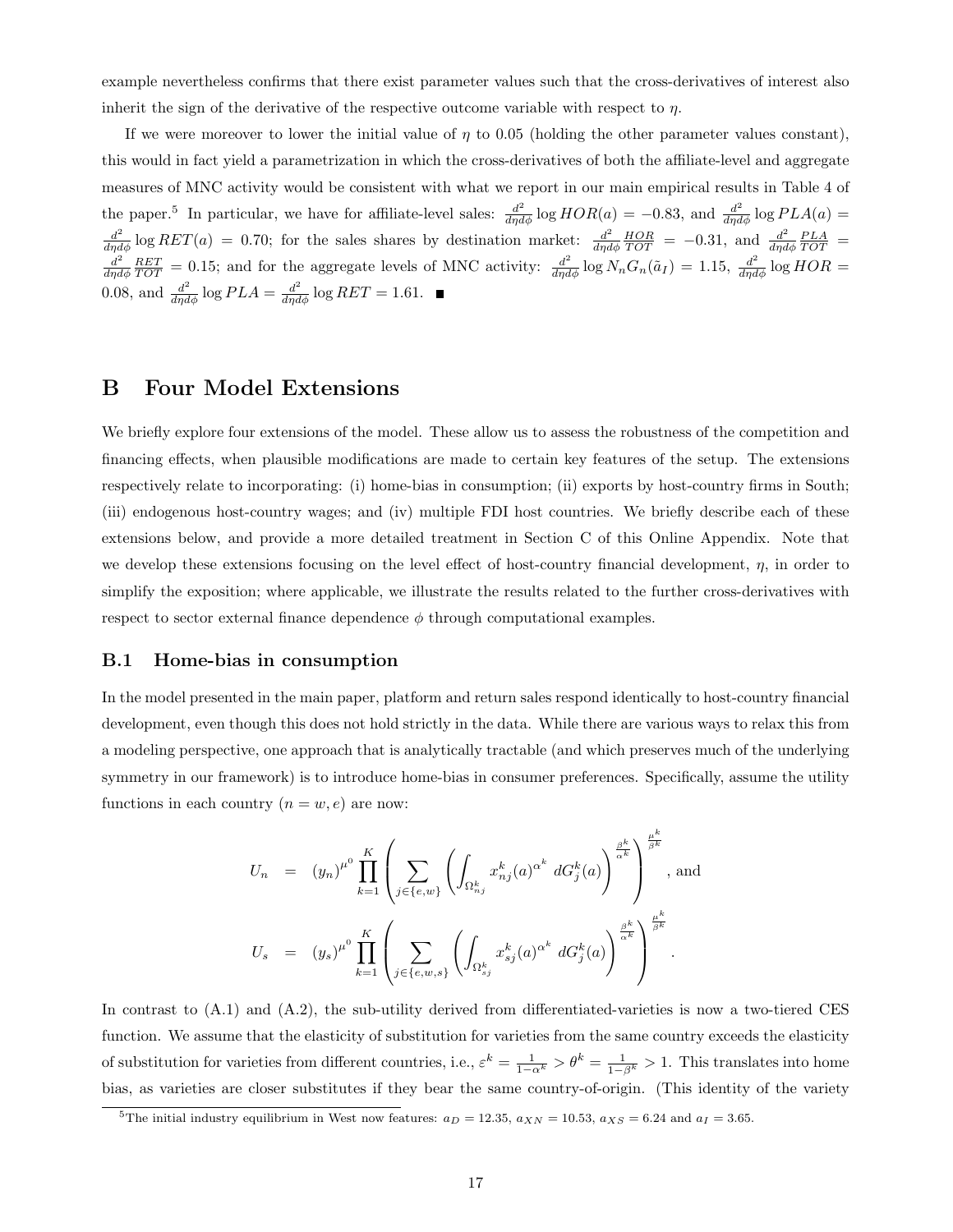travels with the firm regardless of the location where the variety is produced, through its product design and attributes.)

Under this richer utility specification, an improvement in Southern financial development once again spurs entry by domestic firms and increases competition for Western varieties in each differentiated varieties sector k. However, for each such sector (omitting the superscript  $k$ ), we can show that demand for Western products now increases proportionally more in East than in West  $\left(\frac{1}{A_{ew}}\frac{dA_{ew}}{d\eta}\right) > \frac{1}{A_{ww}}\frac{dA_{ww}}{d\eta} > 0$ , while the  $a_{XN}^{1-\varepsilon}$  cut-off falls proportionally more than the  $a_D^{1-\varepsilon}$  cut-off  $\left(\frac{1}{a_{XN}}\frac{da_{XN}}{d\eta} > \frac{1}{a_D}\frac{da_D}{d\eta} > 0\right)$ . In the detailed derivations in Section C.1, we prove that Proposition 1 remains true in its entirety. However, a further prediction can now be added:

**Proposition 3** With home bias in consumer preferences, (i)  $\frac{d}{d\eta}PLA(a) > \frac{d}{d\eta}RET(a)$ ; (ii)  $\frac{d}{d\eta}$  $\frac{PLA(a)}{TOT(a)}$  =  $\frac{d}{d\eta} \frac{PLA}{TOT} > \frac{d}{d\eta}$  $\frac{RET(a)}{TOT(a)} = \frac{d}{d\eta} \frac{RET}{TOT}$ ; and (iii)  $\frac{d}{d\eta}PLA > \frac{d}{d\eta}RET$ .

The increase in multinational affiliates' export-platform sales now exceeds that of their return sales to West. Intuitively, a Western MNC faces tougher competition in its own home market than in East. This occurs because other Western varieties are closer substitutes in consumption than Eastern varieties, and a margin of Western firms (with productivity  $a_D^{1-\varepsilon} < a_{XN}^{1-\varepsilon}$ ) sell only at home but not in East.

#### B.2 Southern exports

We next extend the model to allow Western and Eastern consumers to demand Southern varieties. Southern firms can now exert competitive pressure on Western and Eastern manufacturers not only in South, but also in their respective home markets. Below, we briefly sketch how we incorporate Southern exporting, and discuss how this qualifies some of the previous predictions; a detailed exposition is in Section C.2.

Assume that Southern firms can export by incurring the iceberg trade cost,  $\tau > 1$ , as well as an upfront fixed cost of  $f_{X,ws}$  units of Southern labor to serve each of the markets West and East. Southern firms that export require external finance for  $f_{X,ws}$ , and face credit constraints in raising this capital just as they do for their domestic operations. Financial development in South thus increases domestic firm entry, and also enables more Southern firms to export. This raises competition in the goods markets in all three countries, but to different degrees. Because the equilibrium in South's differentiated-varieties sector now includes a feedback effect from demand in West and East, we analyze this case through computational examples. We build these examples to examine values of  $f_{X,ws}$  that lie between the fixed cost of exporting for Western firms  $(f_X)$  and the fixed cost of FDI  $(f<sub>I</sub>)$ . In general, we continue to find that improving financial institutions in South continues to increase competition in that market, so that affiliates decrease their share of sales to the local economy, while raising the shares sold to West/East. At the same time, it is possible that the levels of an individual affiliate's sales to all three markets decrease, reflecting the feature that Southern firms now pose more intense competition to firms from West/East in all three markets, in particular in the Western/Eastern markets through their ability to export there.

#### B.3 Endogenous host-country wages

Up to this point, we have made the assumption that the host-country wage,  $\omega$ , is pinned down exogenously by the marginal product of labor in the homogeneous-good sector. This facilitated the analytical tractability of the model, allowing us to highlight the effects of interest without considering feedback effects from the host-country labor market. We now consider the implications of relaxing this assumption.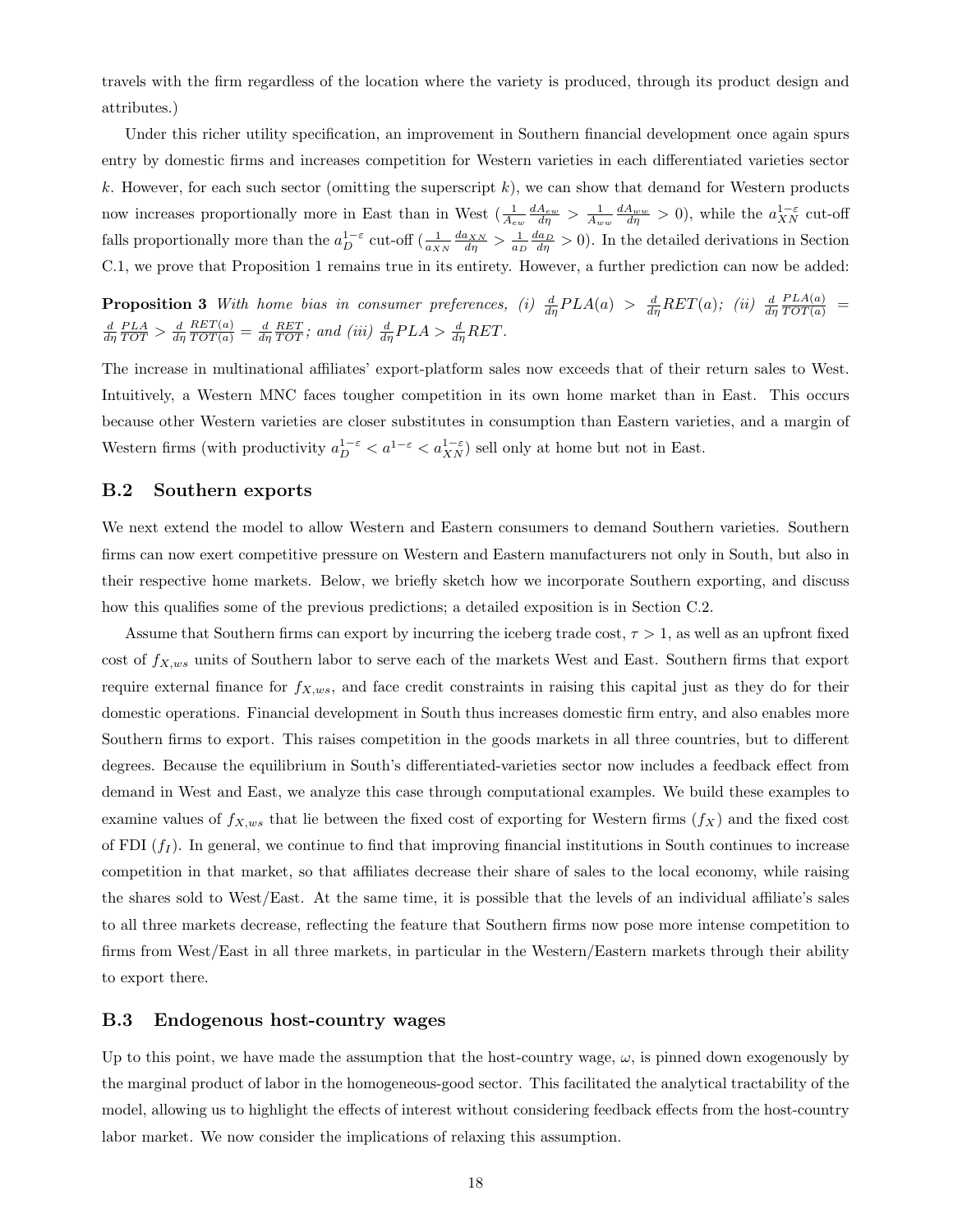To do so, consider the special case of the baseline model in which  $\mu = 1$  in the utility functions of both Northern and Southern consumers, (A.1) and (A.2). To keep the exploration as clean as possible, we also focus on the case in which  $K = 1$ , namely where there is exactly one differentiated-varieties sector. We continue to adopt the wage in North as the numeraire. Setting  $\mu = 1$  effectively shuts down the homogenous-good sector, so that the Southern wage  $\omega$  is now determined endogenously by a labor market clearing condition in South:

$$
L_s = N_s A_{ss} \left(\frac{\omega}{\alpha}\right)^{-\epsilon} V_s(a_S) + N_s R f_S G_s(a_S) + \delta N_s f_{Es}
$$
  
+2N<sub>n</sub>  $\left[ A_{ww} \tau \left(\frac{\tau \omega}{\alpha}\right)^{-\epsilon} + A_{ew} \tau \left(\frac{\tau \omega}{\alpha}\right)^{-\epsilon} + A_{sw} \left(\frac{\omega}{\alpha}\right)^{-\epsilon} \right] V_n(a_I).$  (B.1)

This equates the Southern labor supply to the total use of labor in that economy. Note that the expression on the right-hand side of the first line of (C.54) corresponds to the use of Southern labor by Southern firms, including the labor that is used to service the domestic fixed cost of production and domestic entry. (In particular, the number of Southern entrants in each period is equal to the number who exit exogenously, i.e.,  $\delta N_s$ , in order for the number of Southern firms to be constant in the steady state.) The second line of (C.54) in turn corresponds to the use of Southern labor by the multinational affiliates of Western and Eastern firms. (As an implication of Walras' Law, it is straightforward to show that the labor market clearing condition for North is redundant in the system of equations that defines the model equilibrium.)

With Southern wages now adjusting endogenously, an improvement in host-country financial development that spurs more Southern entry will raise the overall demand for labor in South and thus lead to a rise in  $\omega$ . Intuitively, the rise in Southern incomes can now dampen and even offset the decline in Southern demand for Western varieties,  $A_{sw}$ , thus muting the competition effect. To examine this possibility, we have explored numerical examples given that the model is less tractable to solve analytically when wages are endogenous. As a baseline, when adopting parameter values similar to those presented in the proof of Proposition 1 and in the previous extension on Southern exporting, we continue to find that an improvement in host-country financial development reduces the share of sales to the local market, while raising the return and export-platform sales shares. For the baseline set of parameters that we work with, we moreover find that the competition effect is relatively insensitive to forces that might affect the magnitude of the endogenous wage response in South (specifically, the size of the labor force in West/East relative to that in South). We elaborate on these computational examples in Section C.3.

#### B.4 Multiple host countries

In a last extension, we show how the key insights can also be applied in a setting with multiple host countries. Consider a setup that maintains the structure of West and East from Section 2.1, but that now allows for two Southern countries (s1 and s2) as potential FDI hosts. Assume that country s1 is more financially developed than s2 ( $0 < \eta_{s2} < \eta_{s1} < 1$ ), but that s1 and s2 are identical in all other respects. As in the baseline model, let s1 and s2 each have a differentiated-varieties industry whose products are in demand only in their respective domestic markets. We consider situations in which multinationals from West (likewise East) choose to undertake FDI in either s1 or s2, and subsequently use the Southern production plant to serve all four economies. Horizontal and return sales in either s1 or s2 are defined once again as sales in the local market and to the parent country (West) respectively; however, platform sales now comprise the sum of exports to East and to the other Southern country.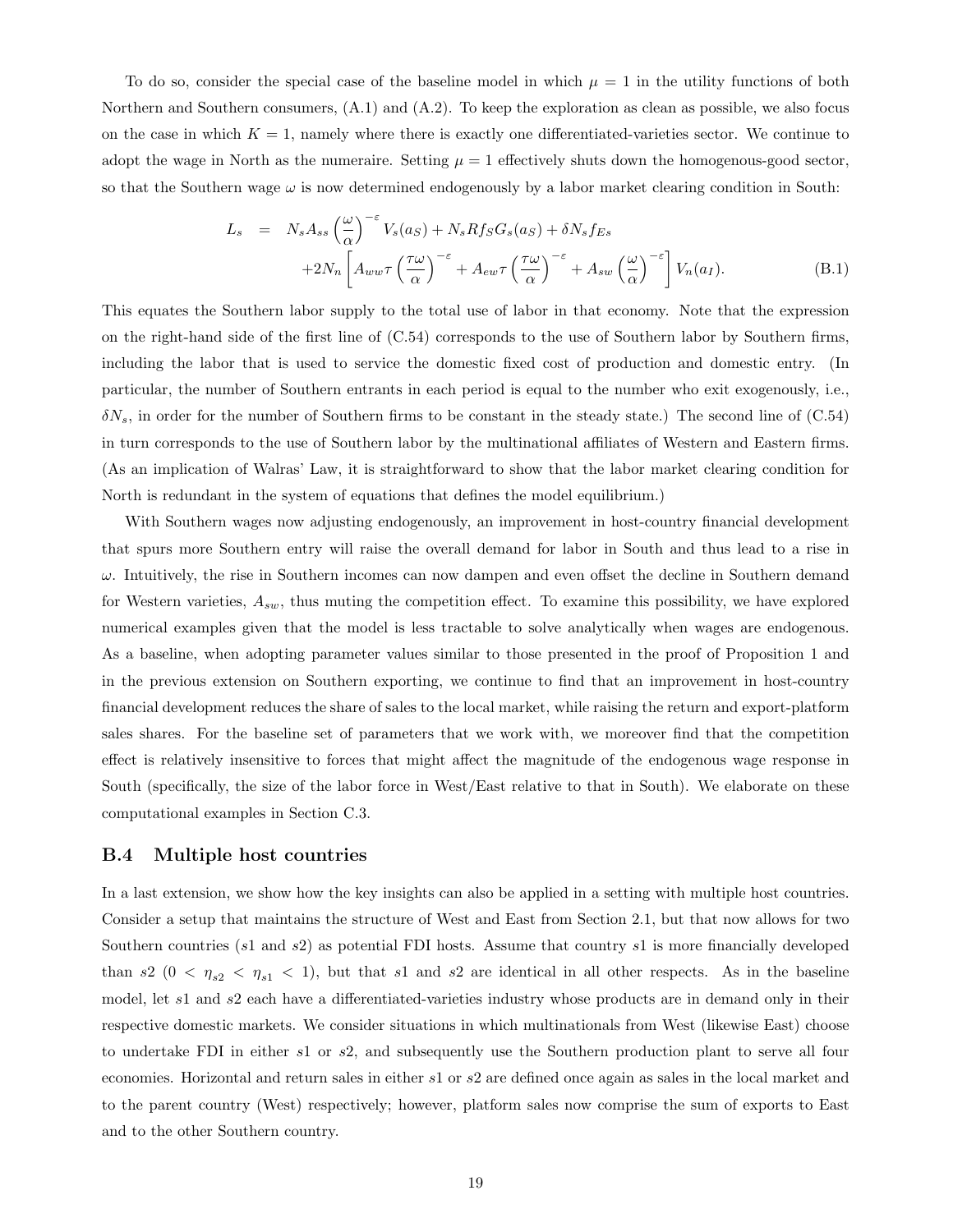In Section C.4, we show that the competition effect – in particular, its implications for the horizontal, return and platform sales shares – directly applies to the variation across the host countries. Because of its higher financial development, s1 will feature more local firms than s2, and be a more competitive market environment for multinational affiliates based there, *ceteris paribus*. As a result, the horizontal sales share in s1 will be smaller than that in s2, while the return and platform sales shares will instead be larger. We further show how a comparison of affiliate sales levels between s1 and s2 can be made, once some additional structure is introduced that allows firms with the same productivity level to potentially undertake FDI in either host economy. This is the case when each prospective multinational observes an idiosyncratic profit shock in each host country that influences the location it ultimately chooses for its affiliate. In this setting, the qualitative predictions of Propositions 1 and 2 regarding sales levels extend to the cross-section of countries with different levels of financial development.

## C Detailed Derivations

## C.1 Model Extension: Home-bias in consumption

We establish that Proposition 1 in our baseline model continues to apply in this extension. We also provide the proof of Proposition 3, which allows for a differential response of platform versus return sales to changes in host-country financial development.

**Model Setup.** Recall that we modify the utility functions for  $n = w$ , e (West and East) and for s (South) to:

$$
U_n = (y_n)^{\mu^0} \prod_{k=1}^K \left( \sum_{j \in \{e,w\}} \left( \int_{\Omega_{n_j}^k} x_{nj}^k(a)^{\alpha^k} dG_j^k(a) \right)^{\frac{\beta^k}{\alpha^k}} \right)^{\frac{\mu^k}{\beta^k}}, \text{ and}
$$
  

$$
U_s = (y_s)^{\mu^0} \prod_{k=1}^K \left( \sum_{j \in \{e,w,s\}} \left( \int_{\Omega_{s_j}^k} x_{sj}^k(a)^{\alpha^k} dG_j^k(a) \right)^{\frac{\beta^k}{\alpha^k}} \right)^{\frac{\mu^k}{\beta^k}}.
$$

where  $0 < \beta^k < \alpha^k < 1$ . We denote the elasticity of substitution for varieties from the same country by  $\varepsilon^k = \frac{1}{1-\alpha^k}$ , and the elasticity of substitution for varieties from different countries by  $\theta^k = \frac{1}{1-\beta^k}$ . Note that  $\varepsilon^k > \theta^k > 1$ , so that varieties from the same country are closer substitutes than varieties drawn from different countries.

As in the main paper, the exposition below focuses on a particular differentiated-varieties sector, so we drop the superscript k. Maximizing  $(C.1)$  and  $(C.1)$  subject to the standard budget constraints, one obtains that demand in country *i* for a variety from country *j* is:  $x_{ij}(a) = A_{ij}p_{ij}(a)^{-\varepsilon}$ . The aggregate market demand levels are now given by:

$$
A_{ww} = A_{ee} = \frac{\mu E_n P_{ww}^{\varepsilon - \theta}}{P_{ww}^{1 - \theta} + P_{ew}^{1 - \theta}},
$$
\n(C.1)

$$
A_{ew} = A_{we} = \frac{\mu E_n P_{ew}^{\varepsilon - \theta}}{P_{ww}^{1 - \theta} + P_{ew}^{1 - \theta}},
$$
\n(C.2)

$$
A_{sw} = A_{se} = \frac{\mu E_s P_{sw}^{\varepsilon - \theta}}{P_{ss}^{1 - \theta} + 2P_{sw}^{1 - \theta}}, \text{ and}
$$
 (C.3)

$$
A_{ss} = \frac{\mu E_s P_{ss}^{\varepsilon - \theta}}{P_{ss}^{1 - \theta} + 2P_{sw}^{1 - \theta}}.
$$
\n(C.4)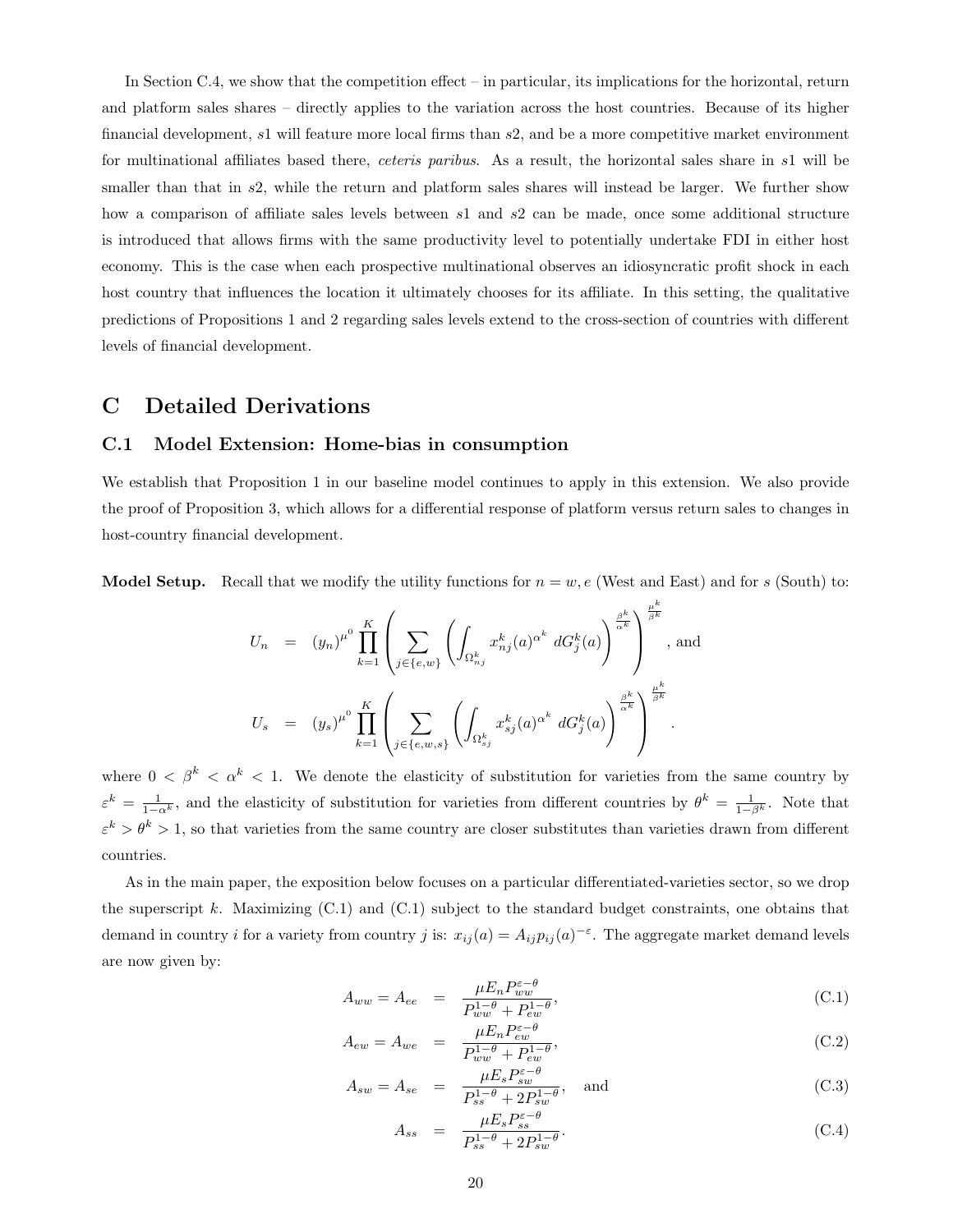In contrast to the baseline model, we no longer have  $A_{ww} = A_{ew}$  and  $A_{sw} = A_{ss}$ . This is precisely due to the introduction of the additional elasticity of substitution,  $\theta$ . In particular, when  $\varepsilon = \theta$ , the above collapses back to the demand expressions from our baseline model.

The rest of the equations for the equilibrium system remain the same as in the baseline model. For completeness, we reproduce them below:

$$
a_D^{1-\varepsilon} = \frac{f_D}{(1-\alpha)A_{ww}(1/\alpha)^{1-\varepsilon}}
$$
(C.5)

$$
a_{XN}^{1-\varepsilon} = \frac{f_X}{(1-\alpha)A_{ew}(\tau/\alpha)^{1-\varepsilon}}
$$
(C.6)

$$
a_{XS}^{1-\varepsilon} = \frac{f_X}{(1-\alpha)A_{sw}(\tau/\alpha)^{1-\varepsilon}}
$$
(C.7)

$$
a_{I}^{1-\varepsilon} = \frac{f_{I} - f_{D}}{(1-\alpha)[A_{ww}((\frac{\tau\omega}{\alpha})^{1-\varepsilon} - (\frac{1}{\alpha})^{1-\varepsilon}) + A_{ew}((\frac{\tau\omega}{\alpha})^{1-\varepsilon} - (\frac{\tau}{\alpha})^{1-\varepsilon}) + A_{sw}((\frac{\omega}{\alpha})^{1-\varepsilon} - (\frac{\tau}{\alpha})^{1-\varepsilon})]}
$$
(C.8)

$$
a_S^{1-\epsilon} = \frac{1}{\eta} \frac{R\varphi_{JS}\omega}{(1-\alpha)A_{ss}(\omega/\alpha)^{1-\epsilon}}
$$
  
\n
$$
\delta f_{En} = (1-\alpha)A_{ww} \left(\frac{1}{\zeta}\right)^{1-\epsilon} (V_n(a_D) - V_n(a_I)) - f_D(G_n(a_D) - G_n(a_I))
$$
\n(C.9)

$$
+(1-\alpha)A_{ew}\left(\frac{\tau}{\alpha}\right)^{1-\epsilon}\left(V_n(a_{XN})-V_n(a_{I})\right)f_X(G_n(a_{XN})-G_n(a_{I})\right)
$$
  
+
$$
(1-\alpha)A_{sw}\left(\frac{\tau}{\alpha}\right)^{1-\epsilon}\left(V_n(a_{XN})-V_n(a_{I})\right)f_X(G_n(a_{XN})-G_n(a_{I})\right)
$$
  
+
$$
(1-\alpha)A_{sw}\left(\frac{\tau}{\alpha}\right)^{1-\epsilon}\left(V_n(a_{XS})-V_n(a_{I})\right)-f_X(G_n(a_{XS})-G_n(a_{I})\right)
$$
  
+
$$
(1-\alpha)\left(A_{ww}\left(\frac{\tau\omega}{\alpha}\right)^{1-\epsilon}+A_{ew}\left(\frac{\tau\omega}{\alpha}\right)^{1-\epsilon}+A_{sw}\left(\frac{\omega}{\alpha}\right)^{1-\epsilon}\right)V_n(a_{I})-(f_I+2f_X)G_n(a_{I})\tag{C.10}
$$

$$
\delta f_{Es}\omega = (1-\alpha)A_{ss}\left(\frac{\omega}{\alpha}\right)^{1-\epsilon}V_s(a_S) - (R\phi + (1-\phi))f_S\omega G_s(a_S)
$$
\n(C.11)

$$
P_{ww}^{1-\varepsilon} = N_n \left[ \left( \frac{1}{\alpha} \right)^{1-\varepsilon} \left( V_n(a_D) - V_n(a_I) \right) + \left( \frac{\tau \omega}{\alpha} \right)^{1-\varepsilon} V_n(a_I) \right]
$$
(C.12)

$$
P_{ew}^{1-\varepsilon} = N_n \left[ \left( \frac{\tau}{\alpha} \right)^{1-\varepsilon} \left( V_n(a_{XN}) - V_n(a_I) \right) + \left( \frac{\tau \omega}{\alpha} \right)^{1-\varepsilon} V_n(a_I) \right]
$$
(C.13)

$$
P_{sw}^{1-\varepsilon} = N_n \left[ \left( \frac{\tau}{\alpha} \right)^{1-\varepsilon} \left( V_n(a_{XS}) - V_n(a_I) \right) + \left( \frac{\omega}{\alpha} \right)^{1-\varepsilon} V_n(a_I) \right]
$$
(C.14)

$$
P_{ss}^{1-\varepsilon} = N_s \left[ \left( \frac{\omega}{\alpha} \right)^{1-\varepsilon} V_s(a_S) \right] \tag{C.15}
$$

The equilibrium is thus pinned down by the 15 equations  $(C.1)-(C.15)$  in the 15 endogeneous variables:  $A_{ww}, A_{ew}, A_{sw}, A_{ss}, a_D, a_{XN}, a_{XS}, a_I, a_S, N_n, N_s, P_{ww}, P_{ew}, P_{sw}$  and  $P_{ss}$ .

**Proposition 1 continues to hold.** It is clear that  $(C.9)$  and  $(C.11)$  once again pin down the equilibrium for South's differentiated-varieties industry. Since these equations are unchanged from the baseline model, this means that Lemma 1 holds, namely that  $\frac{da_S}{d\eta} > 0$  and  $\frac{dA_{ss}}{d\eta} < 0$ .

We next show that a modified version of Lemma 2 now describes the subsequent impact on the industry equilibrium in West (and East):

**Lemma 2A:** In the extended model with home-bias in consumption, (i) 
$$
\frac{1}{a_{XS}} \frac{da_{XS}}{d\eta} < \frac{1}{a_I} \frac{da_I}{d\eta} < 0
$$
; (ii)  $\frac{1}{a_{XX}} \frac{da_{XN}}{d\eta} > \frac{1}{a_D} \frac{da_D}{d\eta} > 0$ ; (iii)  $\frac{1}{A_{sw}} \frac{dA_{sw}}{d\eta} < 0$ ; and (iv)  $\frac{1}{A_{ew}} \frac{dA_{ew}}{d\eta} > \frac{1}{A_{ww}} \frac{dA_{ww}}{d\eta} > 0$ .

In response to a small increase in  $\eta$ , we now have the proportional shift in the  $a_{XN}$  cut-off exceeding that in the  $a_D$  cut-off, and hence the proportional increase in  $A_{ew}$  exceeding that in  $A_{ww}$ .

We proceed to prove this modified lemma. To provide a heuristic roadmap, we will take the remaining 13 equations that define the Western industry equilibrium –  $(C.1)$ - $(C.3)$ ,  $(C.5)$ - $(C.8)$ ,  $(C.10)$ , and  $(C.12)$ - $(C.15)$  –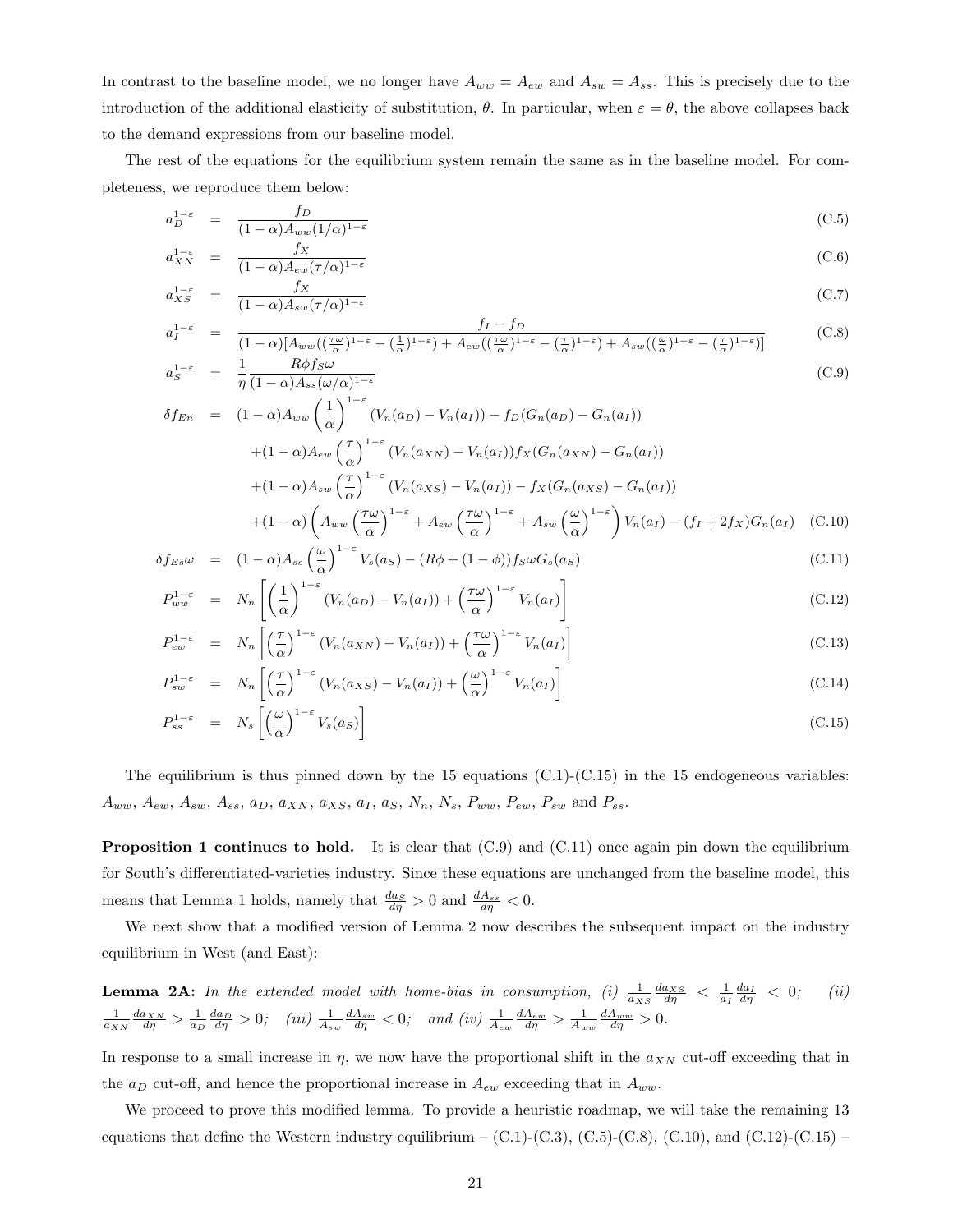and log-differentiate them. We then reduce the resulting system to a set of four equations in the four unknowns,  $\frac{da_D}{a_D}$ ,  $\frac{da_{NN}}{a_{NN}}$ ,  $\frac{da_{NS}}{a_{NS}}$  and  $\frac{da_I}{a_I}$ . From this, we can determine the comparative statics with respect to  $\eta$  for the Western industry cut-offs, and hence for the other endogenous variables as well.

First, log-differentiating (C.5), (C.6) and (C.7) yields:

$$
(\varepsilon - 1) \frac{da_D}{a_D} = \frac{dA_{ww}}{A_{ww}}, \tag{C.16}
$$

$$
(\varepsilon - 1) \frac{d a_{XN}}{a_{XN}} = \frac{d A_{ew}}{A_{ew}}, \text{ and}
$$
 (C.17)

$$
(\varepsilon - 1) \frac{d a_{XS}}{a_{XS}} = \frac{d A_{sw}}{A_{sw}}.
$$
\n(C.18)

Since  $\varepsilon > 1$ , this implies:  $sign\{\frac{da_D}{d\eta}\} = sign\{\frac{da_{ww}}{d\eta}\}$ ,  $sign\{\frac{da_{xN}}{d\eta}\} = sign\{\frac{dA_{ew}}{d\eta}\}$ , and  $sign\{\frac{da_{XS}}{d\eta}\} = sign\{\frac{dA_{sw}}{d\eta}\}$ . Similarly, log-differentiating (C.8) yields:

$$
(\varepsilon-1)\frac{da_I}{a_I} = \frac{A_{ww}\left(\left(\frac{\tau\omega}{\alpha}\right)^{1-\varepsilon}-\left(\frac{1}{\alpha}\right)^{1-\varepsilon}\right)\frac{dA_{ww}}{A_{ww}}+A_{ew}\left(\left(\frac{\tau\omega}{\alpha}\right)^{1-\varepsilon}-\left(\frac{\tau}{\alpha}\right)^{1-\varepsilon}\right)\frac{dA_{ew}}{A_{ew}}+A_{sw}\left(\left(\frac{\omega}{\alpha}\right)^{1-\varepsilon}-\left(\frac{\tau}{\alpha}\right)^{1-\varepsilon}\right)\frac{dA_{sw}}{A_{sw}}}{A_{ww}\left(\left(\frac{\tau\omega}{\alpha}\right)^{1-\varepsilon}-\left(\frac{1}{\alpha}\right)^{1-\varepsilon}\right)+A_{ew}\left(\left(\frac{\tau\omega}{\alpha}\right)^{1-\varepsilon}-\left(\frac{\tau}{\alpha}\right)^{1-\varepsilon}\right)+A_{sw}\left(\left(\frac{\omega}{\alpha}\right)^{1-\varepsilon}-\left(\frac{\tau}{\alpha}\right)^{1-\varepsilon}\right)}.
$$

We replace  $\frac{dA_{ww}}{A_{ww}}$ ,  $\frac{dA_{sw}}{A_{sw}}$  and  $\frac{dA_{sw}}{A_{sw}}$  by the expressions in (C.16)-(C.18). Making use also of the expressions for  $A_{ww}$ ,  $A_{ew}$  and  $A_{sw}$  from (C.1)-(C.3), and for  $P_{ww}^{1-\varepsilon}$ ,  $P_{ew}^{1-\varepsilon}$  and  $P_{sw}^{1-\varepsilon}$  from (C.12)-(C.14), and simplifying extensively, one can show that:

$$
\frac{da_I}{a_I} = \frac{\rho_1 (1 - \Delta_1) \frac{da_D}{a_D} + (1 - \rho_1)(1 - \Delta_2) \frac{da_{XN}}{a_{XN}} + \frac{1 - \rho_2}{2} \frac{E_s}{E_n} (1 - \Delta_3) \frac{da_{XS}}{a_{XS}}}{\rho_1 (1 - \Delta_1) + (1 - \rho_1)(1 - \Delta_2) + \frac{1 - \rho_2}{2} \frac{E_s}{E_n} (1 - \Delta_3)},
$$
\n(C.19)

where we now define:  $\rho_1 = \frac{P_{ww}^{1-\theta}}{P_{ww}^{1-\theta}+P_{ew}^{1-\theta}}$  and  $\rho_2 = \frac{P_{ss}^{1-\theta}}{P_{ss}^{1-\theta}+2P_{sw}^{1-\theta}}$ . Note that in contrast to the proof for the baseline model, the definitions of  $\rho_1$  and  $\rho_2$  now involve  $\theta$ , instead of  $\varepsilon$ . We nevertheless still have  $\rho_1, \rho_2 \in (0,1)$ . Recall also the following definitions, which we retain from the proof for the baseline model:

$$
\Delta_1 = \frac{\left(\frac{1}{\alpha}\right)^{1-\epsilon} V_n(a_D)}{\left(\frac{1}{\alpha}\right)^{1-\epsilon} V_n(a_D) + \left(\left(\frac{\tau\omega}{\alpha}\right)^{1-\epsilon} - \left(\frac{1}{\alpha}\right)^{1-\epsilon}\right) V_n(a_I)},\tag{C.20}
$$

$$
\Delta_2 = \frac{\left(\frac{\tau}{\alpha}\right)^{1-\epsilon} V_n(a_{XN})}{\left(\frac{\tau}{\alpha}\right)^{1-\epsilon} V_n(a_{XN}) + \left(\left(\frac{\tau\omega}{\alpha}\right)^{1-\epsilon} - \left(\frac{\tau}{\alpha}\right)^{1-\epsilon}\right) V_n(a_I)}, \text{ and } (C.21)
$$

$$
\Delta_3 = \frac{\left(\frac{\tau}{\alpha}\right)^{1-\epsilon} V_n(a_{XS})}{\left(\frac{\tau}{\alpha}\right)^{1-\epsilon} V_n(a_{XS}) + \left(\left(\frac{\omega}{\alpha}\right)^{1-\epsilon} - \left(\frac{\tau}{\alpha}\right)^{1-\epsilon}\right) V_n(a_I)}.
$$
\n(C.22)

Note that in the proof of Lemma 2, we showed that  $1 > \Delta_1 > \Delta_2 > \Delta_3 > 0$ .

Next, we differentiate the free-entry condition for West, (C.10). Following the algebraic manipulations used in the proof of Lemma 2, we once again obtain:

$$
\rho_1 \frac{da_D}{a_D} + (1 - \rho_1) \frac{da_{XN}}{a_{XN}} + \frac{1 - \rho_2}{2} \frac{E_s}{E_n} \frac{da_{XS}}{a_{XS}} = 0.
$$
 (C.23)

A quick implication is that the three cut-offs  $a_D$ ,  $a_{NN}$  and  $a_{NS}$  cannot all move in the same direction.

We move on to log-differentiate the market demand expressions in  $(C.1)$ - $(C.4)$ :

$$
\frac{dA_{ww}}{A_{ww}} = \left( (1 - \rho_1) \frac{\theta - 1}{\varepsilon - 1} - 1 \right) \frac{dP_{ww}^{1 - \varepsilon}}{P_{ww}^{1 - \varepsilon}} - (1 - \rho_1) \frac{\theta - 1}{\varepsilon - 1} \frac{dP_{ew}^{1 - \varepsilon}}{P_{ew}^{1 - \varepsilon}},\n\tag{C.24}
$$

$$
\frac{dA_{ew}}{A_{ew}} = \left(\rho_1 \frac{\theta - 1}{\varepsilon - 1} - 1\right) \frac{dP_{ew}^{1 - \varepsilon}}{P_{ew}^{1 - \varepsilon}} - \rho_1 \frac{\theta - 1}{\varepsilon - 1} \frac{dP_{ww}^{1 - \varepsilon}}{P_{ww}^{1 - \varepsilon}},\tag{C.25}
$$

$$
\frac{dA_{sw}}{A_{sw}} = \left(\rho_2 \frac{\theta - 1}{\varepsilon - 1} - 1\right) \frac{dP_{sw}^{1-\varepsilon}}{P_{sw}^{1-\varepsilon}} - \rho_2 \frac{\theta - 1}{\varepsilon - 1} \frac{dP_{ss}^{1-\varepsilon}}{P_{ss}^{1-\varepsilon}}, \text{ and } \tag{C.26}
$$

$$
\frac{dA_{ss}}{A_{ss}} = \left( (1 - \rho_2) \frac{\theta - 1}{\varepsilon - 1} - 1 \right) \frac{dP_{ss}^{1 - \varepsilon}}{P_{ss}^{1 - \varepsilon}} - (1 - \rho_2) \frac{\theta - 1}{\varepsilon - 1} \frac{dP_{sw}^{1 - \varepsilon}}{P_{sw}^{1 - \varepsilon}}.
$$
\n(C.27)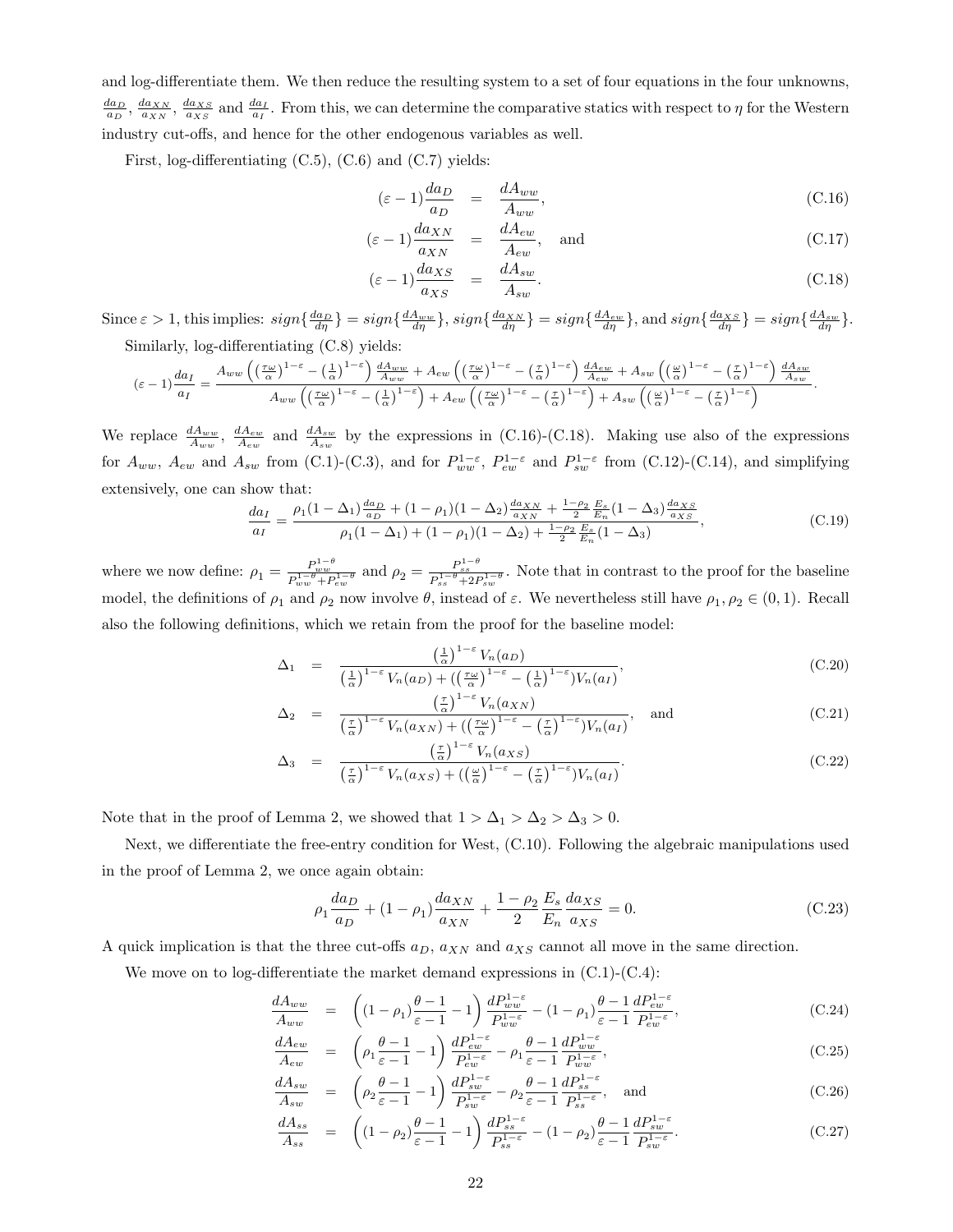Meanwhile, log-differentiating the ideal price indices  $(C.12)-(C.14)$  gives us:

$$
\frac{dP_{ww}^{1-\varepsilon}}{P_{ww}^{1-\varepsilon}} = \frac{dN_n}{N_n} + (\kappa - \varepsilon + 1) \left( \Delta_1 \frac{da_D}{a_D} + (1 - \Delta_1) \frac{da_I}{a_I} \right),\tag{C.28}
$$

$$
\frac{dP_{ew}^{1-\varepsilon}}{P_{ew}^{1-\varepsilon}} = \frac{dN_n}{N_n} + (\kappa - \varepsilon + 1) \left( \Delta_2 \frac{da_{XN}}{a_{XN}} + (1 - \Delta_2) \frac{da_I}{a_I} \right), \text{ and } (C.29)
$$

$$
\frac{dP_{sw}^{1-\varepsilon}}{P_{sw}^{1-\varepsilon}} = \frac{dN_n}{N_n} + (\kappa - \varepsilon + 1) \left( \Delta_3 \frac{da_{XS}}{a_{XS}} + (1 - \Delta_3) \frac{da_I}{a_I} \right),\tag{C.30}
$$

where we have made use of the fact that  $\frac{aV'_n(a)}{V_n(a)} = \kappa - \varepsilon + 1$  for the Pareto distribution.

Using Cramer's Rule, we now invert (C.26) and (C.27) to obtain:

$$
\frac{dP_{sw}^{1-\varepsilon}}{P_{sw}^{1-\varepsilon}} = \left(-\rho_2 \frac{\theta - 1}{\varepsilon - \theta} - 1\right) \frac{dA_{sw}}{A_{sw}} + \rho_2 \frac{\theta - 1}{\varepsilon - \theta} \frac{dA_{ss}}{A_{ss}}, \text{ and} \tag{C.31}
$$

$$
\frac{dP_{ss}^{1-\varepsilon}}{P_{ss}^{1-\varepsilon}} = \left( -(1-\rho_2) \frac{\theta-1}{\varepsilon-\theta} - 1 \right) \frac{dA_{ss}}{A_{ss}} + (1-\rho_2) \frac{\theta-1}{\varepsilon-\theta} \frac{dA_{sw}}{A_{sw}}.
$$
\n(C.32)

Setting  $(C.30)$  equal to  $(C.31)$  then implies:

$$
\frac{dN_n}{N_n} = \rho_2 \frac{\theta - 1}{\varepsilon - \theta} \frac{dA_{ss}}{A_{ss}} - \left[ (\varepsilon - 1) \left( \rho_2 \frac{\theta - 1}{\varepsilon - \theta} + 1 \right) + (\kappa - \varepsilon + 1) \Delta_3 \right] \frac{d a_{XS}}{a_{XS}} - (\kappa - \varepsilon + 1)(1 - \Delta_3) \frac{da_I}{a_I}.
$$
 (C.33)

We now plug this expression for  $\frac{dN_n}{N_n}$  into (C.28) and (C.29), and substitute the subsequent expressions for  $\frac{dP_{ww}^{1-\varepsilon}}{P_{ww}^{1-\varepsilon}}$  and  $\frac{dP_{ew}^{1-\varepsilon}}{P_{ww}^{1-\varepsilon}}$  into (C.24) and (C.25). Finally, replacing  $\frac{dA_{ww}}{A_{ww}}$  and  $\frac{dA_{ew}}{A_{ew}}$  with the expressions in terms of  $\frac{da_D}{a_D}$  and  $\frac{da_{XN}}{a_{XN}}$  from (C.16) and (C.17) respectively, one obtains after some rearrangement:

$$
\frac{\rho_2}{\kappa - \varepsilon + 1} \frac{\theta - 1}{\varepsilon - \theta} \frac{dA_{ss}}{A_{ss}} = \left[ \left( (1 - \rho_1) \frac{\theta - 1}{\varepsilon - 1} - 1 \right) \Delta_1 - \frac{\varepsilon - 1}{\kappa - \varepsilon + 1} \right] \frac{da_D}{a_D} - (1 - \rho_1) \frac{\theta - 1}{\varepsilon - 1} \Delta_2 \frac{da_{NN}}{a_{NN}} \n+ \left[ \frac{\varepsilon - 1}{\kappa - \varepsilon + 1} \left( \rho_2 \frac{\theta - 1}{\varepsilon - \theta} + 1 \right) + \Delta_3 \right] \frac{da_{NS}}{a_{NS}} \n+ \left[ (\Delta_1 - \Delta_3) - (\Delta_1 - \Delta_2)(1 - \rho_1) \frac{\theta - 1}{\varepsilon - 1} \right] \frac{da_I}{a_I}, \text{ and} \quad (C.34)
$$
\n
$$
\frac{\rho_2}{\kappa - \varepsilon + 1} \frac{\theta - 1}{\varepsilon - \theta} \frac{dA_{ss}}{A_{ss}} = -\rho_1 \frac{\theta - 1}{\varepsilon - 1} \Delta_1 \frac{da_D}{a_D} + \left[ \left( \rho_1 \frac{\theta - 1}{\varepsilon - 1} - 1 \right) \Delta_2 - \frac{\varepsilon - 1}{\kappa - \varepsilon + 1} \right] \frac{da_{NN}}{a_{NN}} \n+ \left[ \frac{\varepsilon - 1}{\kappa - \varepsilon + 1} \left( \rho_2 \frac{\theta - 1}{\varepsilon - \theta} + 1 \right) + \Delta_3 \right] \frac{da_{NS}}{a_{NS}} \n+ \left[ (\Delta_2 - \Delta_3) + (\Delta_1 - \Delta_2) \rho_1 \frac{\theta - 1}{\varepsilon - 1} \right] \frac{da_I}{a_I}. \quad (C.35)
$$

(C.19), (C.23), (C.34), and (C.35) give us four equations in the four unknowns,  $\frac{da_D}{a_D}$ ,  $\frac{da_{XN}}{a_{XN}}$ ,  $\frac{da_{XS}}{a_{XS}}$  and  $\frac{da_I}{a_I}$ . To pin down the comparative statics explicitly, note that equating (C.35) and (C.34) implies:

$$
\frac{da_I}{a_I} = \frac{1}{\Delta_1 - \Delta_2} \left[ \left( \Delta_1 + \frac{\varepsilon - 1}{\kappa - \varepsilon + 1} \frac{\varepsilon - 1}{\varepsilon - \theta} \right) \frac{da_D}{d_D} - \left( \Delta_2 + \frac{\varepsilon - 1}{\kappa - \varepsilon + 1} \frac{\varepsilon - 1}{\varepsilon - \theta} \right) \frac{da_{XN}}{d_{XN}} \right].
$$
 (C.36)

Meanwhile, using (C.23) to eliminate  $\frac{d a_{XS}}{a_{XS}}$  from (C.19) delivers:

$$
\frac{da_I}{a_I} = -\frac{\rho_1(\Delta_1 - \Delta_3)\frac{da_D}{a_D} + (1 - \rho_1)(\Delta_2 - \Delta_3)\frac{da_{XN}}{a_{XN}}}{\rho_1(1 - \Delta_1) + (1 - \rho_1)(1 - \Delta_2) + \frac{1 - \rho_2}{2}\frac{E_s}{E_n}(1 - \Delta_3)}.
$$
(C.37)

For convenience, let us define:  $\Delta_d = \rho_1(1-\Delta_1) + (1-\rho_1)(1-\Delta_2) + \frac{1-\rho_2}{2}\frac{E_s}{E_n}(1-\Delta_3) > 0$ , which is the denominator in (C.37). Then, setting (C.36) equal to (C.37) and rearranging, one obtains:

$$
0 = \left[ \rho_1 (\Delta_1 - \Delta_3)(\Delta_1 - \Delta_2) + \Delta_d \left( \Delta_1 + \frac{\varepsilon - 1}{\kappa - \varepsilon + 1} \frac{\varepsilon - 1}{\varepsilon - \theta} \right) \right] \frac{da_D}{a_D} + \left[ (1 - \rho_1)(\Delta_2 - \Delta_3)(\Delta_1 - \Delta_2) - \Delta_d \left( \Delta_2 + \frac{\varepsilon - 1}{\kappa - \varepsilon + 1} \frac{\varepsilon - 1}{\varepsilon - \theta} \right) \right] \frac{da_{XN}}{a_{XN}}.
$$
(C.38)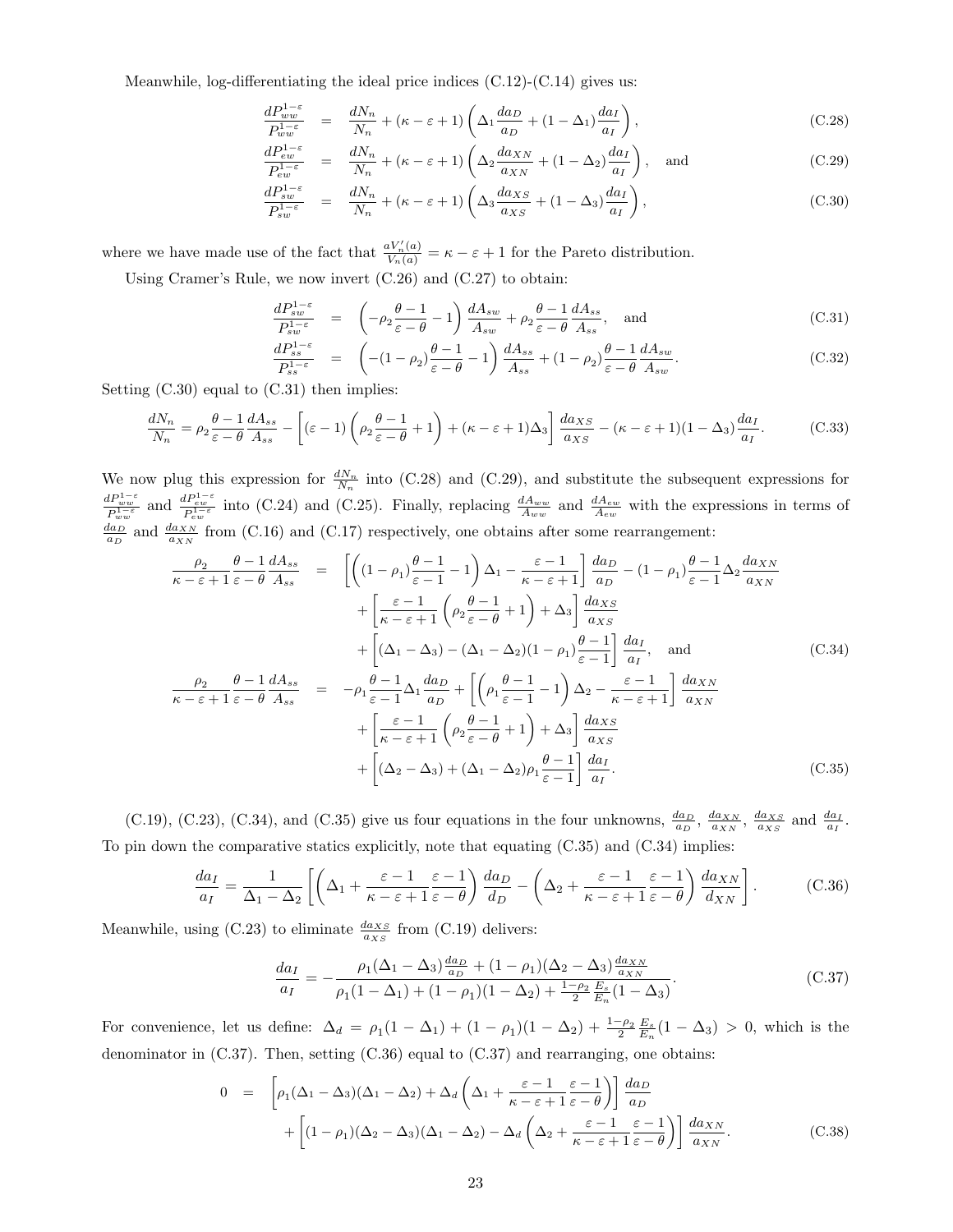Since  $\Delta_1 - \Delta_2, \Delta_1 - \Delta_3 > 0$ , it follows that the coefficient of  $\frac{da_D}{a_D}$  in (C.38) is positive. Moreover, using the definition of  $\Delta_d$ , one can see that the coefficient of  $\frac{d a_{XN}}{a_{XN}}$  is strictly smaller than:  $(1 - \rho_1)(\Delta_2 - \Delta_3)(\Delta_1 - \Delta_2)$  $(1 - \rho_1)(1 - \Delta_2)\Delta_2$ , which itself is already negative, since:  $1 - \Delta_2 > \Delta_1 - \Delta_2 > 0$ , and  $\Delta_2 > \Delta_2 - \Delta_3 > 0$ . Thus, the coefficient of  $\frac{d_{a_{NN}}}{dx_N}$  in (C.38) is negative. Since the linear combination in (C.38) is equal to 0, it follows that  $sign\{\frac{da_D}{d\eta}\}=sign\{\frac{da_{XN}}{d\eta}\}.$ 

We require one more equation in  $\frac{da_D}{a_D}$  and  $\frac{da_{XN}}{a_{XN}}$  in order to pin down their common sign. For this, substitute the expression for  $\frac{da_I}{a_I}$  from (C.37) and that for  $\frac{da_{XS}}{a_{XS}}$  from (C.23) into (C.34) to obtain:

$$
\frac{\rho_2}{\kappa - \varepsilon + 1} \frac{\theta - 1}{\varepsilon - \theta} \frac{dA_{ss}}{A_{ss}} = \left[ \left( (1 - \rho_1) \frac{\theta - 1}{\varepsilon - 1} - 1 \right) \Delta_1 - \frac{2\rho_1}{1 - \rho_2} \frac{E_n}{E_s} \left( \frac{\varepsilon - 1}{\kappa - \varepsilon + 1} \left( \rho_2 \frac{\theta - 1}{\varepsilon - \theta} + 1 \right) + \Delta_3 \right) \right. \\
\left. - \frac{\varepsilon - 1}{\kappa - \varepsilon + 1} - \left( (\Delta_1 - \Delta_3) - (\Delta_1 - \Delta_2)(1 - \rho_1) \frac{\theta - 1}{\varepsilon - 1} \right) \frac{\rho_1 (\Delta_1 - \Delta_3)}{\Delta_d} \right] \frac{d a_D}{a_D} \\
+ \left[ -(1 - \rho_1) \frac{\theta - 1}{\varepsilon - 1} \Delta_2 - \frac{2(1 - \rho_1)}{1 - \rho_2} \frac{E_n}{E_s} \left( \frac{\varepsilon - 1}{\kappa - \varepsilon + 1} \left( \rho_2 \frac{\theta - 1}{\varepsilon - \theta} + 1 \right) + \Delta_3 \right) \right. \\
\left. - \left( (\Delta_1 - \Delta_3) - (\Delta_1 - \Delta_2)(1 - \rho_1) \frac{\theta - 1}{\varepsilon - 1} \right) \frac{(1 - \rho_1)(\Delta_2 - \Delta_3)}{\Delta_d} \right] \frac{d a_{XN}}{a_{XN}}.\n\tag{C.39}
$$

Note that  $(\Delta_1 - \Delta_3) - (\Delta_1 - \Delta_2)(1 - \rho_1)\frac{\theta - 1}{\epsilon - 1} > 0$ , since:  $\Delta_1 - \Delta_3 > \Delta_1 - \Delta_2 > 0$ ,  $1 - \rho_1 \in (0, 1)$ , and  $\frac{\theta-1}{\varepsilon-1} \in (0,1)$ . These conditions also imply that:  $(1-\rho_1)\frac{\theta-1}{\varepsilon-1} - 1 < 0$ . It is then straightforward to see that the coefficients of both  $\frac{da_D}{a_D}$  and  $\frac{da_{XN}}{a_{XN}}$  in (C.39) are negative. From Lemma 1, recall that  $\frac{dA_{ss}}{d\eta} < 0$ . It follows then from (C.39) that  $sign\{\frac{da_D}{d\eta}\}=sign\{\frac{da_{XN}}{d\eta}\}>0.$ 

Rearranging (C.38) now implies:

$$
\frac{\frac{1}{a_D}\frac{da_D}{d\eta}}{\frac{1}{a_{XN}}\frac{da_{XN}}{d\eta}} = \frac{-(1-\rho_1)(\Delta_2-\Delta_3)(\Delta_1-\Delta_2)+\Delta_d\left(\Delta_2+\frac{\varepsilon-1}{\kappa-\varepsilon+1}\frac{\varepsilon-1}{\varepsilon-\theta}\right)}{\rho_1(\Delta_1-\Delta_3)(\Delta_1-\Delta_2)+\Delta_d\left(\Delta_1+\frac{\varepsilon-1}{\kappa-\varepsilon+1}\frac{\varepsilon-1}{\varepsilon-\theta}\right)}.
$$
(C.40)

It is easy to verify that the numerator of (C.40) is positive but smaller than the denominator; in particular, this is a consequence of  $\Delta_1 > \Delta_2$ . It follows that  $\frac{1}{a_D} \frac{da_D}{d\eta} / \frac{1}{a_{XN}} \frac{da_{XN}}{d\eta} \in (0,1)$ , so that:  $\frac{1}{a_{XN}} \frac{da_{XN}}{d\eta} > \frac{1}{a_D} \frac{da_D}{d\eta} > 0$ , as stated in part (i) of Lemma 2A. Part (iii) of the lemma then holds immediately from (C.16) and (C.17).

As for part (ii) of the lemma, observe that  $(C.23)$  implies:

$$
\frac{da_{XS}}{a_{XS}} = -\frac{2}{1 - \rho_2} \frac{E_n}{E_s} \left( \rho_1 \frac{da_D}{a_D} + (1 - \rho_1) \frac{da_{XN}}{a_{XN}} \right) < 0. \tag{C.41}
$$

At the same time, it is clear from (C.37) that  $\frac{da_I}{a_I} < 0$ . Now, subtracting (C.41) from (C.37) yields:

$$
\frac{da_I}{a_I} - \frac{da_{XS}}{a_{XS}} = \left(-\frac{\Delta_1 - \Delta_3}{\Delta_d} + \frac{2}{1 - \rho_2} \frac{E_n}{E_s}\right) \rho_1 \frac{da_D}{a_D} + \left(-\frac{\Delta_2 - \Delta_3}{\Delta_d} + \frac{2}{1 - \rho_2} \frac{E_n}{E_s}\right) (1 - \rho_1) \frac{da_{XN}}{a_{XN}}.\tag{C.42}
$$

One can check directly that:  $\frac{2}{1-\rho_2} \frac{E_n}{E_s} \Delta_d > 1 - \Delta_3 > \Delta_1 - \Delta_3$ ,  $\Delta_2 - \Delta_3$ . The coefficients of  $\frac{da_D}{a_D}$  and  $\frac{da_{NN}}{a_{NN}}$  from this last equation are thus both positive, from which we can conclude that:  $\frac{1}{a_{XS}} \frac{da_{XS}}{d\eta} < \frac{1}{a_I} \frac{da_I}{d\eta} < 0$ . Finally, part (iv) follows from the fact that  $\frac{da_{XS}}{a_{XS}}$  and  $\frac{dA_{sw}}{A_{sw}}$  share the same sign (from (C.18)). This concludes the proof of Lemma 2A.

We now proceed to establish that Proposition 1 continues to apply in the extended model with home-bias in the utility specification. Recall the definitions of  $HOR(a)$ ,  $PLA(a)$  and  $RET(a)$  from Section 2.2. From these, it is clear that the effects of  $\eta$  on the affiliate-level sales values are pinned down respectively by the derivatives of  $A_{sw}$ ,  $A_{ew}$  and  $A_{ww}$  with respect to  $\eta$ . Lemma 2A then implies that when Southern financial development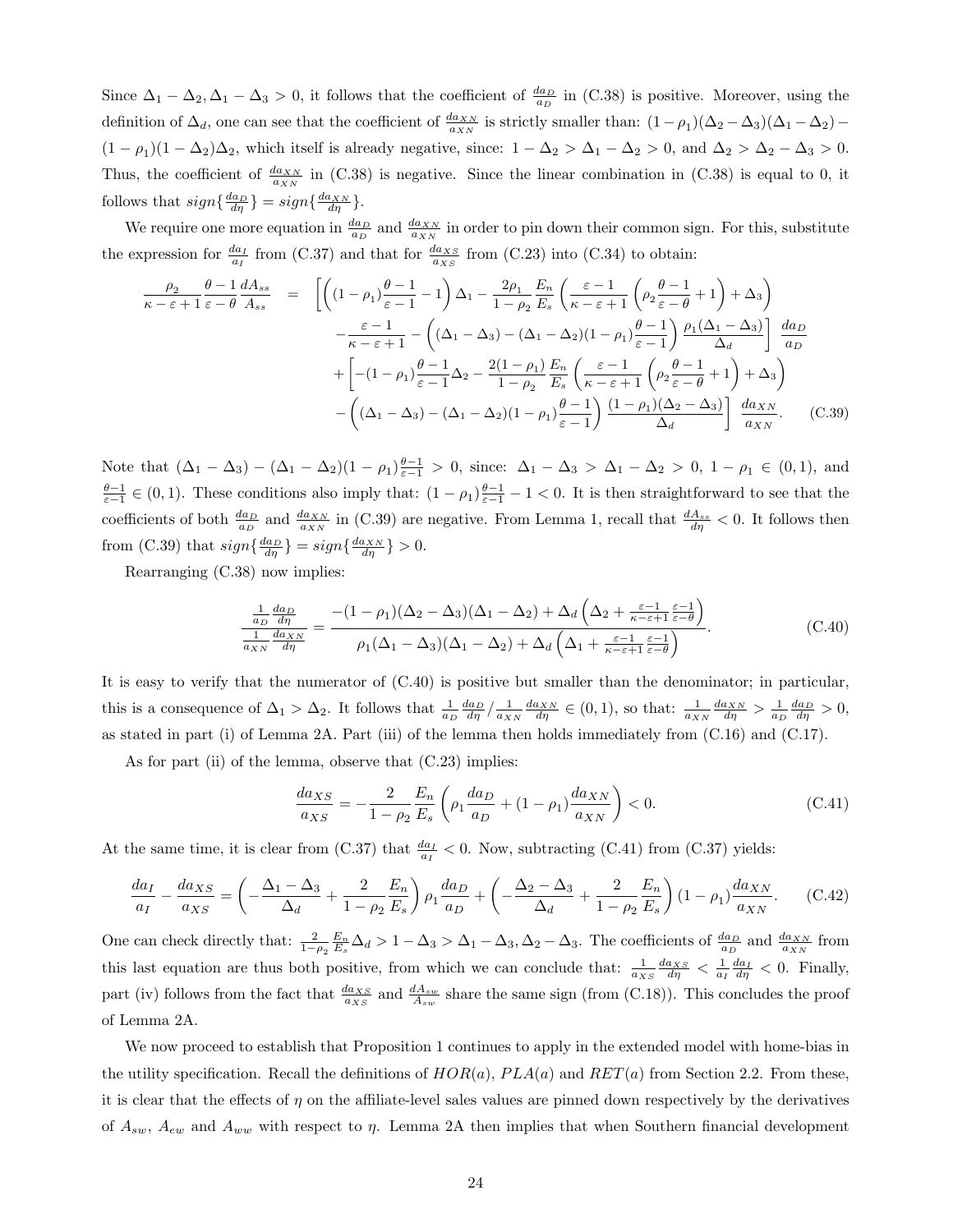improves,  $HOR(a)$  falls (since  $\frac{dA_{sw}}{d\eta} < 0$ ),  $PLA(a)$  increases (since  $\frac{dA_{ew}}{d\eta} > 0$ ), and  $RET(a)$  increases (since  $\frac{dA_{ww}}{d\eta} > 0$ . This establishes part (i) of the proposition.

Next, recall the expressions for the sales shares by destination listed in equations (2.23)-(2.25). One can see that  $\frac{d}{d\eta}$  $\frac{HORI(a)}{TOT(a)} < 0$ , since both  $\frac{A_{ww}}{A_{sw}}$  and  $\frac{A_{ew}}{A_{sw}}$  increase with  $\eta$ . On the other hand, we have  $\frac{d}{d\eta}$  $\frac{PLAT(a)}{TOT(a)} > 0,$ since both  $\frac{A_{sw}}{A_{ew}}$  and  $\frac{A_{ww}}{A_{ew}}$  are decreasing in  $\eta$ . (That  $\frac{d}{d\eta}\frac{A_{ww}}{A_{ew}} < 0$  follows from  $\frac{1}{A_{ew}}\frac{dA_{ew}}{d\eta} > \frac{1}{A_{ww}}\frac{dA_{ww}}{d\eta} > 0$ .) It remains to show that  $\frac{d}{d\eta}$  $\frac{RET(a)}{TOT(a)} > 0$  as well. From equation (2.25), it suffices to show that  $\tau^{\varepsilon-1} \frac{A_{sw}}{A_{ww}} + \frac{A_{ew}}{A_{ww}}$ decreases with  $\eta$ :

$$
\frac{d}{d\eta} \left( \tau^{\varepsilon-1} \frac{A_{sw}}{A_{ww}} + \frac{A_{ew}}{A_{ww}} \right) \propto \tau^{\varepsilon-1} A_{sw} \left( \frac{1}{A_{sw}} \frac{dA_{sw}}{d\eta} - \frac{1}{A_{ww}} \frac{dA_{ww}}{d\eta} \right) + A_{ew} \left( \frac{1}{A_{ew}} \frac{dA_{ew}}{d\eta} - \frac{1}{A_{ww}} \frac{dA_{ww}}{d\eta} \right)
$$

$$
\propto \tau^{\varepsilon-1} \frac{A_{sw}}{A_{ew}} \left( \frac{1}{a_{XS}} \frac{d a_{XS}}{d\eta} - \frac{1}{a_D} \frac{d a_D}{d\eta} \right) + \left( \frac{1}{a_{XN}} \frac{d a_{XN}}{d\eta} - \frac{1}{a_D} \frac{d a_D}{d\eta} \right),
$$

where ' $\propto$ ' denotes equality up to a positive multiplicative term. Note that we have used (C.16)-(C.18) in the last step above. We now replace  $\frac{da_{XS}}{d\eta}$  using the expression in (C.41). Also, based on the definitions from (C.1) and (C.2), one can show that:  $\frac{A_{sw}}{A_{ew}} = \frac{E_s}{E_n} \frac{1-\rho_2}{2(1-\rho_1)}$  $2(1-\rho_1)$  $\frac{P_{ew}^{1-e}}{P_{sw}^{1-e}}$ . Performing these substitutions and rearranging, we obtain:

$$
\frac{d}{d\eta} \left( \tau^{\varepsilon-1} \frac{A_{sw}}{A_{ww}} + \frac{A_{ew}}{A_{ww}} \right) \quad \propto \quad -\left[ 1 + \tau^{\varepsilon-1} \frac{A_{sw}}{A_{ew}} \left( \frac{E_n}{E_s} \frac{2\rho_1}{1-\rho_2} + 1 \right) \right] \frac{1}{a_D} \frac{da_D}{d\eta} + \left[ 1 - \tau^{\varepsilon-1} \frac{P_{ew}^{1-\varepsilon}}{P_{sw}^{1-\varepsilon}} \right] \frac{1}{a_{XN}} \frac{da_{XN}}{d\eta}.
$$

In this last equation, the coefficient of  $\frac{1}{a_D} \frac{da_D}{d\eta}$  is clearly negative. As for the coefficient of  $\frac{1}{a_{NN}} \frac{da_{NN}}{d\eta}$ , using the expressions for  $P_{ew}^{1-\varepsilon}$  and  $P_{sw}^{1-\varepsilon}$  from (C.13) and (C.14), we have:

$$
1 - \tau^{\varepsilon - 1} \frac{P_{ew}^{1 - \varepsilon}}{P_{sw}^{1 - \varepsilon}} = 1 - \tau^{\varepsilon - 1} \left[ \frac{\tau^{1 - \varepsilon} V_N(a_{XN}) + ((\tau \omega)^{1 - \varepsilon} - \tau^{1 - \varepsilon}) V_N(a_I)}{\tau^{1 - \varepsilon} V_N(a_{XS}) + (\omega^{1 - \varepsilon} - \tau^{1 - \varepsilon}) V_N(a_I)} \right]
$$
  

$$
= \frac{\tau^{1 - \varepsilon} (V_N(a_{XS}) - V_N(a_I)) - (V_N(a_{XN}) - V_N(a_I))}{\tau^{1 - \varepsilon} V_N(a_{XS}) + (\omega^{1 - \varepsilon} - \tau^{1 - \varepsilon}) V_N(a_I)}
$$
  

$$
< \frac{(\tau^{1 - \varepsilon} - 1)(V_N(a_{XN}) - V_N(a_I))}{\tau^{1 - \varepsilon} V_N(a_{XS}) + (\omega^{1 - \varepsilon} - \tau^{1 - \varepsilon}) V_N(a_I)}
$$
  

$$
< 0.
$$

The second-to-last step relies on the fact that  $V_N(a_{XN}) > V_N(a_{XS})$  (since  $a_{XN} > a_{XS}$ ), while the last step follows from  $\tau^{1-\varepsilon} < 1$  and  $V_N(a_{XN}) > V_N(a_I)$  (since  $a_{XN} > a_I$ ). The coefficient of  $\frac{1}{a_{XN}} \frac{da_{XN}}{d\eta}$  is thus negative as well. Since  $\frac{da_D}{d\eta}$ ,  $\frac{da_{XN}}{d\eta} > 0$ , this implies:  $\frac{d}{d\eta} \left( \tau^{\varepsilon-1} \frac{A_{sw}}{A_{ww}} + \frac{A_{ew}}{A_{ww}} \right) < 0$ . Hence,  $\frac{RET(a)}{TOT(a)}$  increases with  $\eta$ .

It remains for us to prove part (iii) of the proposition, which contains the implications of host-country financial development for the various aggregate measures of multinational activity. To pin down the effect on  $N_n$ , we solve for  $\frac{dN_n}{N_n}$  from (C.29). First, applying Cramer's Rule to (C.24) and (C.25), we have:

$$
\frac{dP_{ew}^{1-\varepsilon}}{P_{ew}^{1-\varepsilon}} = \rho_1 \frac{\theta - 1}{\varepsilon - \theta} \left( \frac{dA_{ww}}{A_{ww}} - \frac{dA_{ew}}{A_{ew}} \right) - \frac{dA_{ew}}{A_{ew}} = (\varepsilon - 1) \left[ \rho_1 \frac{\theta - 1}{\varepsilon - \theta} \left( \frac{da_D}{a_D} - \frac{da_{XN}}{a_{XN}} \right) - \frac{da_{XN}}{a_{XN}} \right].
$$
 (C.43)

Substituting from (C.43) into (C.29), replacing  $\frac{da_I}{a_I}$  with the expression from (C.36), and rearranging yields:

$$
\frac{1}{\kappa - \varepsilon + 1} \frac{dN_n}{N_n} = \left[ \rho_1 \frac{\theta - 1}{\varepsilon - \theta} \frac{\varepsilon - 1}{\kappa - \varepsilon + 1} - \frac{1 - \Delta_2}{\Delta_1 - \Delta_2} \left( \Delta_1 + \frac{\varepsilon - 1}{\kappa - \varepsilon + 1} \frac{\varepsilon - 1}{\varepsilon - \theta} \right) \right] \frac{da_D}{a_D} + \left[ -\left( \rho_1 \frac{\theta - 1}{\varepsilon - \theta} + 1 \right) \frac{\varepsilon - 1}{\kappa - \varepsilon + 1} - \Delta_2 + \frac{1 - \Delta_2}{\Delta_1 - \Delta_2} \left( \Delta_2 + \frac{\varepsilon - 1}{\kappa - \varepsilon + 1} \frac{\varepsilon - 1}{\varepsilon - \theta} \right) \right] \frac{da_{NN}}{a_{NN}}.
$$

To determine the sign of  $\frac{dN_n}{N_n}$ , divide the right-hand side of the above by  $\frac{d a_{NN}}{a_{NN}}$ , and substitute in the expression for  $\frac{da_D}{a_D}/\frac{da_{XN}}{d_{XN}}$  from (C.40). After some algebra, one can show that  $sign\left\{\frac{dN_n}{d\eta}\right\}$  is given by the sign of: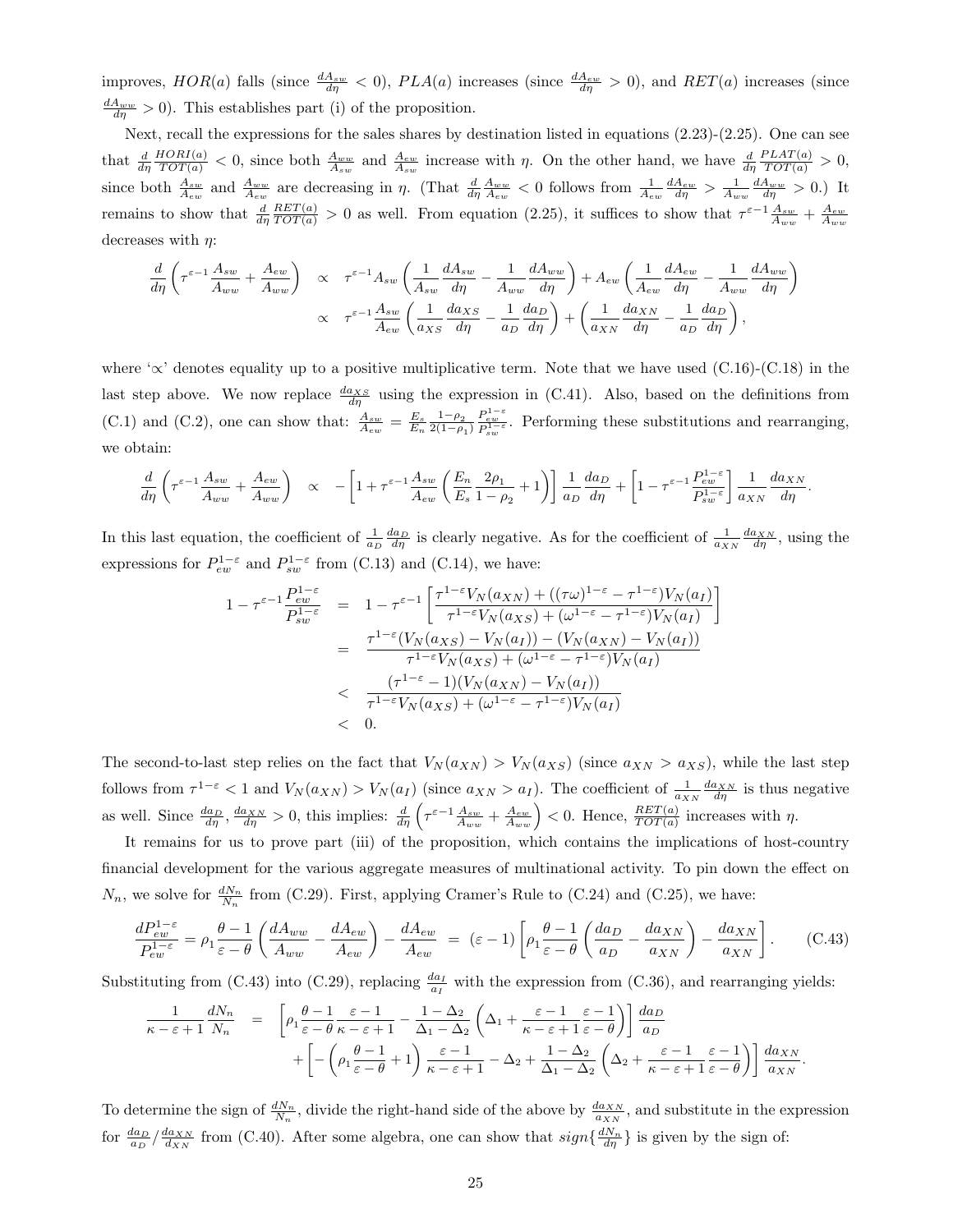$$
-\left(\Delta_{2} + \frac{\varepsilon - 1}{\kappa - \varepsilon + 1}\right) \left[\Delta_{d}\left(\Delta_{1} + \frac{\varepsilon - 1}{\kappa - \varepsilon + 1} \frac{\varepsilon - 1}{\varepsilon - \theta}\right) + \rho_{1}(\Delta_{1} - \Delta_{2})(\Delta_{1} - \Delta_{3})\right]
$$
  
\n
$$
-\rho_{1} \frac{\varepsilon - 1}{\kappa - \varepsilon + 1} \frac{\theta - 1}{\varepsilon - \theta} (\Delta_{1} - \Delta_{2}) \left[\rho_{1}(\Delta_{1} - \Delta_{3}) + (1 - \rho_{1})(\Delta_{2} - \Delta_{3}) + \Delta_{d}\right]
$$
  
\n
$$
+(1 - \Delta_{2}) \left[\left(\Delta_{2} + \frac{\varepsilon - 1}{\kappa - \varepsilon + 1} \frac{\varepsilon - 1}{\varepsilon - \theta}\right) \rho_{1}(\Delta_{1} - \Delta_{3}) + \left(\Delta_{1} + \frac{\varepsilon - 1}{\kappa - \varepsilon + 1} \frac{\varepsilon - 1}{\varepsilon - \theta}\right) (1 - \rho_{1})(\Delta_{2} - \Delta_{3})\right]
$$
  
\n
$$
< -\left(\Delta_{2} + \frac{\varepsilon - 1}{\kappa - \varepsilon + 1}\right) \left[(\rho_{1}(1 - \Delta_{1}) + (1 - \rho_{1})(1 - \Delta_{2}))\left(\Delta_{1} + \frac{\varepsilon - 1}{\kappa - \varepsilon + 1} \frac{\varepsilon - 1}{\varepsilon - \theta}\right) + \rho_{1}(\Delta_{1} - \Delta_{2})(\Delta_{1} - \Delta_{3})\right]
$$
  
\n
$$
-\rho_{1} \frac{\varepsilon - 1}{\kappa - \varepsilon + 1} \frac{\theta - 1}{\varepsilon - \theta} (\Delta_{1} - \Delta_{2})(1 - \Delta_{3})
$$
  
\n
$$
+(1 - \Delta_{2}) \left[\left(\Delta_{2} + \frac{\varepsilon - 1}{\kappa - \varepsilon + 1} \frac{\varepsilon - 1}{\varepsilon - \theta}\right) \rho_{1}(\Delta_{1} - \Delta_{3}) + \left(\Delta_{1} + \frac{\varepsilon - 1}{\kappa - \varepsilon + 1} \frac{\varepsilon - 1}{\varepsilon - \theta}\right) (1
$$

where the inequality comes from applying:  $\Delta_d > \rho_1(1-\Delta_1) + (1-\rho_1)(1-\Delta_2)$ . We now collect all the terms in (C.44) in which  $\frac{\varepsilon-1}{\kappa-\varepsilon+1}$  does not appear. These are:

$$
\begin{aligned}\n-\Delta_2 \left[ (\rho_1 (1 - \Delta_1) + (1 - \rho_1)(1 - \Delta_2))\Delta_1 + \rho_1 (\Delta_1 - \Delta_2)(\Delta_1 - \Delta_3) \right] + (1 - \Delta_2) \left[ \Delta_2 \rho_1 (\Delta_1 - \Delta_3) + \Delta_1 (1 - \rho_1)(\Delta_2 - \Delta_3) \right] \\
= -\Delta_3 \left[ \rho_1 \Delta_2 (1 - \Delta_1) + (1 - \rho_1)\Delta_1 (1 - \Delta_2) \right] \\
< 0.\n\end{aligned}
$$

This term is negative, since  $\rho_1, \Delta_1, \Delta_2, \Delta_3 \in (0,1)$ . Similarly, we collect the remaining terms in (C.44), all of which involve  $\frac{\varepsilon-1}{\kappa-\varepsilon+1}$ , as follows:

$$
-\frac{\varepsilon-1}{\kappa-\varepsilon+1}\left[ (\rho_1(1-\Delta_1)+(1-\rho_1)(1-\Delta_2))\left(\Delta_1+\frac{\varepsilon-1}{\kappa-\varepsilon+1}\frac{\varepsilon-1}{\varepsilon-\theta}\right)+\rho_1(\Delta_1-\Delta_2)(\Delta_1-\Delta_3) \right.\\ \left. +\Delta_2(\rho_1(1-\Delta_1)+(1-\rho_1)(1-\Delta_2))\frac{\varepsilon-1}{\varepsilon-\theta}\right.\\ \left. +\rho_1\frac{\theta-1}{\varepsilon-\theta}(\Delta_1-\Delta_2)(1-\Delta_3)-\frac{\varepsilon-1}{\varepsilon-\theta}(1-\Delta_2)(\rho_1(\Delta_1-\Delta_3)+(1-\rho_1)(\Delta_2-\Delta_3))\right]\\ < -\frac{\varepsilon-1}{\kappa-\varepsilon+1}\left[ (\rho_1(1-\Delta_1)+(1-\rho_1)(1-\Delta_2))\Delta_1+\rho_1(\Delta_1-\Delta_2)(\Delta_1-\Delta_3)+\frac{\theta-1}{\varepsilon-\theta}\rho_1(\Delta_1-\Delta_2)(1-\Delta_3) \right.\\ \left. +\Delta_2(\rho_1(1-\Delta_1)+(1-\rho_1)(1-\Delta_2))\frac{\varepsilon-1}{\varepsilon-\theta}-\frac{\varepsilon-1}{\varepsilon-\theta}(1-\Delta_2)(\rho_1(\Delta_1-\Delta_3)+(1-\rho_1)(\Delta_2-\Delta_3))\right]\\ = -\frac{\varepsilon-1}{\kappa-\varepsilon+1}\left[\rho_1(1-\Delta_1)\Delta_2+(1-\rho_1)\Delta_1(1-\Delta_2)+\frac{\varepsilon-1}{\varepsilon-\theta}\Delta_3(\rho_1(1-\Delta_1)+(1-\rho_1)(1-\Delta_2))\right]\\ < 0,
$$

since  $\frac{\varepsilon-1}{\kappa-\varepsilon+1} > 0$ . This completes the proof that  $\frac{dN_n}{d\eta} < 0$ . As  $\frac{da_I}{d\eta}$  is also negative, we thus have  $\frac{1}{N_n} \frac{dN_n}{d\eta}$  +  $\kappa \frac{1}{a_I} \frac{da_I}{d\eta} < 0$ , so that  $\frac{d}{d\eta} \log N_n G_n(a_I) < 0$ .

Finally, we derive the effects of changes in  $\eta$  on the aggregate sales variables defined in equations (2.20)-(2.22). Since  $V_n(a)$  is an increasing function for all  $a \in (0, \bar{a}_n)$ , an improvement in  $\eta$  leads to a decrease in  $a_I$ , and hence in  $V_n(a_I)$ . Also, we have just seen that  $N_n$  decreases in  $\eta$ . To show that HOR, PLA and RET all decline in  $\eta$ , it therefore suffices to prove that PLA is declining in  $\eta$ , since  $\frac{1}{A_{ew}} \frac{dA_{ew}}{d\eta} > \frac{1}{A_{ww}} \frac{dA_{sw}}{d\eta}$ ,  $\frac{1}{A_{sw}} \frac{dA_{sw}}{d\eta}$ . From  $(2.21)$ , we have:

$$
\frac{d}{d\eta} \ln(PLA) = \frac{1}{N_n} \frac{dN_n}{d\eta} + \frac{1}{A_{ew}} \frac{dA_{ew}}{d\eta} + \frac{V_N'(a_I)a_I}{V_N(a_I)} \frac{1}{a_I} \frac{da_I}{d\eta}
$$
\n
$$
= (\varepsilon - 1) \left[ \rho_1 \frac{\theta - 1}{\varepsilon - \theta} \left( \frac{1}{a_{XN}} \frac{da_{XN}}{d\eta} - \frac{1}{a_D} \frac{da_D}{d\eta} \right) - \frac{1}{a_{XN}} \frac{da_{XN}}{d\eta} \right]
$$
\n
$$
-(\kappa - \varepsilon + 1) \left( \Delta_2 \frac{1}{a_{XN}} \frac{da_{XN}}{d\eta} + (1 - \Delta_2) \frac{1}{a_I} \frac{da_I}{d\eta} \right) + (\varepsilon - 1) \frac{1}{a_{XN}} \frac{da_{XN}}{d\eta} + (\kappa - \varepsilon + 1) \frac{1}{a_I} \frac{da_I}{d\eta}
$$
\n
$$
= -(\varepsilon - 1)\rho_1 \frac{\theta - 1}{\varepsilon - \theta} \left( \frac{1}{a_{XN}} \frac{da_{XN}}{d\eta} - \frac{1}{a_D} \frac{da_D}{d\eta} \right) - (\kappa - \varepsilon + 1)\Delta_2 \left( \frac{1}{a_{XN}} \frac{da_{XN}}{d\eta} - \frac{1}{a_I} \frac{da_I}{d\eta} \right)
$$
\n
$$
< 0.
$$

To get from the first line above to the second, we have used the expression for  $\frac{dN_n}{d\eta}$  from (C.29), and substituted for  $\frac{dP_{ew}^{1-e}}{d\eta}$  using (C.43). We have also used (C.16) and (C.17) to substitute for  $\frac{1}{A_{ww}}\frac{dA_{ww}}{d\eta}$  and  $\frac{1}{A_{ew}}\frac{dA_{ew}}{d\eta}$  wherever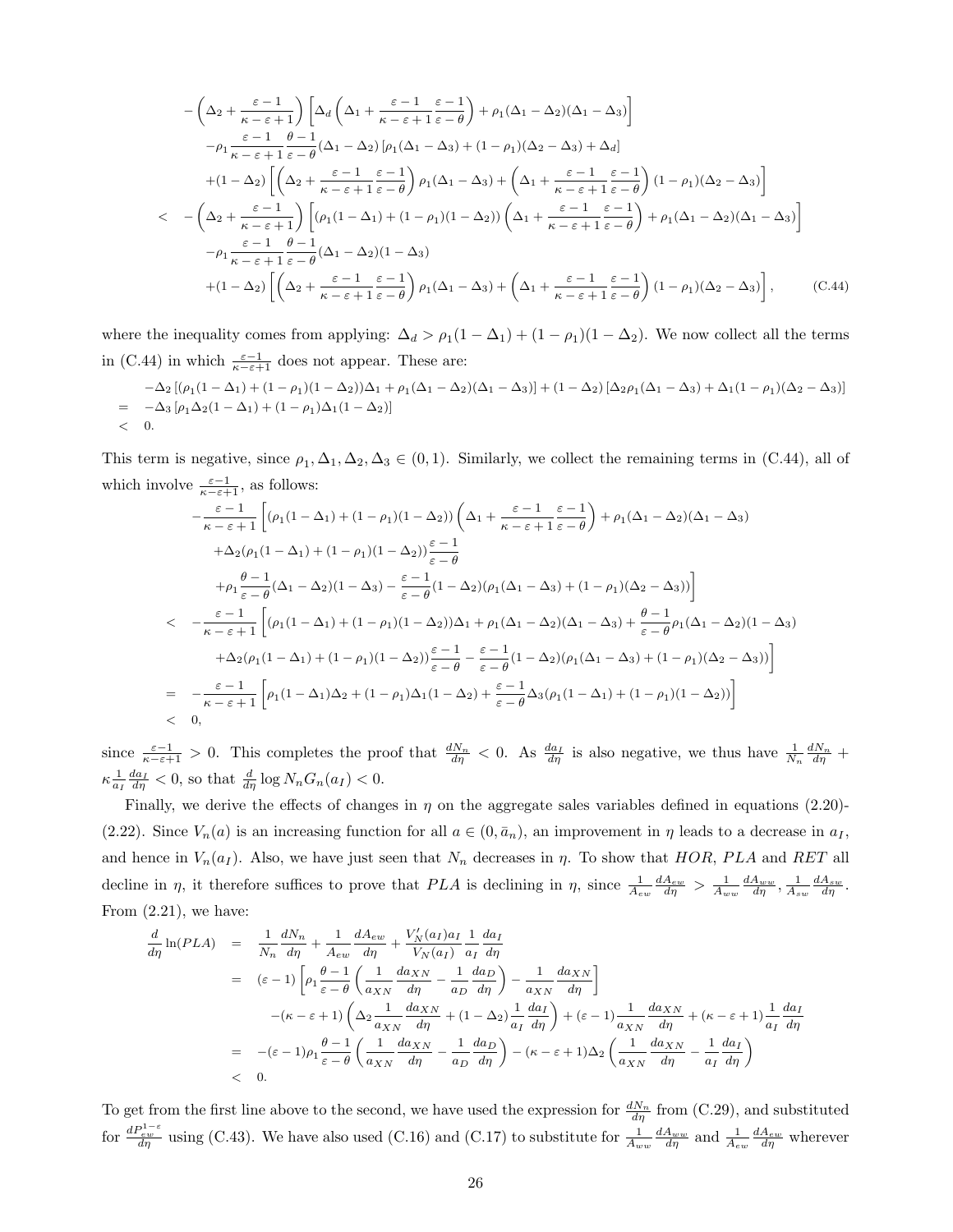these terms appear. Finally, we have used the fact that  $\frac{V'_N(a_I)a_I}{V_N(a_I)} = \kappa - \varepsilon + 1$  for the Pareto distribution. The last step establishing that  $\frac{d}{d\eta} \ln(PLA) < 0$  follows from  $\frac{1}{a_{XN}} \frac{da_{XN}}{d\eta} > \frac{1}{a_D} \frac{da_D}{d\eta} > \frac{1}{a_I} \frac{da_I}{d\eta}$ , bearing in mind that  $\theta - 1 > 0$  and  $\kappa - \varepsilon + 1 > 0$ . Thus, when  $\eta$  increases, the contraction in the extensive margin captured by the fall in  $N_n$  and  $V_N(a_I)$  is larger in magnitude than the increase in sales on the intensive margin due to the rise in the demand level,  $A_{ew}$ . This concludes our proof that Proposition 1 continues to hold in the extended model with home-bias in consumption.  $\blacksquare$ 

**Proof of Proposition 3.** For part (i) of the proposition, from the definitions of  $PLA(a)$  and  $RET(a)$ , we have:

$$
\frac{d}{d\eta}(PLA(a) - RET(a)) = (1 - \alpha) \left(\frac{\tau a\omega}{\alpha}\right)^{1-\varepsilon} A_{ww} \left(\frac{A_{ew}}{A_{ww}}\frac{1}{A_{ew}}\frac{dA_{ew}}{d\eta} - \frac{1}{A_{ww}}\frac{dA_{ww}}{d\eta}\right).
$$

We show first that  $\frac{A_{ew}}{A_{ww}} > 1$ . From (C.1) and (C.2), we have:

$$
\frac{A_{ew}}{A_{ww}} = \left[\frac{V_N(a_D) + ((\tau\omega)^{1-\epsilon} - 1)V_N(a_I)}{\tau^{1-\epsilon}V_N(a_{XN}) + ((\tau\omega)^{1-\epsilon} - \tau^{1-\epsilon})V_N(a_I)}\right]^{\frac{\epsilon-\theta}{\epsilon-1}}.
$$
\n(C.45)

Observe that:

$$
V_N(a_D) + ((\tau \omega)^{1-\epsilon} - 1)V_N(a_I) - (\tau^{1-\epsilon} V_N(a_{XN}) + ((\tau \omega)^{1-\epsilon} - \tau^{1-\epsilon})V_N(a_I))
$$
  
=  $V_N(a_D) - V_N(a_I) - \tau^{1-\epsilon}(V_N(a_{XN}) - V_N(a_I))$   
>  $(1 - \tau^{1-\epsilon})(V_N(a_{XN}) - V_N(a_I))$   
> 0,

where the second-to-last step uses the fact that  $V_N(a_D) > V_N(a_{XN})$  (since  $a_D > a_{XN}$ ), while the final step holds because  $\tau^{1-\varepsilon} < 1$ . Since the exponent,  $\frac{\varepsilon-\theta}{\varepsilon-1}$ , is positive (as  $\varepsilon > \theta > 1$ ), it follows that  $\frac{A_{ew}}{A_{ww}} > 1$ , as claimed. We thus have:

$$
\frac{d}{d\eta}(PLA(a) - RET(a)) > (1 - \alpha) \left(\frac{\tau a\omega}{\alpha}\right)^{1-\varepsilon} A_{ww} \left(\frac{1}{A_{ew}}\frac{dA_{ew}}{d\eta} - \frac{1}{A_{ww}}\frac{dA_{ww}}{d\eta}\right) > 0,
$$

since  $\frac{1}{A_{ew}} \frac{dA_{ew}}{d\eta} > \frac{1}{A_{ww}} \frac{dA_{ww}}{d\eta}$  from Lemma 2A.

For part (ii) of the proposition, applying the quotient rule to the expressions for  $\frac{PLA(a)}{TOT(a)}$  and  $\frac{RET(a)}{TOT(a)}$  from (2.24) and (2.25) respectively, one obtains after some simplification that:

$$
\frac{d}{d\eta} \left[ \frac{PLA(a)}{TOT(a)} - \frac{RET(a)}{TOT(a)} \right] \propto \tau^{\varepsilon - 1} \frac{A_{sw}}{A_{ew}} \left( 1 - \frac{A_{ew}}{A_{ww}} \right) \frac{1}{A_{sw}} \frac{dA_{sw}}{d\eta} + 2 \left( \frac{1}{A_{ew}} \frac{dA_{ew}}{d\eta} - \frac{1}{A_{ww}} \frac{dA_{ww}}{d\eta} \right) + \tau^{\varepsilon - 1} \frac{A_{sw}}{A_{ew}} \left( \frac{A_{ew}}{A_{ww}} \frac{1}{A_{ew}} \frac{dA_{ew}}{d\eta} - \frac{1}{A_{ww}} \frac{dA_{ww}}{d\eta} \right)
$$
\n
$$
> 0,
$$

where the last inequality follows from:  $\frac{1}{A_{ew}} \frac{dA_{ew}}{d\eta} > \frac{1}{A_{ww}} \frac{dA_{ww}}{d\eta} > 0 > \frac{1}{A_{sw}} \frac{dA_{sw}}{d\eta}$  (Lemma 2A), and  $\frac{A_{ew}}{A_{ww}} > 1$ . Finally, part (iii) of the proposition can be established using the definitions for  $PLA$  and  $RET$  in equations

 $(2.21)$  and  $(2.22)$ , and following analogous steps to the proof used for part (i) above.

### C.2 Model Extension: Southern exports

Model Setup. To incorporate Southern exporting into our model, consumers in West and East need to have a positive demand level for Southern varieties. We therefore introduce Southern varieties (subscript s) into the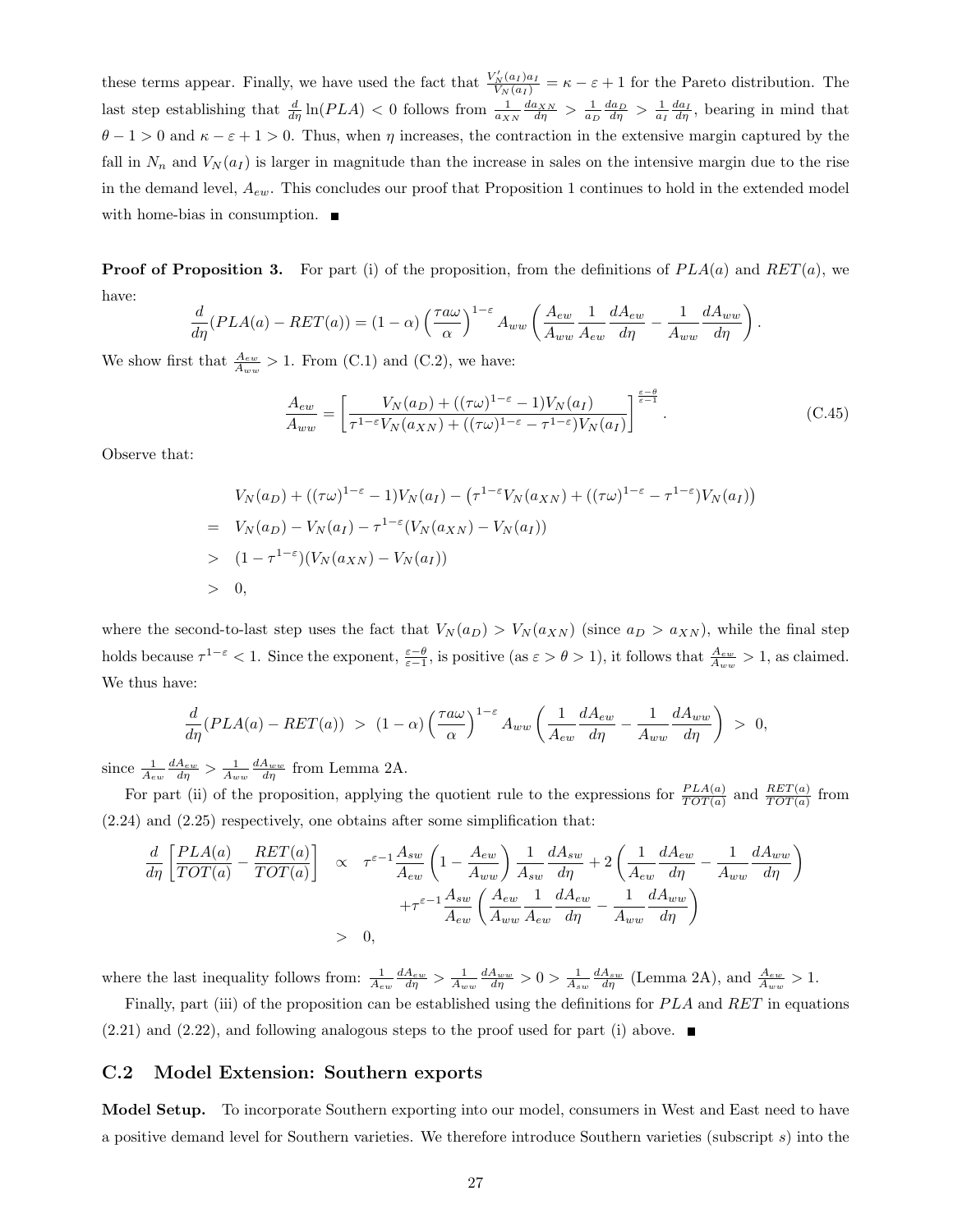utility function for  $n = w, e$  (West and East) as follows:

$$
U_n = (y_n)^{\mu^0} \prod_{k=1}^K \left( \sum_{j \in \{e, w, s\}} \int_{\Omega_{nj}^k} x_{nj}^k(a)^{\alpha^k} dG_j^k(a) \right)^{\frac{\mu^k}{\alpha^k}}, \tag{C.46}
$$

The utility function for Southern consumers remains as in the baseline model, and is reproduced below:

$$
U_s = (y_s)^{\mu^0} \prod_{k=1}^K \left( \sum_{j \in \{e,w,s\}} \int_{\Omega_{sj}^k} x_{sj}^k(a)^{\alpha^k} dG_j^k(a) \right)^{\frac{\mu^k}{\alpha^k}}, \tag{C.47}
$$

Recall that  $0 < \alpha^k, \mu^k < 1$ , and that  $\varepsilon^k = \frac{1}{1 - \alpha^k} > 1$ .

We focus the rest of the description of the setup on a given differentiated-varieties sector, dropping the superscript k to avoid cluttering the notation. Together with the standard budget constraints,  $(C.46)$  and (C.47) imply that the demand in country i for a country-j variety is given by:  $x_{ij}(a) = A_{ij} p_{ij}(a)^{-\epsilon}$ , where the aggregate market demand levels are:

$$
A_{ww} = A_{ee} = A_{ew} = A_{we} = A_{ws} = A_{es} = \frac{\mu L_n}{P_{ww}^{1-\varepsilon} + P_{we}^{1-\varepsilon} + P_{ws}^{1-\varepsilon}}, \text{ and } (C.48)
$$

$$
A_{sw} = A_{se} = A_{ss} = \frac{\mu \omega L_s}{P_{ss}^{1-\varepsilon} + 2P_{sw}^{1-\varepsilon}}.
$$
\n(C.49)

Note that we have introduced the notation  $A_{ws}$  and  $A_{es}$  to denote respectively the aggregate demand levels in West and East for Southern varieties. We analogously define  $P_{ws} = P_{es}$  to be the ideal price index for the Southern varieties that are consumed in West and East respectively.

Turning to the structure of the differentiated-varieties industry in West/East, we retain here the setup from our baseline model. This means that the productivity cut-off expressions that were listed in equations (A.15)-(A.18) earlier continue to apply.

As for the differentiated-varieties industry in South, firms can enter as before into production for the domestic market by paying a fixed cost equal to  $f<sub>S</sub>$  units of local labor. These firms face financial constraints and the corresponding no-default condition from Section 2.3 of the baseline model implies that the productivity cut-off for entering into production,  $a_S^{1-\varepsilon}$ , is given once again by (2.5). Southern firms now have the further option to export their output to West and East if they are sufficiently productive. We assume that this involves a familiar iceberg trade cost,  $\tau > 1$ , while also incurring a fixed cost of  $f_{X,ws}$  units of Southern labor per market to commence exporting. This Southern exporting activity is however affected by credit constraints, as South is the less financially-developed country and prospective exporters need to raise the financing for a fraction  $\phi$  of  $f_{X,ws}$  from Southern financial markets. In the event of a default, we assume that Southern financiers are able to appropriate only a fraction  $\eta \in (0,1)$  of the operating profits from exporting (revenues less variable costs) from the firm. The corresponding no-default condition is thus:

$$
\eta(1-\alpha)A_{ws}(\tau\omega/\alpha)^{1-\varepsilon} < R\phi f_{X,ws}\omega.
$$

A simple rearrangement of the above implies the following cut-off,  $a_{X,ws}^{1-\varepsilon}$ , for exporting to commence:

$$
a_{X,ws}^{1-\varepsilon} = \frac{1}{\eta} \frac{R\phi f_{X,ws}\omega}{(1-\alpha)A_{ws}(\tau\omega/\alpha)^{1-\varepsilon}}.
$$
\n(C.50)

Note that we assume here that a Southern firm with productivity level  $a_{X,ws}^{1-\varepsilon}$  would earn positive profits from exporting if it had access to credit, namely that:  $(1-\alpha)A_{ws}(\tau\omega a_{X,ws}/\alpha)^{1-\epsilon}-(R\phi+(1-\phi))f_{X,ws}\omega>0$ . There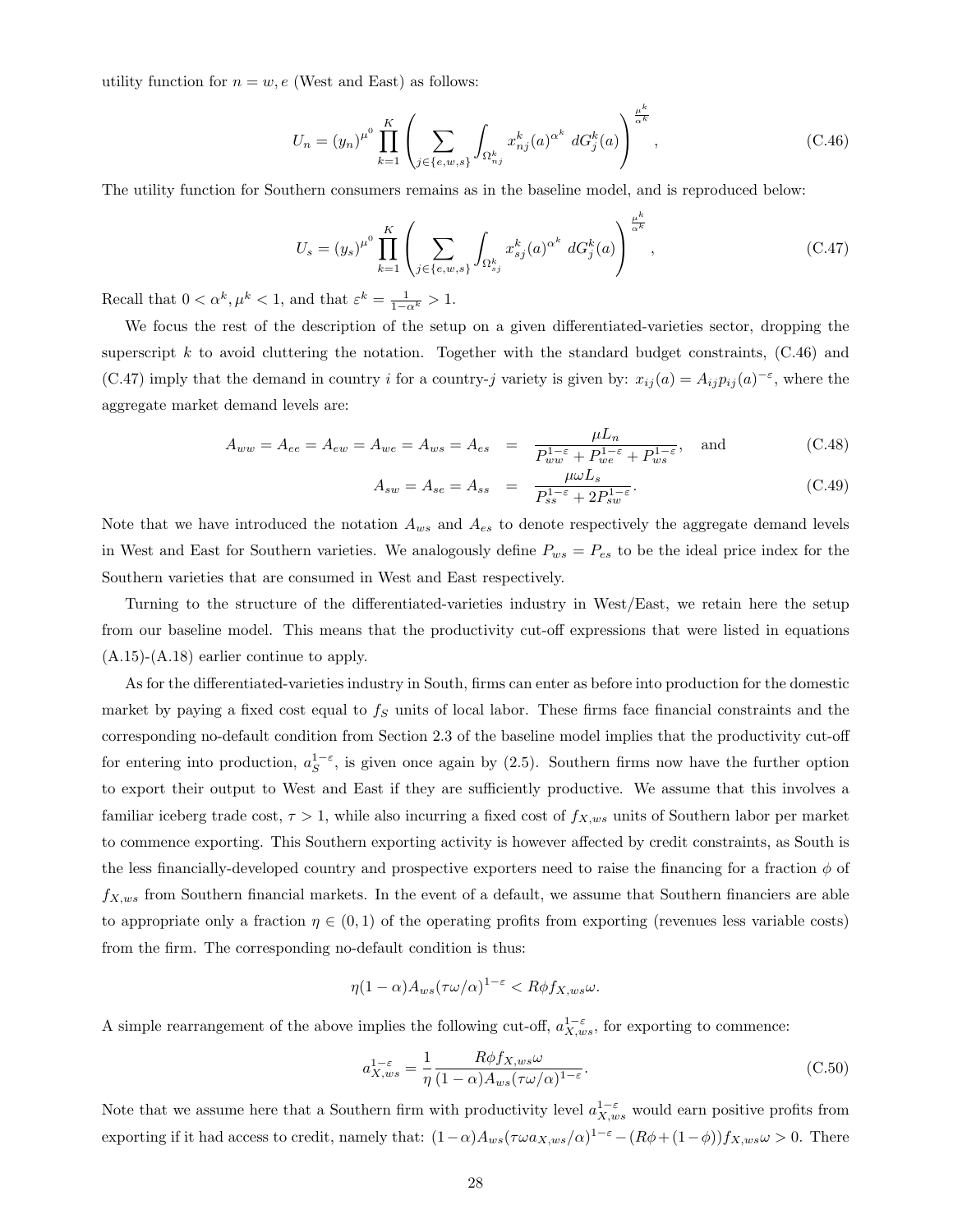is thus a margin of Southern firms with productivity just lower than  $a_{X,ws}^{1-\varepsilon}$  who would earn positive profits if given the opportunity to export, but are unable to do so due to the inherent default risk. In other words, credit constraints are binding in denying a margin of Southern firms that would be profitable at exporting to West/East the opportunity to do so. We adopt the natural ordering of productivity cut-offs,  $0 < a_{D}^{1-\varepsilon} < a_{X,ws}^{1-\varepsilon}$ , so that only the most productive Southern firms are able to engage in direct exporting. Given the symmetry between West and East, firms with  $a^{1-\epsilon} > a_{X,ws}^{1-\epsilon}$  will export to both of these countries.

We close the model by spelling out the free entry conditions and the expressions for the ideal price indices. As the industry structure in West/East is unchanged, the free entry condition there continues to be given by  $(A.5)$ . On the other hand, the corresponding condition for South now needs to take into further account the  $ex$ ante expected profits from exporting:

$$
f_{Es}\omega = \frac{1}{\delta} \left[ (1 - \alpha) A_{ss} \left( \frac{\omega}{\alpha} \right)^{1 - \varepsilon} V_s(a_S) - (R\phi + (1 - \phi)) f_S \omega G_s(a_S) \right. \n\ldots + (1 - \alpha) (A_{ws} + A_{es}) \left( \frac{\tau \omega}{\alpha} \right)^{1 - \varepsilon} V_s(a_{X,ws}) - 2(R\phi + (1 - \phi)) f_X \omega G_s(a_{X,ws}) \right]. \tag{C.51}
$$

For the ideal price indices,  $P_{ww}^{1-\varepsilon}$ ,  $P_{sw}^{1-\varepsilon}$ ,  $P_{sw}^{1-\varepsilon}$  and  $P_{ss}^{1-\varepsilon}$  continue to be given by (A.7)-(A.10). There is one additional index for the prices of Southern varieties that are exported in West/East, and this is given by:

$$
P_{ws}^{1-\varepsilon} = N_s \left[ \left( \frac{\tau \omega}{\alpha} \right)^{1-\varepsilon} V_s(a_{X,ws}) \right]. \tag{C.52}
$$

Bear in mind that  $G_i(a) = \left(\frac{a}{\bar{a}_i}\right)^{\kappa}$  and  $V_i(a) = \frac{\kappa}{\kappa - \varepsilon + 1} \left(\frac{a^{\kappa - \varepsilon + 1}}{\bar{a}_i^{\kappa}}\right)$  $\bar{a}_i^{\kappa}$ , as these are from the Pareto distribution.

We have thus augmented the equilibrium system in the three-country model with two additional equations (C.48) and (C.52), corresponding to two additional endogenous variables,  $a_{X,ws}$  and  $P_{ws}^{1-\epsilon}$ . Note that relative to our baseline model, we have introduced only one new exogenous parameter,  $f_{X,ws}$ , in this extension. Intuitively,  $f_{X,ws}$  governs the extent to which firms in West/East are shielded from the direct competition posed by Southern exporters. Also, note that as  $f_{X,ws} \to \infty$ , we have  $a_{X,ws} \to 0$ ; this extension with Southern exporting thus nests the baseline model from the main paper. Intuitively, if  $f_{X,ws}$  is high, exporting from South to West/East is difficult except for the very most productive Southern firms, and this limits the extent to which Southern varieties can compete in the markets in West/East. In such a situation, the effects of host-country financial development would clearly be similar to what we have derived for our baseline model.

Computational examples. The comparative statics of the above extension are cumbersome to study analytically, in large part because the equilibrium for the Southern FDI host country cannot be solved for in isolation from the feedback effect that arises from demand in West/East for South's exports. (Previously, the Southern equilibrium was pinned down by just two equations in Lemma 1.) We thus explore the behavior of the model with Southern exporting computationally; the Matlab code used for this exercise is available on request.

We focus first on the following parametrization which is based on the numerical example from the proof of Proposition 1:  $R = 1.07$ ,  $\varepsilon = 3.8$ ,  $L_n = L_s = 1$ ,  $f_D = 0.2$ ,  $f_X = 0.15$ ,  $f_I = 4$ ,  $f_S = 0.1$ ,  $f_{En} = f_{Es} = 1$ ,  $\tau = 1.3$ ,  $\omega = 0.7$ ,  $\bar{a}_N = \bar{a}_S = 25$ ,  $\kappa = 4$ ,  $\delta = 0.1$ , and  $\mu = 0.5$ . We work with a more moderate initial value of  $\eta = 0.5$ and set  $\phi = 0.75$ , which respects the requirement that  $R\frac{\phi}{1-\phi} > \frac{\eta}{1-\eta}$ . We set  $f_{X,ws} = 3$  to lie between the export fixed cost faced by firms headquartered in West/East,  $f_X$ , and the FDI fixed cost,  $f_I$ . With these parameter values, we obtain  $a_D = 13.43$ ,  $a_{XN} = 11.45$ ,  $a_{XS} = 9.41$  and  $a_I = 6.43$ , as well as  $a_S = 19.38$  and  $a_{X,ws} = 5.38$ .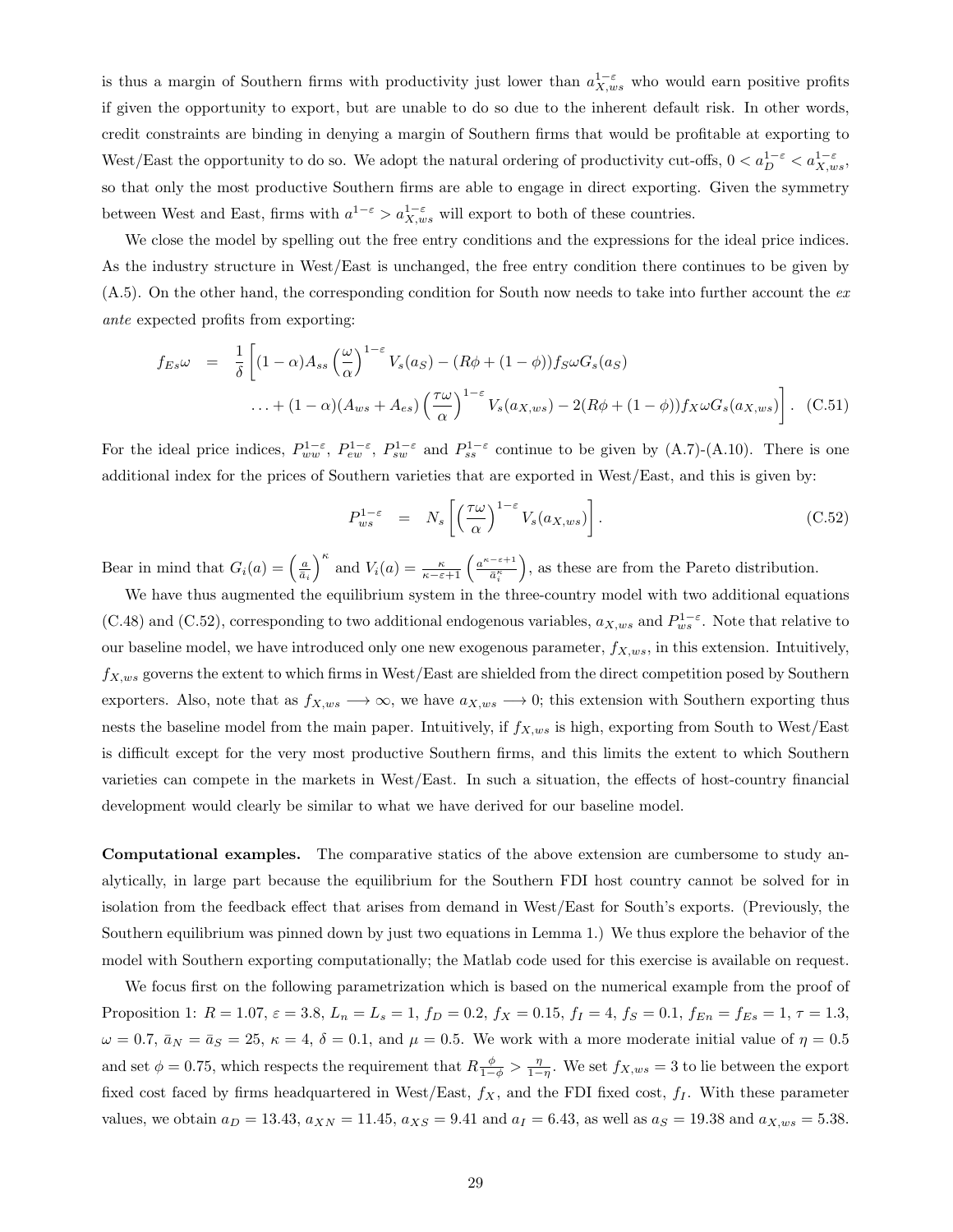This clearly satisfies the desired ordering of the productivity cut-offs in both West/East and South. Moreover, we obtain:

- $\frac{d}{d\eta} \ln HOR(a) = -0.144 < 0, \frac{d^2}{d\eta d\phi} \ln HOR(a) = 2.762 > 0, \frac{d}{d\eta} \ln PLA(a) = \frac{d}{d\eta} \ln REL(a) = 0.059 > 0,$ and  $\frac{d^2}{d\eta d\phi} \ln PLA(a) = \frac{d^2}{d\eta d\phi} \ln RET(a) = 20.159 > 0;$
- $\bullet$   $\frac{d}{d\eta}$  $\frac{HOR(a)}{TOT(a)} = \frac{d}{d\eta} \frac{HOR}{TOT} = -0.048 < 0, \frac{d^2}{d\eta d}$  $d\eta d\phi$  $\frac{HOR(a)}{TOT(a)} = \frac{d^2}{d\eta d}$  $\frac{d^2}{d\eta d\phi} \frac{HOR}{TOT} = -4.084 < 0, \frac{d}{d\eta}$  $\frac{PLA(a)}{TOT(a)} = \frac{d}{d\eta} \frac{PLA}{TOT} =$  $\frac{d}{d\eta}$  $\frac{RET(a)}{TOT(a)} = \frac{d}{d\eta} \frac{RET}{TOT} = 0.024 > 0$ , and  $\frac{d^2}{d\eta d}$  $d\eta d\phi$  $\frac{PLA(a)}{TOT(a)} = \frac{d^2}{d\eta d}$  $\frac{d^2}{d\eta d\phi} \frac{PLA}{TOT} = \frac{d^2}{d\eta d}$ dηdφ  $\frac{RET(a)}{TOT(a)} = \frac{d^2}{d\eta d}$  $\frac{d^2}{d\eta d\phi} \frac{RET}{TOT} = 2.042 > 0;$ and
- $\frac{d}{d\eta} \ln N_n G_n(a_I) = -0.062 < 0, \frac{d^2}{d\eta d\phi} \ln N_n G_n(a_I) = 21.270 > 0, \frac{d}{d\eta} \ln HOR = -0.157 < 0, \frac{d^2}{d\eta d\phi} \ln HOR =$  $13.092 > 0$ ,  $\frac{d}{d\eta} \ln PLA = \frac{d}{d\eta} \ln RET = 0.046 > 0$ , and  $\frac{d^2}{d\eta d\phi} \ln PLA = \frac{d^2}{d\eta d\phi} \ln RET = 30.489 > 0$ .

Even with the introduction of Southern exporting, the comparative statics with respect to financial development  $\eta$  remain broadly in line with the statement of Proposition 1 of our baseline model (in the absence of host-country financing): An improvement in host-country financial development leads to a decrease in affiliate sales to the local market, and an increase in return sales to West and platform sales to East, both in terms of the level of an individual affiliate's sales and in their shares out of total sales. In addition, the competition effect in the host-country market leads to a decrease in the number of affiliates on the extensive margin, as well as a reduction in the levels of aggregate horizontal sales. The cross-derivative effects with respect to external finance dependence  $\phi$  moreover confirm that for the sales shares by market destination, these effects are stronger for industries that require a greater reliance on external capital. (The positive cross-derivative effect on affiliate horizontal sales is admittedly not in line with the predictions of the proposition and is harder to interpret. Likewise, the rise in aggregate platform and return sales in response to an improvement in financial development points to subtle general equilibrium effects, in which it is possible for the rise in aggregate demand levels per variety in West/East to dominate the negative effect from a decrease in the number of multinationals.)

We turn next to discuss the case where multinationals require host-country financing, as this serves to further illustrate the role of  $f_{X,ws}$  in governing the strength of the feedback effect from Southern exporting. Recall that the expression for the FDI cut-off is now replaced by:

$$
\tilde{a}_I^{1-\varepsilon} = -\frac{1}{\eta} a_I^{1-\varepsilon},\tag{C.53}
$$

where  $a_I$  is given by (A.18). The extent of host-country financial development now has a direct effect on the FDI cut-off, while all other equations in the equilibrium system remain unchanged.

We first retain the above parameterization with  $f_{X,ws} = 3$  and compute the equilibrium for the model with host-country financing and Southern exporting. For this, we obtain:  $a_D = 13.53$ ,  $a_{XN} = 11.53$ ,  $a_{XS} = 9.44$ and  $\tilde{a}_I = 5.46$ , as well as  $a_S = 19.44$  and  $a_{X,ws} = 5.42$ , so that the equilibrium ordering of the cut-offs is preserved. We also have:

- $\frac{d}{d\eta} \ln HOR(a) = -0.186 < 0, \frac{d^2}{d\eta d\phi} \ln HOR(a) = -0.394 < 0, \frac{d}{d\eta} \ln PLA(a) = \frac{d}{d\eta} \ln RET(a) = -0.062 <$ 0, and  $\frac{d^2}{d\eta d\phi} \ln PLA(a) = \frac{d^2}{d\eta d\phi} \ln RET(a) = -0.113 < 0;$
- $\bullet$   $\frac{d}{d\eta}$  $\frac{HOR(a)}{TOT(a)} = \frac{d}{d\eta} \frac{HOR}{TOT} = -0.029 < 0, \frac{d^2}{d\eta d}$  $d\eta d\phi$  $\frac{HOR(a)}{TOT(a)} = \frac{d^2}{d\eta d}$  $\frac{d^2}{d\eta d\phi} \frac{HOR}{TOT} = -0.066 < 0, \frac{d}{d\eta}$  $\frac{PLA(a)}{TOT(a)} = \frac{d}{d\eta} \frac{PLA}{TOT} =$  $\frac{d}{d\eta}$  $\frac{RET(a)}{TOT(a)} = \frac{d}{d\eta} \frac{RET}{TOT} = 0.015 > 0$ , and  $\frac{d^2}{d\eta d}$  $d\eta d\phi$  $\frac{PLA(a)}{TOT(a)} = \frac{d^2}{d\eta d}$  $\frac{d^2}{d\eta d\phi} \frac{PLA}{TOT} = \frac{d^2}{d\eta d}$  $d\eta d\phi$  $\frac{RET(a)}{TOT(a)} = \frac{d^2}{d\eta d}$  $\frac{d^2}{d\eta d\phi} \frac{RET}{TOT} = 0.033 > 0;$ and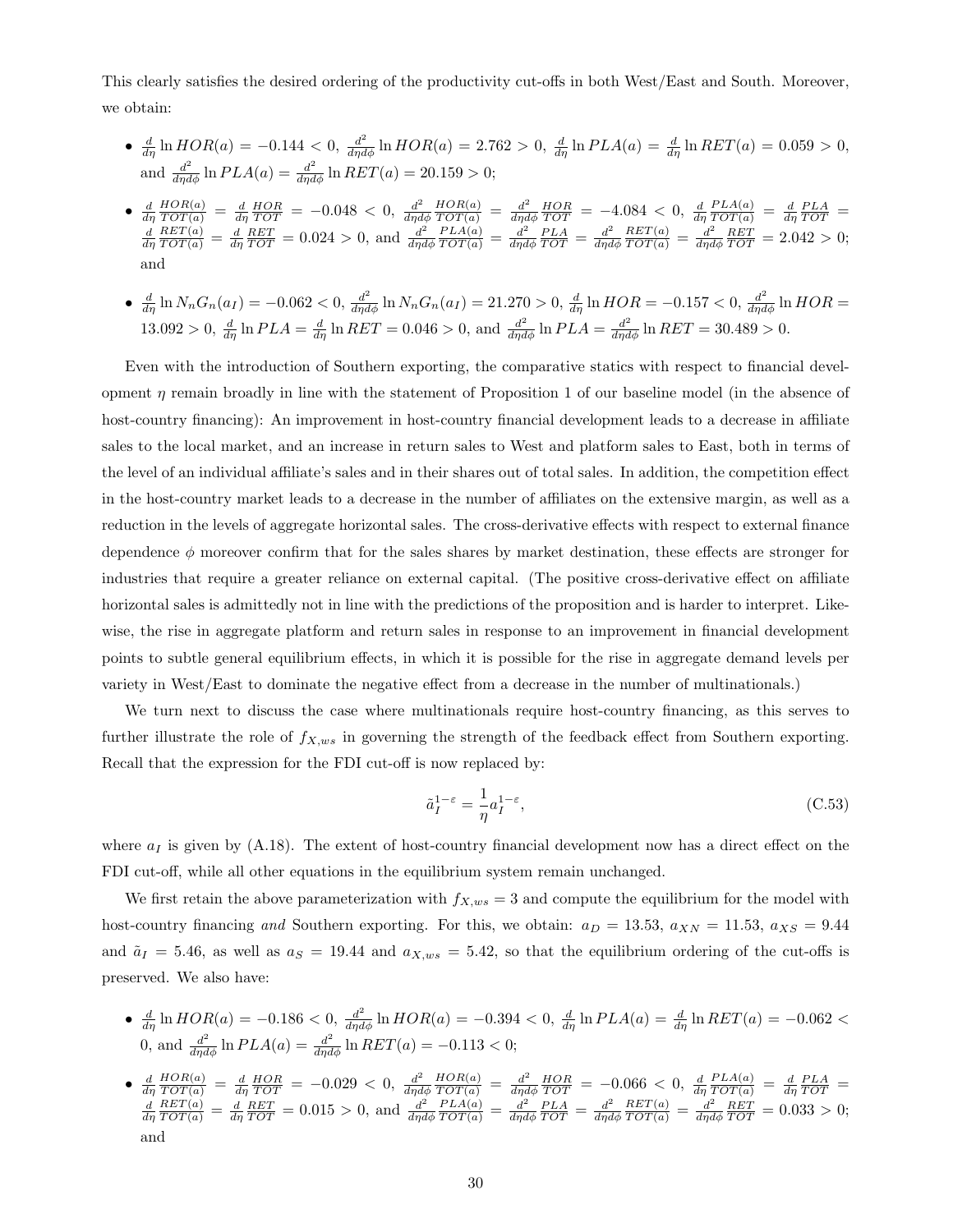• 
$$
\frac{d}{d\eta} \ln N_n G_n(a_I) = 2.624 > 0
$$
,  $\frac{d^2}{d\eta d\phi} \ln N_n G_n(a_I) = -0.200 < 0$ ,  $\frac{d}{d\eta} \ln HOR = 0.565 > 0$ ,  $\frac{d^2}{d\eta d\phi} \ln HOR = -0.329 < 0$ ,  $\frac{d}{d\eta} \ln PLA = \frac{d}{d\eta} \ln REL = 0.690 > 0$  and  $\frac{d^2}{d\eta d\phi} \ln PLA = \frac{d^2}{d\eta d\phi} \ln RET = -0.048 < 0$ .

Observe in particular that the competition effect is still evident from the response of the sales share to increases in host-country financial development  $\eta$ ; this effect is moreover evident too in the differential response of the sales shares with respect to external finance dependence  $\phi$ . In this version of the model where MNCs require host-country financing, we moreover find that an improvement in financial development induces an expansion on the extensive margin of affiliate presence and aggregate sales to each destination (summed across all affiliates), as was the case in the main paper. Interestingly though, we also see that individual affiliate sales to each destination market decrease. With Southern exporting, an increase in  $\eta$  raises the competition that Southern firms pose both in the local market, as well as in the Western/Eastern markets; as this numerical example illustrates, this can happen to such a degree that individual affiliate sales to all three destination markets fall in levels.

#### C.3 Model Extension: Endogenous host-country wages

The extended model with endogenous Southern wages is the case where  $\mu = 1$  in our baseline model; this shuts down the homogenous-good sector. To keep the discussion of the mechanisms here as clean as possible, we focus on the case in which  $K = 1$ . We thus have exactly one differentiated-varieties sector that comprises the entire production side of the economy. The equilibrium is pinned down by the system of equations for the baseline model (setting  $\mu = 1$ ), together with the additional labor market clearing condition (C.54) which we reproduce below:

$$
L_s = N_s A_{ss} \left(\frac{\omega}{\alpha}\right)^{-\epsilon} V_s(a_S) + N_s R f_S G_s(a_S) + \delta N_s f_{Es}
$$
  
+2N\_n  $\left[ A_{ww} \tau \left(\frac{\tau \omega}{\alpha}\right)^{-\epsilon} + A_{ew} \tau \left(\frac{\tau \omega}{\alpha}\right)^{-\epsilon} + A_{sw} \left(\frac{\omega}{\alpha}\right)^{-\epsilon} \right] V_n(a_I).$  (C.54)

In particular, this last equation serves to pin down the additional endogenous variable, i.e., the Southern wage  $\omega$ , in the equilibrium system.

Computational examples. We base this discussion around the parameter values earlier seen in the proof of Proposition 1 and the prior exercise with Southern exporting:  $R = 1.07$ ,  $\varepsilon = 3.8$ ,  $L_n = L_s = 1$ ,  $f_D = 0.2$ ,  $f_X = 0.15$ ,  $f_I = 4$ ,  $f_S = 0.1$ ,  $f_{En} = f_{Es} = 1$ ,  $\tau = 1.3$ ,  $\bar{a}_N = \bar{a}_S = 25$ ,  $\kappa = 4$ , and  $\delta = 0.1$ . We work with a more moderate initial value of  $\eta = 0.5$  and set  $\phi = 0.75$ , which respects the requirement that  $R\frac{\phi}{1-\phi} > \frac{\eta}{1-\eta}$ . We consider the baseline model without the financing effect, to focus on how endogenous host-country wages would affect the competition effect, although it should be clear that these implications would carry over even in the richer version of the model with the financing effect.

With the parameter values listed above, the equilibrium wage  $\omega$  in South is pinned down endogenously and is equal to 0.87. (The industry cut-offs in West/East are respectively:  $a_D = 14.61$ ,  $a_{XN} = 12.45$ ,  $a_{XS} = 11.33$ and  $a_I = 4.50$ .) Moreover, in response to a small change in  $\eta$ , we obtain:

- an increase in the Southern wage,  $\frac{d}{d\eta} \ln \omega = 0.032$ ; and
- $\bullet$   $\frac{d}{d\eta}$  $\frac{HOR(a)}{TOT(a)} = \frac{d}{d\eta} \frac{HOR}{TOT} = -0.055 < 0$ , and  $\frac{d}{d\eta}$  $\frac{PLA(a)}{TOT(a)} = \frac{d}{d\eta} \frac{PLA}{TOT} = \frac{d}{d\eta}$  $\frac{RET(a)}{TOT(a)} = \frac{d}{d\eta} \frac{RET}{TOT} = 0.027 > 0$ , as well as:  $\frac{d^2}{dxd}$  $d\eta d\phi$  $\frac{HOR(a)}{TOT(a)} = \frac{d^2}{d\eta d}$  $\frac{d^2}{d\eta d\phi} \frac{HOR}{TOT} = -0.114 < 0$ , and  $\frac{d^2}{d\eta d}$  $d\eta d\phi$  $\frac{PLA(a)}{TOT(a)} = \frac{d^2}{d\eta d}$  $\frac{d^2}{d\eta d\phi} \frac{PLA}{TOT} = \frac{d^2}{d\eta d}$ dηdφ  $\frac{RET(a)}{TOT(a)} = \frac{d^2}{d\eta d}$  $\frac{d^2}{d\eta d\phi} \frac{RET}{TOT} =$  $0.057 > 0.$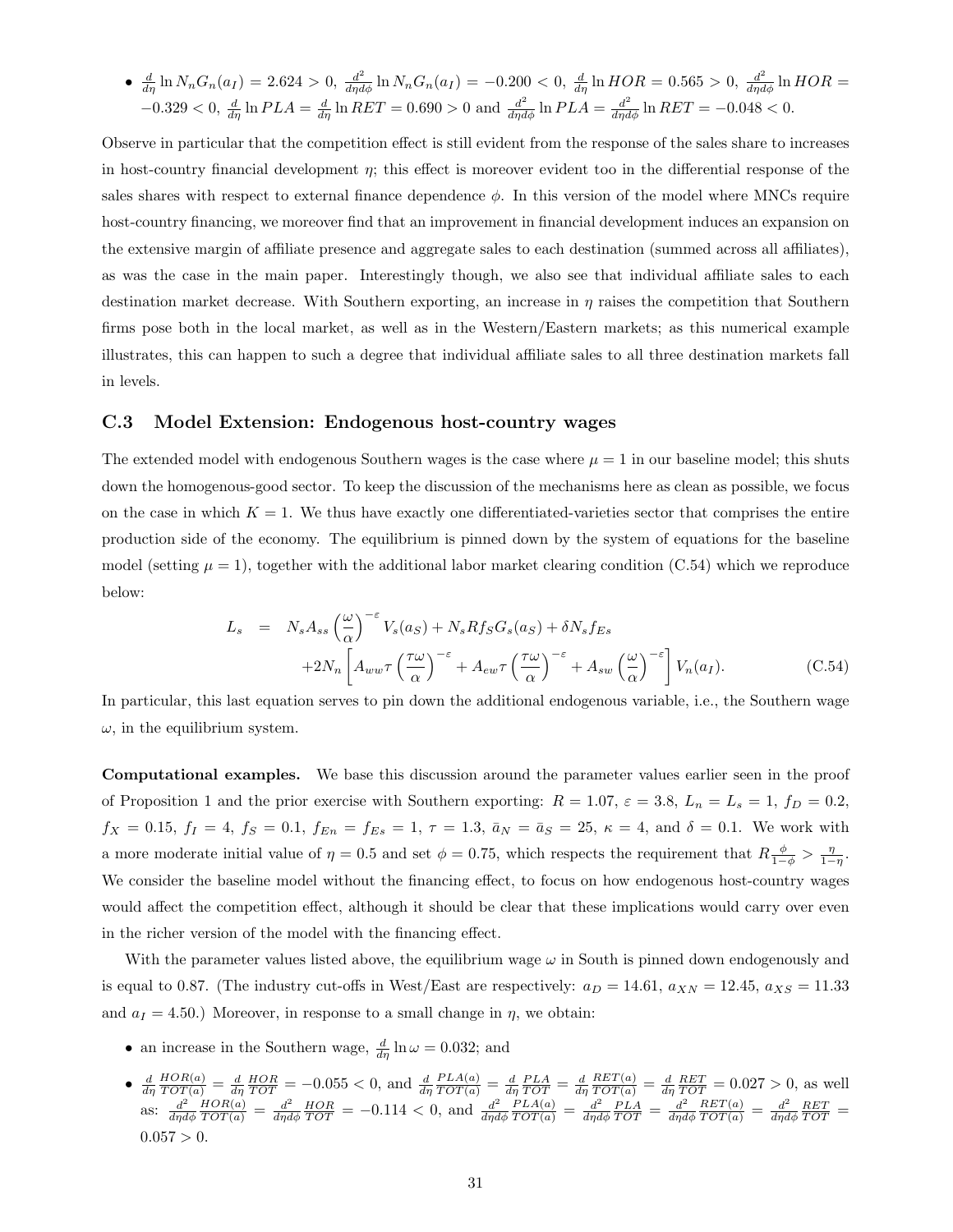This baseline set of parameters therefore yields implications for the sales shares that are in line with the competition effect.

We have moreover explored how this pattern of response of the sales shares is affected by shifts in the size of the labor force of West/East relative to that in South, this being a key underlying primitive that could affect the magnitude of the equilibrium wage response that one sees following an improvement in  $\eta$ . It turns out that the competition effect is little affected by shifts in  $L_n$ . For example, increasing  $L_n$  from its initial value of 1 to a higher value of 10 (holding all other parameters constant) yields:

 $\bullet$   $\frac{d}{d\eta}$  $\frac{HOR(a)}{TOT(a)} = \frac{d}{d\eta} \frac{HOR}{TOT} = -0.054 < 0$ , and  $\frac{d}{d\eta}$  $\frac{PLA(a)}{TOT(a)} = \frac{d}{d\eta} \frac{PLA}{TOT} = \frac{d}{d\eta}$  $\frac{RET(a)}{TOT(a)} = \frac{d}{d\eta} \frac{RET}{TOT} = 0.027 > 0$ , as well as:  $\frac{d^2}{dxd}$  $d\eta d\phi$  $\frac{HOR(a)}{TOT(a)} = \frac{d^2}{d\eta d}$  $\frac{d^2}{d\eta d\phi} \frac{HOR}{TOT} = -21.390 < 0$ , and  $\frac{d^2}{d\eta d}$  $d\eta d\phi$  $\frac{PLA(a)}{TOT(a)} = \frac{d^2}{d\eta d}$  $\frac{d^2}{d\eta d\phi} \frac{PLA}{TOT} = \frac{d^2}{d\eta d}$  $d\eta d\phi$  $\frac{RET(a)}{TOT(a)} = \frac{d^2}{d\eta d}$  $\frac{d^2}{d\eta d\phi} \frac{RET}{TOT} =$  $10.695 > 0.$ 

#### C.4 Model Extension: Multiple host countries

We show how our model can be extended to speak to a comparison across multiple host countries with different levels of financial development. The effects that we have highlighted, particularly the competition effect, are thus relevant for understanding the cross-sectional variation in multinational activity as well.

It should be clear that the number of combinatorial possibilities for a given firm's export-versus-FDI decision increase considerably when there is more than one possible host country. The approach we take seeks to be as parsimonious as possible for the sake of tractability. For ease of exposition, we consider the case where  $K = 1$ , namely where there is only a single differentiated-varieties sector, but it should be clear that the argument we develop here holds for each sector if  $K > 1$ ; we thus omit any sector superscripts in what follows. We consider a setup that is identical to our baseline model from Section 2.1, except that there are now two Southern countries that can host multinationals that emerge from West/East. We refer to the Southern countries as 's1' and 's2', these being the subscripts that we use to index the two countries. Both Southern countries are identical in all respects except their level of financial development. In particular, the nominal wage is  $\omega < 1$  in both s1 and s2, and this is pinned down by the marginal product of labor in the homogeneous goods sector in each country. Each Southern country also has a differentiated-varieties industry, with firms that are heterogeneous in their productivity levels. The structure of this industry in both countries is identical to that for South in the baseline model, except that the level of financial development in s1 is higher than that in s2. In other words, we assume that  $0 < \eta_2 < \eta_1 < 1$  without loss of generality.

On the demand side, we maintain the baseline assumption that consumers in West/East only desire differentiated-varieties from the Western and Eastern industries (as well as the homogeneous good). The utility function for consumers from  $n = w, e$  is thus given once again by:

$$
U_n = y_n^{1-\mu} \left( \sum_{j \in \{e,w\}} \int_{\Omega_{nj}} x_{nj}(a)^\alpha \ dG_j(a) \right)^{\frac{\mu}{\alpha}}, \tag{C.55}
$$

where  $0 < \alpha, \mu < 1$ . On the other hand, consumers in each Southern country derive utility from Western/Eastern varieties, as well as from the varieties of their respective domestic industries; for simplicity, they do not consume the varieties made by the other Southern country. In other words, utility in each si, where  $i = 1, 2$ , is given by:

$$
U_{si} = y_{si}^{1-\mu} \left( \sum_{j \in \{e,w,si\}} \int_{\Omega_{si,j}} x_{si,j}(a)^{\alpha} dG_j(a) \right)^{\frac{\mu}{\alpha}}.
$$
 (C.56)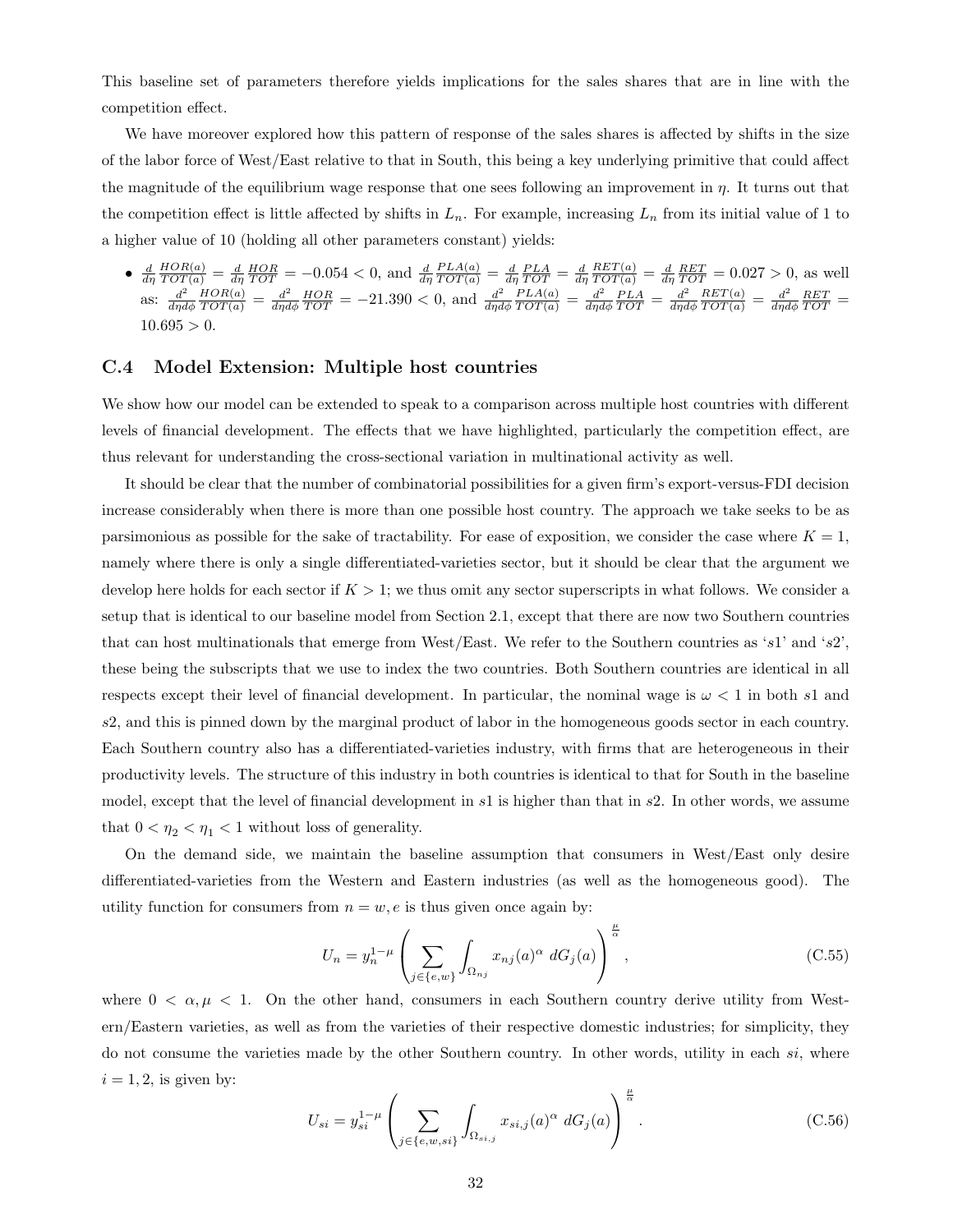Solving the standard utility maximization problem then implies the following expressions for the aggregate market demand levels:

$$
A_{ww} = A_{ee} = A_{ew} = A_{we} = \frac{\mu L_n}{P_{ww}^{1-\epsilon} + P_{we}^{1-\epsilon}}, \text{ and}
$$
 (C.57)

$$
A_{si,w} = A_{si,e} = A_{si,si} = \frac{\mu \omega L_s}{P_{si,si}^{1-\varepsilon} + 2P_{si,w}^{1-\varepsilon}}.
$$
\n(C.58)

Note that  $A_{si,si}$  is now the demand level in country si for its domestic differentiated-varieties, while  $A_{si,w}$  and  $A_{si,e}$  are the corresponding demand levels for the varieties from West and East respectively. From (C.58), these are functions in particular of the ideal price indices for country-si varieties consumed domestically,  $P_{si,si}$ , and for Western/Eastern varieties consumed in  $si$ ,  $P_{si,w}$ .

We examine first the equilibria in the two Southern differentiated-varieties industries. Following the industry structure from our baseline model, the productivity cut-off for domestic entry in each Southern country, which we denote by  $a_{Si}^{1-\epsilon}$  for  $i=1,2$ , is given by:

$$
a_{Si}^{1-\varepsilon} = \frac{1}{\eta_i} \frac{R\phi f_S \omega}{(1-\alpha)A_{si,si}(\omega/\alpha)^{1-\varepsilon}}.
$$
\n(C.59)

Analogously, we can write down the free entry condition in each country  $si$  ( $i = 1, 2$ ) as:

$$
f_{Es}\omega = \frac{1}{\delta} \left[ (1-\alpha)A_{si,si} \left( \frac{\omega}{\alpha} \right)^{1-\varepsilon} V_s(a_{S,i}) - (R\phi + (1-\phi))f_S\omega G_s(a_{S,i}) \right]. \tag{C.60}
$$

Inspecting (C.59) and (C.60), it follows as a quick corollary of Lemma 1 that when  $\eta_1 > \eta_2$ , we must have  $A_{s1,s1} < A_{s2,s2}$ . This is intuitive since *ceteris paribus*, the country with the higher level of financial development would facilitate more entry by local firms, so that the aggregate demand level faced by each firm would be lower. From (C.58), we thus have:  $A_{s1,w} < A_{s2,w}$ .

We turn next to the differentiated-varieties sector in West/East. In keeping with the spirit of our baseline model, we focus on situations in which if a firm from West (likewise East) decides to undertake FDI in either one of the Southern countries, then that Southern facility will be used as the global production center for that firm from which all four markets will be serviced, including the other Southern country. (In particular, we assume that the fixed cost of FDI,  $f_I$ , is sufficiently large so that the multinational will never seek to establish more than one foreign affiliate.)

For ease of exposition, we adopt the perspective of a firm headquartered in West; the situation for a firm from East is entirely symmetric. Suppose that this firm has productivity  $1/a$ . If this Western firm undertakes FDI in host country si, where  $i \in \{1,2\}$ , then the horizontal, platform and return sales of its affiliate in si are given explicitly by:

$$
HOR_{si}(a) = A_{si,w} (a\omega/\alpha)^{1-\epsilon}, \qquad (C.61)
$$

$$
PLA_{si}(a) = (A_{e,w} + A_{sj,w}) (\tau a \omega/\alpha)^{1-\epsilon}
$$
, and (C.62)

$$
RET_{si}(a) = A_{w,w} (\tau a\omega/\alpha)^{1-\varepsilon}, \qquad (C.63)
$$

where  $j \in \{1,2\}$  and  $j \neq i$ . (In other words, we use the subscript 'sj' to refer to variables relevant to the Southern country where the firm does not undertake FDI.) From (C.68)-(C.70), the corresponding destination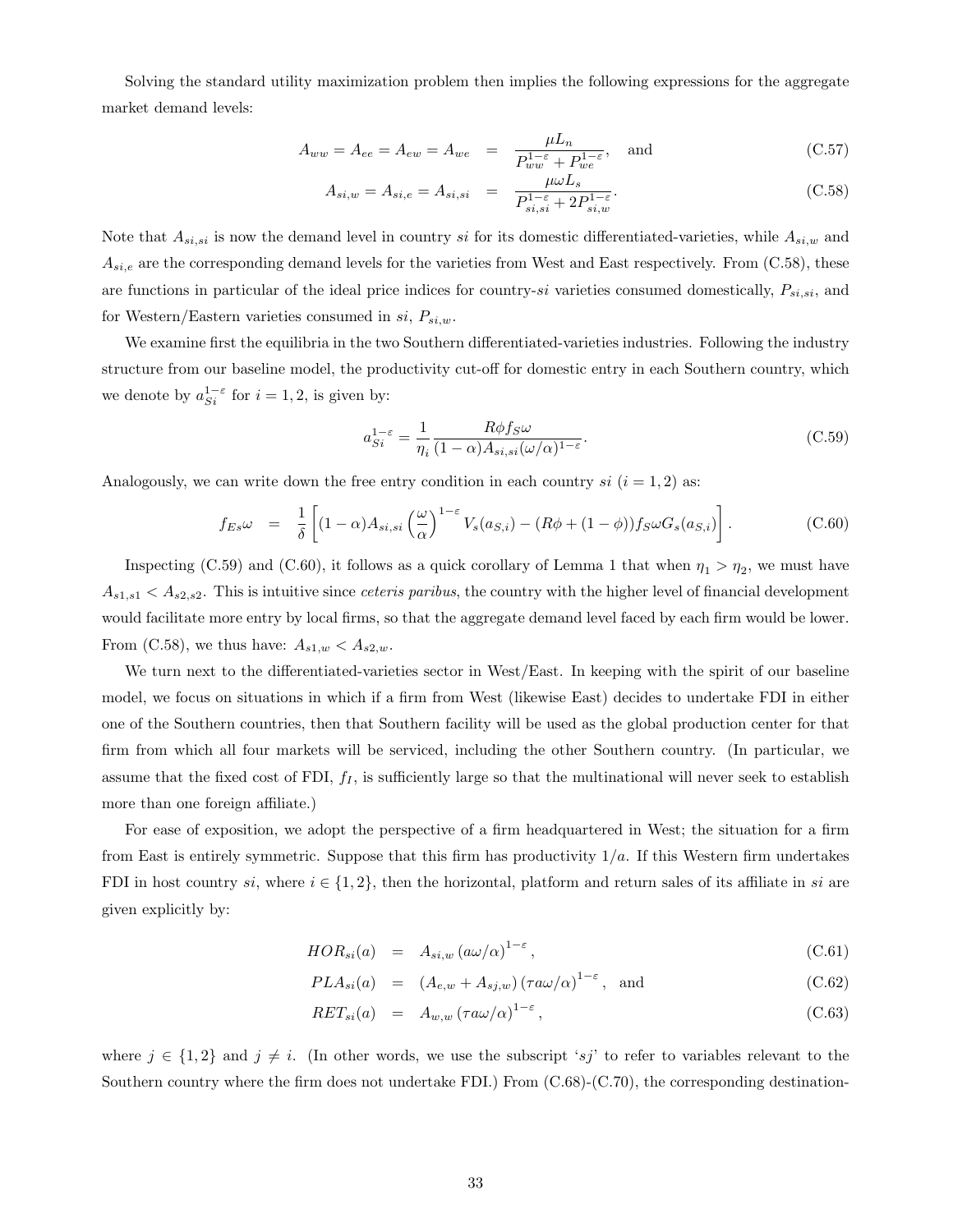specific shares out of total sales are therefore:

$$
\frac{HOR_{si}(a)}{TOT_{si}(a)} = \left(1 + \frac{\tau^{1-\epsilon}(A_{ww} + A_{e,w} + A_{sj,w})}{A_{si,w}}\right)^{-1},\tag{C.64}
$$

$$
\frac{PLA_{si}(a)}{TOT_{si}(a)} = \left(1 + \frac{A_{si,w} + \tau^{1-\epsilon}A_{w,w}}{\tau^{1-\epsilon}(A_{e,w} + A_{sj,w})}\right)^{-1}, \text{ and } (C.65)
$$

$$
\frac{RET_{si}(a)}{TOT_{si}(a)} = \left(1 + \frac{A_{si,w} + \tau^{1-\epsilon}(A_{e,w} + A_{sj,w})}{\tau^{1-\epsilon}A_{w,w}}\right)^{-1}.
$$
\n(C.66)

(Note that:  $TOT_{si}(a) = HOR_{si}(a) + PLA_{si}(a) + RET_{si}(a)$ .) Observe that these sales shares are identical across all firms, as they do not depend on a. Hence, the expressions in  $(C.64)-(C.66)$  are also equal to the horizontal, platform and return sales shares aggregating across all multinational affiliates from West that are present in country si.

We now make use of the fact that  $A_{s1,w} < A_{s2,w}$  when  $\eta_1 > \eta_2$ . Also, bear in mind that each firm from West takes the aggregate demand levels,  $A_{w,w}$ ,  $A_{e,w}$ ,  $A_{s1,w}$  and  $A_{s2,w}$ , as given. In particular, these demand levels are unaffected by the decision of the firm to undertake FDI in either s1 or s2. Applying some straightforward algebra on (C.64)-(C.66), it immediately follows that:  $\frac{HOR_{s1}(a)}{TOT_{s1}(a)} < \frac{HOR_{s2}(a)}{TOT_{s2}(a)}$  $\frac{HOR_{s2}(a)}{TOT_{s2}(a)}, \ \frac{RET_{s1}(a)}{TOT_{s1}(a)} > \frac{RET_{s2}(a)}{TOT_{s2}(a)}$  $\frac{RET_{s2}(a)}{TOT_{s2}(a)}$  and  $\frac{PLA_{s1}(a)}{TOT_{s1}(a)}$  >  $PLA_{s2}(a)$  $\frac{PLA_{s2}(a)}{TOT_{s2}(a)}$ . In words, we recover the essence of the competition effect in a cross-country comparison across host countries. Where financial development is higher, the local market is a more competitive environment, so that the share of horizontal sales is lower, while the return and platform sales shares are higher. With this multiple host country setup, the implications of host-country financial development for the sales shares of MNC affiliates thus continue to hold in the cross-section. (Incidentally, in this extension, we also break the symmetry in the magnitudes of the return and platform sales shares, since platform sales would also include sales to the other Southern country.)

We now turn to the task of comparing affiliate and aggregate sales levels across the different host countries. As mentioned in Section B.4, this requires that we introduce more structure to the model: For the affiliatelevel comparison to be one that "holds all else constant", the model should allow for different multinationals with the same productivity level  $1/a$  to potentially choose to locate in either s1 or s2. There are various modeling strategies for achieving this, and we present one such possibility here based on allowing for idiosyncratic realizations of profit shocks from locating in each respective host country.

Consider first an initial setting in which MNCs do not require host-country financing. Western firms that are contemplating FDI now face both a systematic and a stochastic component to the profits they will earn from locating in either host country. The systematic component is known in advance, and is equal to their sales less variable and fixed costs from basing production in the host country in question. However, there is now an additive stochastic component to these profits, denoted by  $\nu_{s1}$  and  $\nu_{s2}$  in the respective host countries; one can view these as firm-specific idiosyncratic costs that are ex-ante uncertain, the precise values of which are only revealed after the firm has made a decision to pursue FDI. To be clear on the timing of events, a Western firm first obtains its productivity draw  $1/a$ , on the basis of which it makes an irreversible decision whether or not to become a multinational. If it should choose to pursue FDI, it then observes the stochastic draws of  $\nu_{s1}$ and  $\nu_{s2}$ , from which it decides which of s1 or s2 to locate its affiliate in. Firms that choose not to engage in FDI can either exit, remain purely domestic, or service the foreign markets through exporting, although for the purposes of this extension, the details of these options are less important.<sup>6</sup>

<sup>&</sup>lt;sup>6</sup>The irreversibility of the FDI decision could be justified if there were a component of  $\nu_{s1}$  and  $\nu_{s2}$  that needs to be incurred as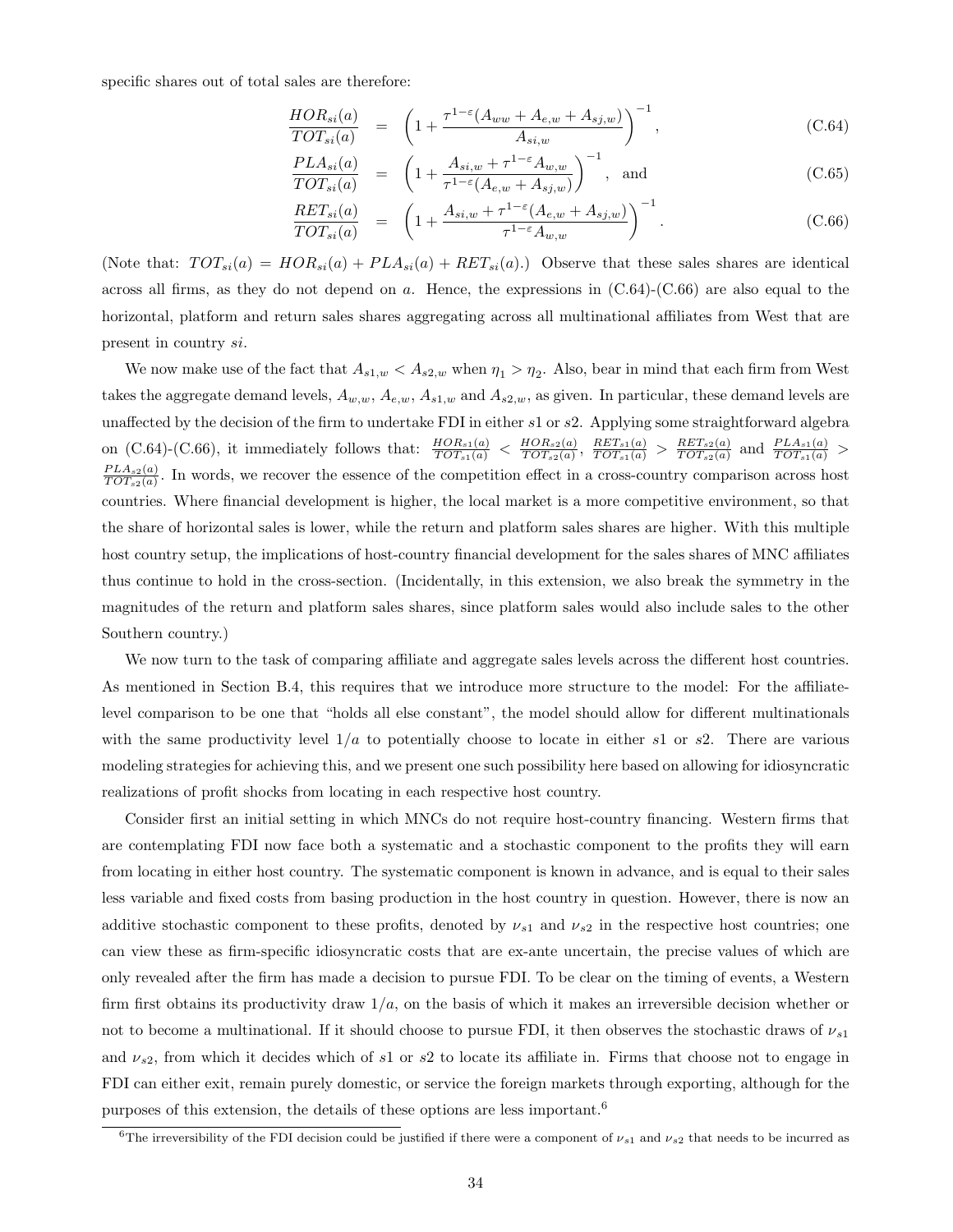For a firm that chooses FDI, the realized profits from locating its production affiliate in s1 and s2 are given respectively by:

$$
\pi_{I,s1}(a) = (1-\alpha) \left( A_{s1,w} + \tau^{1-\epsilon} (A_{w,w} + A_{e,w} + A_{s2,w}) \right) \left( \frac{a\omega}{\alpha} \right)^{1-\epsilon} - f_I + \nu_{s1}
$$
  

$$
\pi_{I,s2}(a) = (1-\alpha) \left( A_{s2,w} + \tau^{1-\epsilon} (A_{w,w} + A_{e,w} + A_{s1,w}) \right) \left( \frac{a\omega}{\alpha} \right)^{1-\epsilon} - f_I + \nu_{s2}.
$$

In the above, we specify  $\nu_{s1}$  and  $\nu_{s2}$  to be iid shocks drawn from a standard Gumbel distribution. Using the well known properties of the extreme-value distribution, some simple algebra leads to the following expression for the probability,  $p_{s1}$ , that  $\pi_{I,s1}(a) > \pi_{I,s2}(a)$  and hence that s1 will be chosen as the host country:

$$
p_{s1} = \frac{\exp\{(1-\alpha)\left(A_{s1,w} + \tau^{1-\epsilon}A_{s2,w}\right)\left(a\omega/\alpha\right)^{1-\epsilon}\}}{\exp\{(1-\alpha)\left(A_{s1,w} + \tau^{1-\epsilon}A_{s2,w}\right)\left(a\omega/\alpha\right)^{1-\epsilon}\} + \exp\{(1-\alpha)\left(A_{s2,w} + \tau^{1-\epsilon}A_{s1,w}\right)\left(a\omega/\alpha\right)^{1-\epsilon}\}}.\tag{C.67}
$$

Since  $A_{s1,w} < A_{s2,w}$ , we can deduce that  $A_{s1,w} + \tau^{1-\epsilon} A_{s2,w} < A_{s2,w} + \tau^{1-\epsilon} A_{s1,w}$ , and hence that  $p_{s1} < 1-p_{s1}$ . There is thus a larger probability that the profits from locating in s2 will exceed the profits from locating in s1, since s1 features a more competitive goods market by virtue of its higher level of financial development. By the law of large numbers, a fraction  $p_{s1}$  (respectively,  $p_{s2} \equiv 1 - p_{s1}$ ) of Western firms with productivity  $1/a$  will choose s1 (respectively, s2) as their host country. In turn, a Western firm with productivity  $1/a$ will choose to become a multinational if it finds that its expected profits from undertaking FDI, given by  $E[\max{\pi_{I,s1}(a), \pi_{I,s2}(a)}]$ , exceed that from instead retaining production at home and exporting from there to all the other foreign markets. Note that the preceding expectation will have to be evaluated over the distribution of the iid profit shocks,  $v_{s1}$  and  $v_{s2}$ . We do not work out this expectation explicitly, as it suffices for our purposes that this will yield a unique cut-off value which we call  $a_{I,twoS}$ .<sup>7</sup> In other words, the most productive Western firms, with a productivity draw  $1/a > 1/a_{I,twoS}$ , will then venture into FDI, and will decide on either s1 or s2 for their host country after observing their realizations of  $\nu_{s1}$  and  $\nu_{s2}$ .

We now compare the sales levels of two distinct affiliates with the same productivity  $1/a$  that are nevertheless located in different host countries. From equations (C.61)-(C.63), and the fact that  $A_{s1,w} < A_{s2,w}$ , it follows immediately that:  $HOR_{s1}(a) < HOR_{s2}(a)$ ,  $PLA_{s1}(a) > PLA_{s2}(a)$  and  $RET_{s1}(a) = RET_{s2}(a)$ . At the affiliate level, we therefore recover the implication that the horizontal sales level will be lower and the platform sales level higher in the host country where financial conditions are better. (Admittedly, the mapping of predictions into the cross-section is not perfect, as we now have that the level of return sales to West would be identical for the affiliates in the two host countries.)

The extra structure of the distributional assumption on the  $\nu_{si}$ 's further allows us to compare the sales levels aggregated across multinational affiliates in the two host countries. Based on our discussion above, the measure of affiliates in country si  $(i = 1, 2)$  is given precisely by:  $p_{si}N_nG_n(a_{I,twoS})$ . We can also write down the aggregate levels of horizontal, platform and return sales in each si as:

$$
HOR_{si} = p_{si} A_{si,w} (\omega/\alpha)^{1-\epsilon} V_n(a_{I,twoS}), \qquad (C.68)
$$

$$
PLA_{si} = p_{si}(A_{e,w} + A_{sj,w}) (\tau \omega/\alpha)^{1-\epsilon} V_n(a_{I,twoS}), \text{ and}
$$
\n(C.69)

$$
RET_{si} = p_{si} A_{w,w} (\tau \omega/\alpha)^{1-\epsilon} V_n(a_{I,twoS}), \qquad (C.70)
$$

a cost when these stochastic shocks are first observed. For example, one could think of the  $\nu_{si}$ 's as a learning cost to discover one's true profitability in each host country, and that a part of these costs becomes sunk once the realizations of  $\nu_{s1}$  and  $\nu_{s2}$  are learnt.

 $7\text{To be fully precise, }a_{I,twoS}$  will be pinned down in conjunction with a free-entry condition for West.